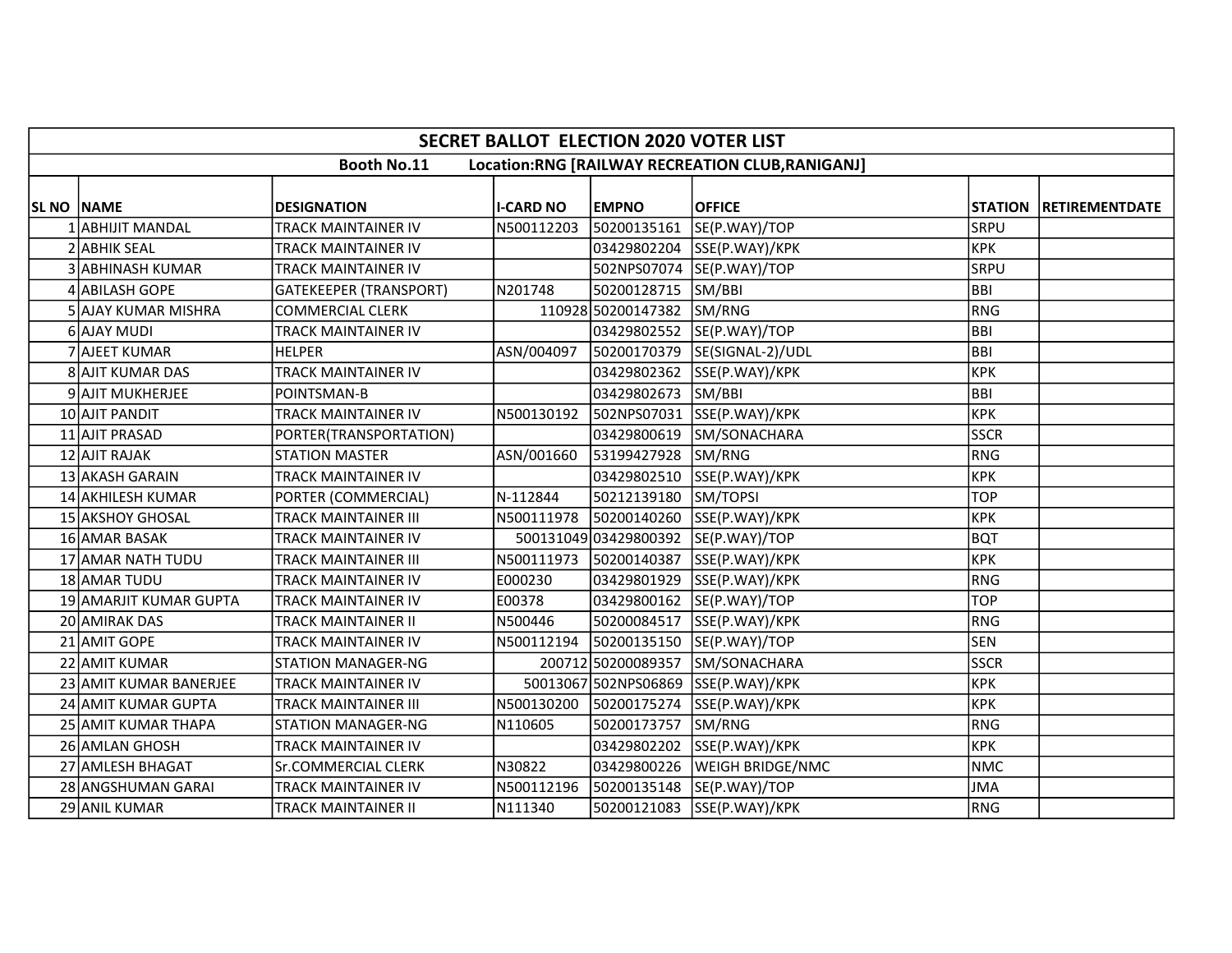|            | <b>SECRET BALLOT ELECTION 2020 VOTER LIST</b> |                             |                  |                             |                                                 |            |                        |  |  |  |  |
|------------|-----------------------------------------------|-----------------------------|------------------|-----------------------------|-------------------------------------------------|------------|------------------------|--|--|--|--|
|            |                                               | <b>Booth No.11</b>          |                  |                             | Location:RNG [RAILWAY RECREATION CLUB,RANIGANJ] |            |                        |  |  |  |  |
| SL NO NAME |                                               | <b>DESIGNATION</b>          | <b>I-CARD NO</b> | <b>EMPNO</b>                | <b>OFFICE</b>                                   |            | STATION RETIREMENTDATE |  |  |  |  |
|            | 30 ANIL KUMAR                                 | TRACK MAINTAINER II         | N111339          | 50200121095                 | SSE(P.WAY)/KPK                                  | KPK        |                        |  |  |  |  |
|            | 31 ANIL KUMAR CHOUDHARY                       | STATION MANAGER-NG          | N200708          | 50200067880                 | SM/TOPSI                                        | <b>TOP</b> |                        |  |  |  |  |
|            | 32 ANIL KUMAR PASWAN                          | <b>TRACK MAINTAINER IV</b>  | E00409           | 27312412750                 | SE(P.WAY)/TOP                                   | <b>TOP</b> |                        |  |  |  |  |
|            | 33 ANIL KUMAR SHARMA                          | <b>STATION MASTER</b>       | ASN/005052       | 50211078868                 | SM/TOPSI                                        | <b>TOP</b> |                        |  |  |  |  |
|            | 34 ANIL KUMAR SHAW                            | TRACK MAINTAINER III        | N500111904       | 50200135379                 | SSE(P.WAY)/KPK                                  | KPK        |                        |  |  |  |  |
|            | 35 ANIL KUMAR SINGH                           | CHIEF COMMERCIAL CLERK      |                  | 30971 50212115289           | SM/RNG                                          | RNG        |                        |  |  |  |  |
|            | 36 ANIMESH MAHATA                             | TRACK MAINTAINER IV         |                  | 03429802624                 | SSE(P.WAY)/KPK                                  | <b>KPK</b> |                        |  |  |  |  |
|            | 37 ANNTALAL MAHATO                            | TRACK MAINTAINER I          |                  |                             | 73804 50212035488 SSE(P.WAY)/KPK                | RNG        |                        |  |  |  |  |
|            | 38 ANTIM DAN                                  | TRACK MAINTAINER IV         | N50012997        | 502NPS05477                 | SE(P.WAY)/TOP                                   | <b>SEN</b> |                        |  |  |  |  |
|            | 39 ANUP BISWAS                                | <b>TRACK MAINTAINER IV</b>  |                  | 03429802623                 | SSE(P.WAY)/KPK                                  | <b>KPK</b> |                        |  |  |  |  |
|            | 40 ANUP KUMAR CHAUDHURY                       | <b>TRACK MAINTAINER III</b> |                  |                             | N500130218  502NPS00180  SSE(P.WAY)/KPK         | <b>KPK</b> |                        |  |  |  |  |
|            | 41 ANUP SARKAR                                | <b>TICKET EXAMINER</b>      |                  | 30806303429800468           | SM/RNG                                          | RNG        |                        |  |  |  |  |
|            | 42 APARNA RUIDAS                              | PORTER (COMMERCIAL)         | N201746          | 50200133206                 | SM/RNG                                          | RNG        |                        |  |  |  |  |
|            | 43 ARJUN DAS                                  | TRACK MAINTAINER III        | N500452          | 50200087117                 | SSE(P.WAY)/KPK                                  | RNG        |                        |  |  |  |  |
|            | 44 ARJUN GHOSH                                | <b>TRACK MAINTAINER IV</b>  | N500131112       |                             | 50714106502 SSE(P.WAY)/KPK                      | RNG        |                        |  |  |  |  |
|            | 45 ARUN KUMAR HELA                            | ASSISTANT(S/T)              | N170356          | 50200088006                 | CSI/1/ASN                                       | RNG        |                        |  |  |  |  |
|            | 46 ARUN KUMAR SHARMA                          | <b>STATION MANAGER-NG</b>   | N200749          | 50209829258                 | SM/RNG                                          | RNG        |                        |  |  |  |  |
|            | 47 ARUN KUMAR SINGH                           | TRACK MAINTAINER III        | N50012972        |                             | 50200175316 SSE(P.WAY)/KPK                      | <b>KPK</b> |                        |  |  |  |  |
|            | 48 ARUP DANDAPATH                             | TRACK MAINTAINER III        | N50012970        | 50200175353                 | SSE(P.WAY)/KPK                                  | RNG        |                        |  |  |  |  |
|            | 49 ARVIND KUMAR                               | <b>STATION MANAGER-NG</b>   |                  | 112837 50212123286          | SM/RNG                                          | RNG        |                        |  |  |  |  |
|            | 50 ARVIND KUMAR CHAUHAN                       | <b>TRACK MAINTAINER IV</b>  |                  |                             | N500112297  50200156978  SE(P.WAY)/TOP          | l TOP      |                        |  |  |  |  |
|            | 51 ASHISH CHATERJEE                           | PORTER (COMMERCIAL)         | N110697          | 50200183167                 | SM/RNG                                          | RNG        |                        |  |  |  |  |
|            | 52 ASHISH KUMAR                               | <b>TRACK MAINTAINER III</b> | N500112094       | 50200145373                 | SSE(P.WAY)/KPK                                  | <b>KPK</b> |                        |  |  |  |  |
|            | 53 ASHOK HELA                                 | <b>SHUNT MAN</b>            |                  | 112501 50212076302          | SM/RNG                                          | RNG        |                        |  |  |  |  |
|            | 54 ASHOK KUMAR                                | TRACK MAINTAINER IV         | E000217          |                             | 03429801769 SSE(P.WAY)/KPK                      | RNG        |                        |  |  |  |  |
|            | 55 ASHOK KUMAR DAS                            | ASSISTANT(S/T)              |                  | 121057 50208310816 DSTE/ASN |                                                 | RNG        |                        |  |  |  |  |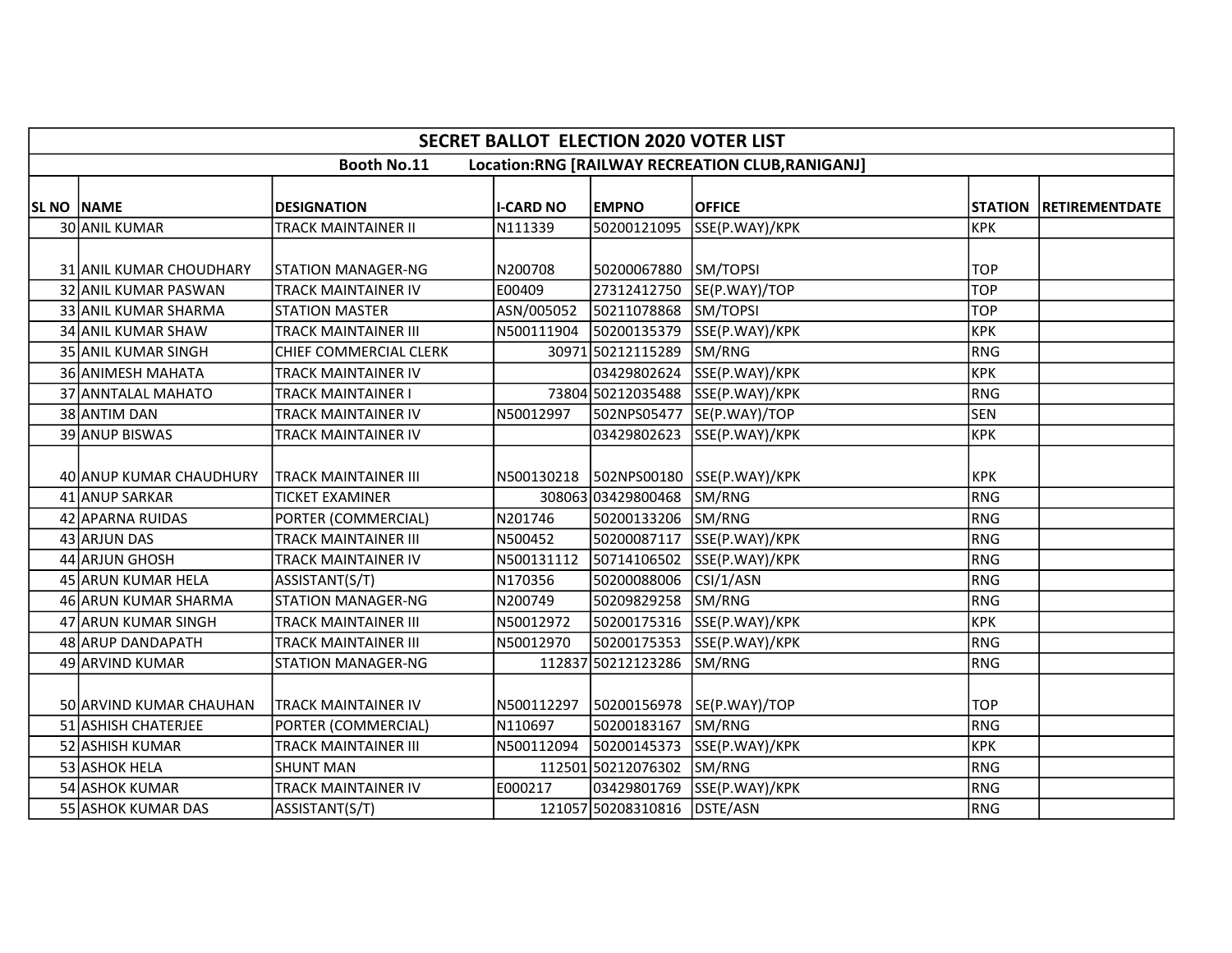|                   | <b>SECRET BALLOT ELECTION 2020 VOTER LIST</b>                         |                             |                  |                       |                                           |             |                        |  |  |  |  |  |
|-------------------|-----------------------------------------------------------------------|-----------------------------|------------------|-----------------------|-------------------------------------------|-------------|------------------------|--|--|--|--|--|
|                   | <b>Booth No.11</b><br>Location:RNG [RAILWAY RECREATION CLUB,RANIGANJ] |                             |                  |                       |                                           |             |                        |  |  |  |  |  |
| <b>SL NO NAME</b> |                                                                       | <b>DESIGNATION</b>          | <b>I-CARD NO</b> | <b>EMPNO</b>          | <b>OFFICE</b>                             |             | STATION RETIREMENTDATE |  |  |  |  |  |
|                   | 56 ASHUTOSH KUMAR                                                     | TRACKMAN                    | N000008          | 503DLC30971           | SSE(P.WAY)/KPK                            | RNG         |                        |  |  |  |  |  |
|                   | 57 ASLAM AZAD                                                         | TRACK MAINTAINER IV         | N40351           | 50200060902           | SE(P.WAY)/TOP                             | JMA         |                        |  |  |  |  |  |
|                   | 58 ATMANAND SINGH                                                     | TECH.(SIGNAL MAINTAINER)-I  |                  | 121081 50212079730    | CSI/1/ASN                                 | <b>KPK</b>  |                        |  |  |  |  |  |
|                   | 59 AVIJIT CHATTERJEE                                                  | TRACK MAINTAINER IV         |                  | 500130913 50200112926 | SE(P.WAY)/TOP                             | <b>TOP</b>  |                        |  |  |  |  |  |
|                   | 60 AVIJIT ROY                                                         | TRACK MAINTAINER IV         |                  | 500131051 12221000803 | SE(P.WAY)/TOP                             | IRH         |                        |  |  |  |  |  |
|                   | 61 AVIJIT ROY                                                         | ASSISTANT(S/T)              | ASN/004382       | 03429800609           | SE(SIGNAL-2)/UDL                          | <b>SSCR</b> |                        |  |  |  |  |  |
|                   | 62 AVIJIT SARKAR                                                      | TRACK MAINTAINER IV         |                  | 500130920502NPS07067  | SE(P.WAY)/TOP                             | <b>SRPU</b> |                        |  |  |  |  |  |
|                   | 63 AVIK MAJI                                                          | <b>CHIEF TRAINS CLERK</b>   | ASN/002823       | 50200100572           | SM/RNG                                    | RNG         |                        |  |  |  |  |  |
|                   | 64 AVISHEK BRAHMACHARI                                                | TRACK MAINTAINER IV         |                  | 03429802203           | SSE(P.WAY)/KPK                            | крк         |                        |  |  |  |  |  |
|                   | 65 AVYNAY MAJI                                                        | TRACK MAINTAINER IV         | N500112192       | 50200135203           | SE(P.WAY)/TOP                             | <b>SEN</b>  |                        |  |  |  |  |  |
|                   | 66 AWADHESH KUMAR                                                     | <b>STATION MANAGER-NG</b>   | ASN/004050       | 50200089655           | SM/BBI                                    | BBI         |                        |  |  |  |  |  |
|                   | 67 AYAN GANDHI                                                        | TRACK MAINTAINER IV         |                  | 03429802217           | SE(P.WAY)/TOP                             | <b>SSCR</b> |                        |  |  |  |  |  |
|                   | 68 AYAN MONDAL                                                        | TRACK MAINTAINER IV         |                  | 03429802689           | SE(P.WAY)/TOP                             | <b>TOP</b>  |                        |  |  |  |  |  |
|                   | 69 BABAN DEY                                                          | TRACK MAINTAINER IV         | N500130559       | 50200149482           | SE(P.WAY)/TOP                             | <b>TOP</b>  |                        |  |  |  |  |  |
|                   | 70 BABILAS HANSDA                                                     | TRACK MAINTAINER IV         | ASN/001233       | 275N0007119           | SE(P.WAY)/TOP                             | IRH         |                        |  |  |  |  |  |
|                   | 71 BABLOO KUMAR                                                       | <b>TRACK MAINTAINER III</b> | N500112077       | 50200145294           | SSE(P.WAY)/KPK                            | KPK         |                        |  |  |  |  |  |
|                   | 72 BABLU BAGDI                                                        | <b>SHUNT MAN</b>            | N201086          | 50200113323           | SM/RNG                                    | RNG         |                        |  |  |  |  |  |
|                   | 73 BABLU KUMAR                                                        | POINTSMAN-B                 | ASN/002412       | 18329802490           | SM/RNG                                    | RNG         |                        |  |  |  |  |  |
|                   | 74 BABUJAN BESRA                                                      | <b>TRACK MAINTAINER IV</b>  |                  | 75097 50212035865     | SE(P.WAY)/TOP                             | BBI         |                        |  |  |  |  |  |
|                   | 75 BADAL MONDAL                                                       | ASSISTANT(S/T)              | ASN/004384       | 50212137455           | SE(SIGNAL-2)/UDL                          | <b>TOP</b>  |                        |  |  |  |  |  |
|                   | 76 BAIDYANATH MARDI                                                   | TRACK MAINTAINER IV         |                  |                       | 03429802616 SE(P.WAY)/TOP                 | Ітор        |                        |  |  |  |  |  |
|                   | 77 BALAI GARAI                                                        | TRACK MAINTAINER III        | N500111972       | 50200140375           | SSE(P.WAY)/KPK                            | RNG         |                        |  |  |  |  |  |
|                   | 78 BALESWAR YADAV                                                     | PORTER(TRANSPORTATION)      |                  | 30964 50212126391     | SM/RNG                                    | RNG         |                        |  |  |  |  |  |
|                   | 79 BANESHWAR MARANDI                                                  | <b>TRACK MAINTAINER I</b>   |                  | 75135 50212048057     | SE(P.WAY)/TOP                             | <b>SEN</b>  |                        |  |  |  |  |  |
|                   | 80 BAPAN MONDAL                                                       | TRACK MAINTAINER IV         |                  |                       | ASN/000744   502NPS07149   SSE(P.WAY)/KPK | RNG         |                        |  |  |  |  |  |
|                   | 81 BAPPA MONDAL                                                       | TRACK MAINTAINER IV         |                  | 50013131203429800852  | SE(P.WAY)/TOP                             | <b>TOP</b>  |                        |  |  |  |  |  |
|                   | 82 BAPPA PATI                                                         | TRACK MAINTAINER IV         |                  | 03429802180           | SSE(P.WAY)/KPK                            | <b>KPK</b>  |                        |  |  |  |  |  |
|                   | 83 BAPPADITTYA GAYEN                                                  | TRACK MAINTAINER IV         | E00362           | 12221000608           | SE(P.WAY)/TOP                             | TOP         |                        |  |  |  |  |  |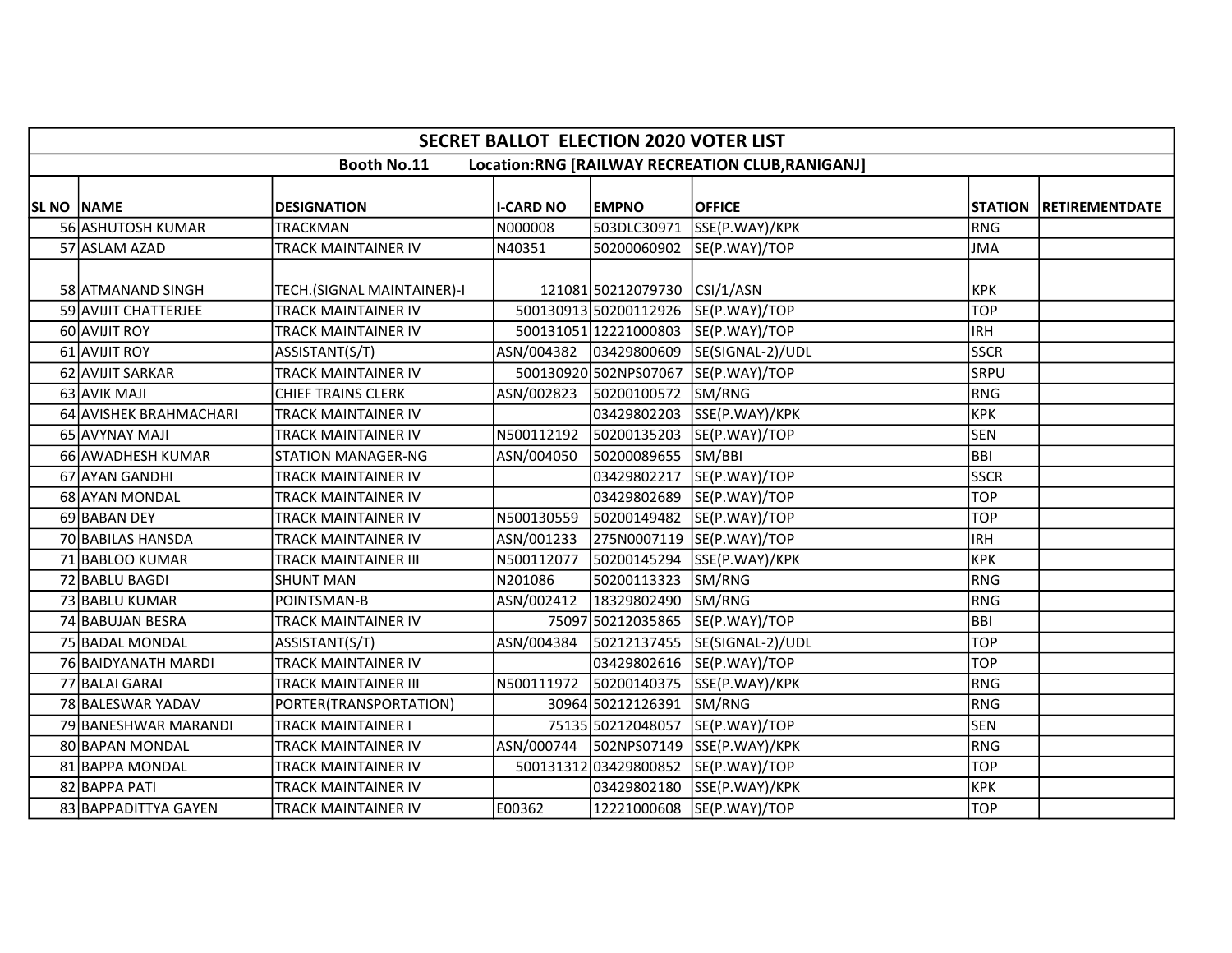|                    | <b>SECRET BALLOT ELECTION 2020 VOTER LIST</b> |                               |                  |                    |                                                 |             |                               |  |  |  |  |  |
|--------------------|-----------------------------------------------|-------------------------------|------------------|--------------------|-------------------------------------------------|-------------|-------------------------------|--|--|--|--|--|
|                    |                                               | <b>Booth No.11</b>            |                  |                    | Location:RNG [RAILWAY RECREATION CLUB,RANIGANJ] |             |                               |  |  |  |  |  |
|                    |                                               |                               |                  |                    |                                                 |             |                               |  |  |  |  |  |
| <b>SL NO INAME</b> |                                               | <b>DESIGNATION</b>            | <b>I-CARD NO</b> | <b>EMPNO</b>       | <b>OFFICE</b>                                   |             | <b>STATION RETIREMENTDATE</b> |  |  |  |  |  |
|                    | 84 BARJEN SOREN                               | <b>Sr.CABIN MASTER</b>        |                  | 112485 50212089539 | SM/RNG                                          | RNG         |                               |  |  |  |  |  |
|                    | 85 BASANT PRASAD                              | PORTER (COMMERCIAL)           | N110450          | 50200404745        | SM/RNG                                          | RNG         |                               |  |  |  |  |  |
|                    | 86 BASU YADAB                                 | PORTER(TRANSPORTATION)        |                  | 30962 50212126380  | SM/RNG                                          | RNG         |                               |  |  |  |  |  |
|                    | 87 BASUDEV MAHATO                             | TRACK MAINTAINER III          | N500639          | 50200110462        | SE(P.WAY)/TOP                                   | <b>SEN</b>  |                               |  |  |  |  |  |
|                    | 88 BASUDEV YADAV                              | <b>TRACK MAINTAINER IV</b>    |                  | 75115 50212035774  | SE(P.WAY)/TOP                                   | <b>SRPU</b> |                               |  |  |  |  |  |
|                    | 89 BELU BOURI                                 | <b>SHUNT MAN</b>              |                  | 112528 50212125787 | SM/RNG                                          | RNG         |                               |  |  |  |  |  |
|                    | 90 BHIKHARI ROY                               | Sr.CABINMAN                   |                  | 112741 50210109341 | SM/SONACHARA                                    | <b>SSCR</b> |                               |  |  |  |  |  |
|                    | 91 BHUBNESHWAR MONDAL                         | PORTER (COMMERCIAL)           | N200419          | 50200060896        | SM/KPK                                          | <b>KPK</b>  |                               |  |  |  |  |  |
|                    | 92 BIDESHI KUMHAR                             | TECH.(BLACK SMITH)-II         | N500628          | 50200086642        | SE(P.WAY)/TOP                                   | <b>TOP</b>  |                               |  |  |  |  |  |
|                    | 93 BIJAN HALDER                               | TRACK MAINTAINER IV           |                  | 03429802357        | SSE(P.WAY)/KPK                                  | <b>KPK</b>  |                               |  |  |  |  |  |
|                    | 94 BIJAY HANSDA                               | <b>TRACK MAINTAINER IV</b>    | E000225          | 03429801765        | SSE(P.WAY)/KPK                                  | RNG         |                               |  |  |  |  |  |
|                    | 95 BIJAYMAN PAUL                              | <b>HELPER</b>                 | ASN/002681       | 03229800908        | SR.SEE/OHE/TRD/UDL                              | <b>BBI</b>  |                               |  |  |  |  |  |
|                    | 96 BIJOY GHOSH                                | <b>TRACK MAINTAINER IV</b>    |                  | 03429802214        | SE(P.WAY)/TOP                                   | <b>SSCR</b> |                               |  |  |  |  |  |
|                    | 97 BIKASH KUMAR MONDAL                        | <b>CABIN MASTER</b>           | N200809          | 50200097937        | SM/RNG                                          | RNG         |                               |  |  |  |  |  |
|                    | 98 BIKASH MURMU                               | ASSISTANT(S/T)                |                  | 170762 502NPS05838 | CSI/1/ASN                                       | <b>NMC</b>  |                               |  |  |  |  |  |
|                    | 99 BIKASH RAJJAK                              | <b>TRACK MAINTAINER IV</b>    | ASN/002528       | 503T3835503        | SE(P.WAY)/TOP                                   | <b>TOP</b>  |                               |  |  |  |  |  |
|                    | <b>100 BIKRAM GHOSHAL</b>                     | <b>TRACK MAINTAINER III</b>   | N500528          |                    | 50200105739 SE(P.WAY)/TOP                       | <b>TOP</b>  |                               |  |  |  |  |  |
|                    | 101 BINAY KRISHNA MURMU                       | TRACK MAINTAINER IV           |                  |                    | 03429802556 SE(P.WAY)/TOP                       | <b>TOP</b>  |                               |  |  |  |  |  |
|                    | 102 BINOD KUMAR                               | <b>GATEKEEPER (TRANSPORT)</b> | N-201976         | 50200148891        | SM/TOPSI                                        | <b>TOP</b>  |                               |  |  |  |  |  |
|                    | 103 BINOD PANDIT                              | <b>TRACK MAINTAINER III</b>   | N500670          | 50200088171        | SE(P.WAY)/TOP                                   | <b>TOP</b>  |                               |  |  |  |  |  |
|                    | 104 BINOD PASWAN                              | TECH.CARPENTER-II             | N500433          | 50200082223        | SSE(P.WAY)/KPK                                  | <b>KPK</b>  |                               |  |  |  |  |  |
|                    | 105 BINOY PATRA                               | <b>TRACK MAINTAINER IV</b>    |                  | 03429802622        | SSE(P.WAY)/KPK                                  | <b>KPK</b>  |                               |  |  |  |  |  |
|                    | 106 BIPIN GHOSH                               | <b>TRACK MAINTAINER IV</b>    | N500112191       | 50200135215        | SE(P.WAY)/TOP                                   | <b>IRH</b>  |                               |  |  |  |  |  |
|                    | 107 BIPIN KUMAR                               | ASSISTANT(S/T)                | ASN/000818       | 12221403922        | CSI/1/ASN                                       | <b>KPK</b>  |                               |  |  |  |  |  |
|                    | 108 BIPUL MONDAL                              | <b>TRACK MAINTAINER IV</b>    | N500130689       |                    | 502NPS10884 SSE(P.WAY)/KPK                      | RNG         |                               |  |  |  |  |  |
|                    | 109 BISWAJIT BAURI                            | <b>TRACK MAINTAINER III</b>   | N30483           |                    | 50200105673 SE(P.WAY)/TOP                       | BBI         |                               |  |  |  |  |  |
|                    | 110 BISWAJIT BHADRA                           | TRACK MAINTAINER IV           | N500130206       | 502NPS07036        | SSE(P.WAY)/KPK                                  | RNG         |                               |  |  |  |  |  |
|                    | 111 BISWAJIT DAS                              | JUNIOR ENGINEER(P.WAY)        | ASN/001254       | 50200161482        | SE(P.WAY)/TOP                                   | <b>BBI</b>  |                               |  |  |  |  |  |
|                    | 112 BISWAJIT MAHATO                           | <b>TRACK MAINTAINER IV</b>    |                  |                    | 03429802316 SSE(P.WAY)/KPK                      | <b>KPK</b>  |                               |  |  |  |  |  |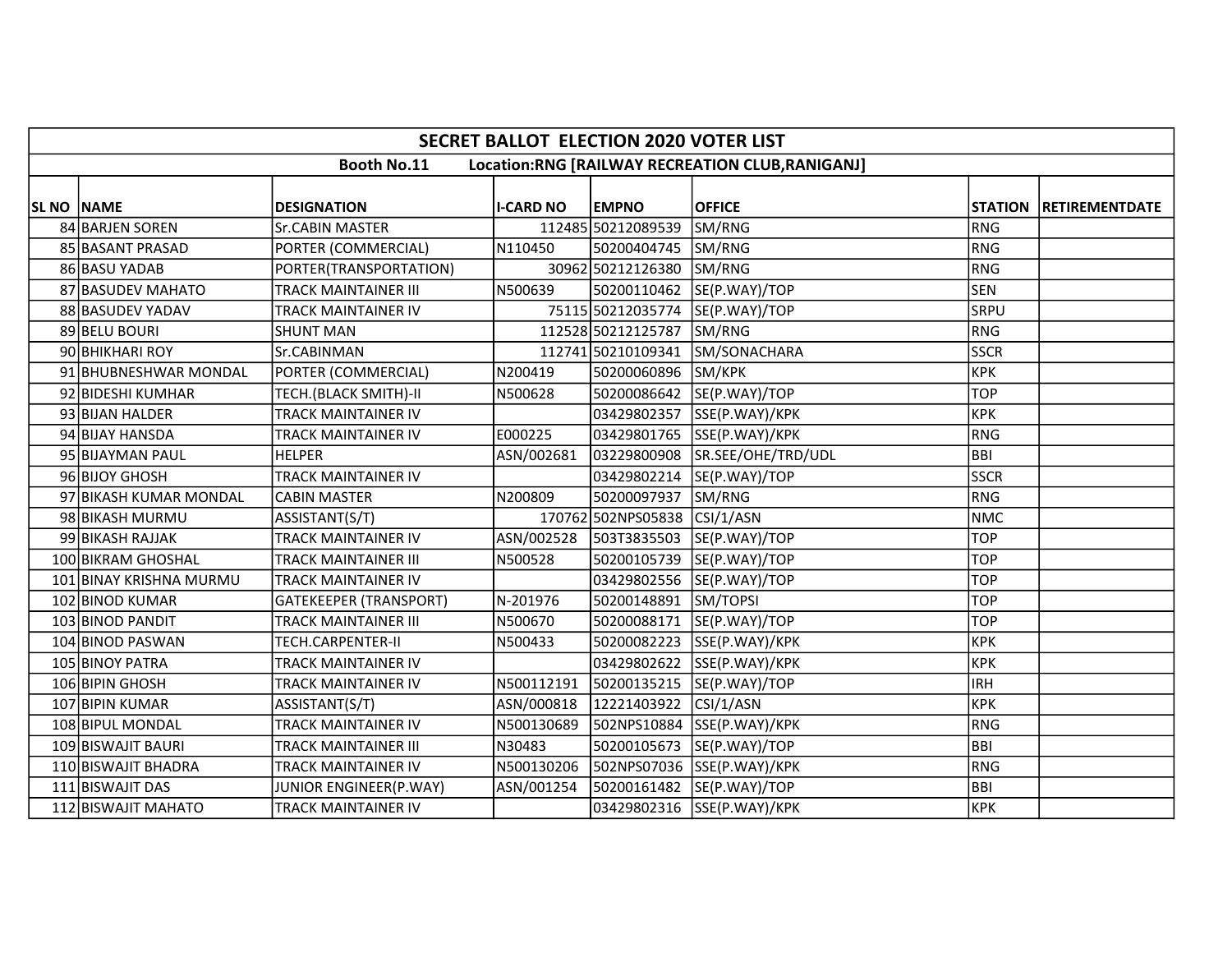|                   | <b>SECRET BALLOT ELECTION 2020 VOTER LIST</b>                         |                               |                  |                           |                                           |             |                        |  |  |  |  |  |
|-------------------|-----------------------------------------------------------------------|-------------------------------|------------------|---------------------------|-------------------------------------------|-------------|------------------------|--|--|--|--|--|
|                   | <b>Booth No.11</b><br>Location:RNG [RAILWAY RECREATION CLUB,RANIGANJ] |                               |                  |                           |                                           |             |                        |  |  |  |  |  |
| <b>SL NO NAME</b> |                                                                       | <b>DESIGNATION</b>            | <b>I-CARD NO</b> | <b>EMPNO</b>              | <b>OFFICE</b>                             |             | STATION RETIREMENTDATE |  |  |  |  |  |
|                   | 113 BISWAJIT SARKAR                                                   | ASSISTANT(S/T)                |                  | 03429802277               | TCI/ASN (UDL+DGR+PAN+PAW+SURI)            | RNG         |                        |  |  |  |  |  |
|                   | 114 BISWANATH GOPE                                                    | ASSISTANT(S/T)                | ASN/004385       | 50212040642               | SE(SIGNAL-2)/UDL                          | <b>TOP</b>  |                        |  |  |  |  |  |
|                   | 115 BISWANATH PAUL                                                    | PORTER(TRANSPORTATION)        | N200314          | 50200063502               | SM/BBI                                    | <b>BBI</b>  |                        |  |  |  |  |  |
|                   | 116 BLACIUS XAXA                                                      | <b>STATION MANAGER-NG</b>     | N200371          | 502A0006348               | SM/BBI                                    | <b>BBI</b>  |                        |  |  |  |  |  |
|                   | 117 BRAHMDEO MANDAL                                                   | <b>TRACK MAINTAINER IV</b>    | N50031361        |                           | 03429801113 SSE(P.WAY)/KPK                | <b>RNG</b>  |                        |  |  |  |  |  |
|                   | 118 BRIJ BIHARI RAM                                                   | <b>SR.TICKET EXAMINER</b>     |                  | 502NPS06073               | SM/RNG                                    | RNG         |                        |  |  |  |  |  |
|                   | <b>119 BRIJ KISHORE RAM</b>                                           | <b>GATEKEEPER (TRANSPORT)</b> |                  | 112551 50212125740        | SM/RNG                                    | RNG         |                        |  |  |  |  |  |
|                   | 120 BRIJ NANDAN SINGH                                                 | CHIEF COMMERCIAL CLERK        |                  | 30624 50212098322         | SM/RNG                                    | RNG         |                        |  |  |  |  |  |
|                   | 121 BUDDHA DEV SEN                                                    | CHIEF COMMERCIAL CLERK        |                  | ASN/002923 50200031501    | SM/RNG                                    | RNG         |                        |  |  |  |  |  |
|                   | 122 BUDHAN GOPE                                                       | PORTER (COMMERCIAL)           |                  | 30919 50209294260         | ETC/HD/LT/UDL                             | <b>BBI</b>  |                        |  |  |  |  |  |
|                   | 123 CHANCHAL PAL                                                      | <b>TRACK MAINTAINER IV</b>    |                  | 03429802182               | SSE(P.WAY)/KPK                            | <b>KPK</b>  |                        |  |  |  |  |  |
|                   | 124 CHANDAN BHAGAT                                                    | <b>TRACK MAINTAINER IV</b>    | ASN/000743       |                           | 502NPS06594 SSE(P.WAY)/KPK                | <b>KPK</b>  |                        |  |  |  |  |  |
|                   | 125 CHANDAN DAS                                                       | <b>TRACK MAINTAINER IV</b>    |                  | 03429802201               | SSE(P.WAY)/KPK                            | <b>KPK</b>  |                        |  |  |  |  |  |
|                   | 126 CHANDAN KHAN                                                      | <b>TRACK MAINTAINER II</b>    | N111290          | 50200121101               | SSE(P.WAY)/KPK                            | RNG         |                        |  |  |  |  |  |
|                   | 127 CHANDAN MANDAL                                                    | TRACK MAINTAINER IV           |                  | 500130922502NPS07002      | SE(P.WAY)/TOP                             | <b>SSCR</b> |                        |  |  |  |  |  |
|                   | 128 CHANDAN SINGH                                                     | <b>TRACK MAINTAINER IV</b>    |                  | 03429802354               | SSE(P.WAY)/KPK                            | <b>KPK</b>  |                        |  |  |  |  |  |
|                   | 129 CHANDRA SEKHAR YADAV                                              | GATEKEEPER (TRANSPORT)        |                  | 112680 50212136451 SM/RNG |                                           | RNG         |                        |  |  |  |  |  |
|                   | <b>130 CHANDRABHUSAN KR DAS</b>                                       | <b>TRACK MAINTAINER II</b>    | N111901          |                           | 50200011411   SSE(P.WAY)/KPK              | <b>RNG</b>  |                        |  |  |  |  |  |
|                   | 131 CHANDRAMA KUMAR NUNIA SHUNT MAN                                   |                               |                  | 113368 50200021611        | SM/RNG                                    | RNG         |                        |  |  |  |  |  |
|                   | 132 CHANDRSHEKHAR KUMAR                                               | <b>TRACK MAINTAINER III</b>   |                  |                           | N500112084   50200145336   SSE(P.WAY)/KPK | RNG         |                        |  |  |  |  |  |
|                   | 133 CHETAN RAM                                                        | <b>SHUNT MAN</b>              |                  | 112531 50212137224        | SM/RNG                                    | RNG         |                        |  |  |  |  |  |
|                   | 134 CHHAKAN MAHTO                                                     | <b>TRACK MAINTAINER III</b>   | N500112731       | 50200159244               | SSE(P.WAY)/KPK                            | <b>KPK</b>  |                        |  |  |  |  |  |
|                   | 135 CHHATTAR YADAV                                                    | <b>TRACK MAINTAINER I</b>     | N500395          | 50200084554               | SSE(P.WAY)/KPK                            | <b>KPK</b>  |                        |  |  |  |  |  |
|                   | 136 CHHOTOLAL KUMBHAKAR                                               | <b>SHUNT MAN</b>              | N200033          | 50200063514               | SM/RNG                                    | RNG         |                        |  |  |  |  |  |
|                   | 137 CHINMOY MANDAL                                                    | <b>TRACK MAINTAINER IV</b>    |                  |                           | 03429802216 SE(P.WAY)/TOP                 | <b>SSCR</b> |                        |  |  |  |  |  |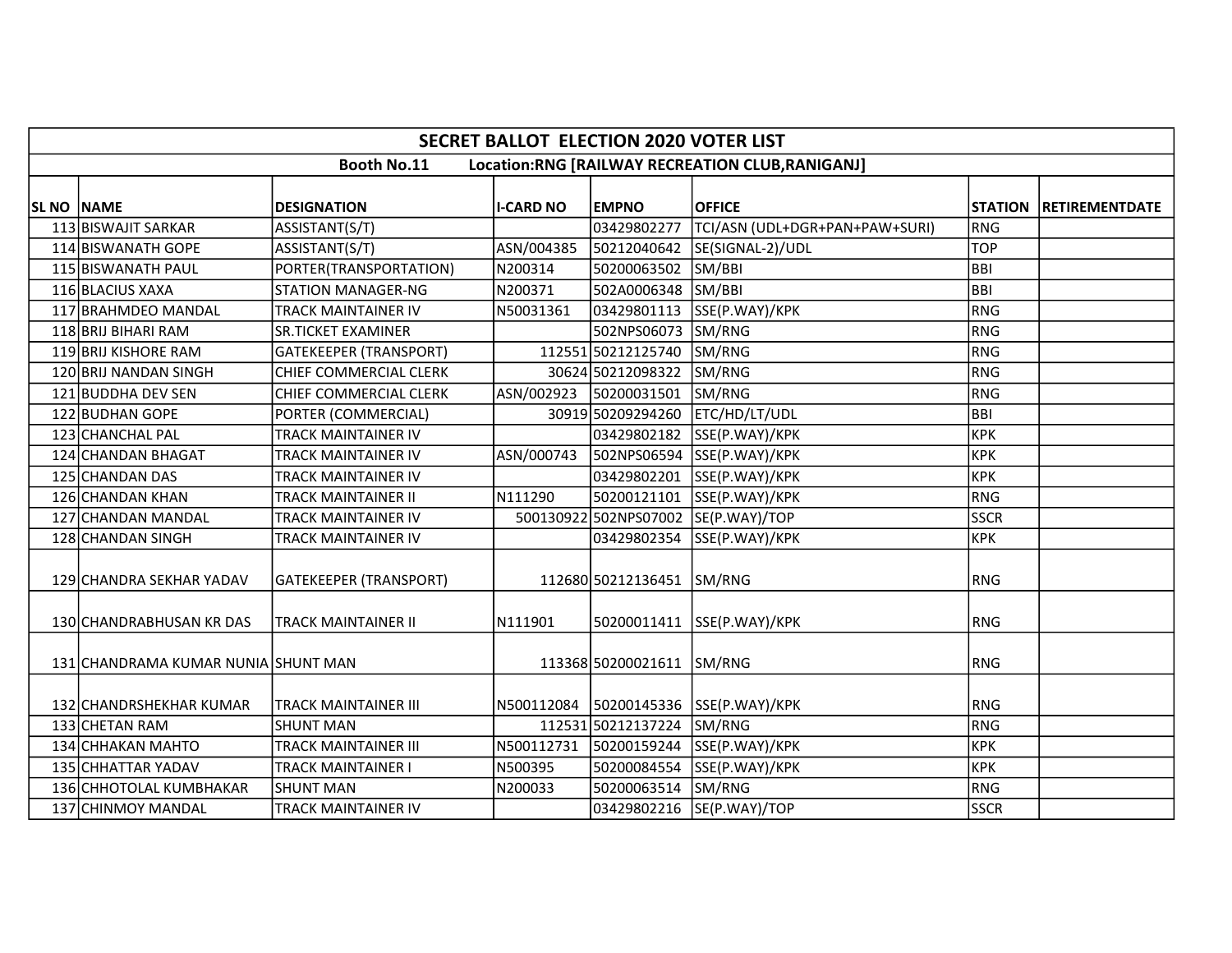|            | <b>SECRET BALLOT ELECTION 2020 VOTER LIST</b> |                              |                  |                      |                                                 |             |                        |  |  |  |  |
|------------|-----------------------------------------------|------------------------------|------------------|----------------------|-------------------------------------------------|-------------|------------------------|--|--|--|--|
|            |                                               | <b>Booth No.11</b>           |                  |                      | Location:RNG [RAILWAY RECREATION CLUB,RANIGANJ] |             |                        |  |  |  |  |
|            |                                               |                              |                  |                      |                                                 |             |                        |  |  |  |  |
| SL NO NAME |                                               | <b>DESIGNATION</b>           | <b>I-CARD NO</b> | <b>EMPNO</b>         | <b>OFFICE</b>                                   |             | STATION RETIREMENTDATE |  |  |  |  |
|            | 138 CHIRANJIT TUDU                            | <b>TRACK MAINTAINER IV</b>   |                  | 03429802690          | SE(P.WAY)/TOP                                   | <b>TOP</b>  |                        |  |  |  |  |
|            | 139 DASHRATH YADAVE                           | <b>SHUNT MAN</b>             | 11/12079         | 50200401878          | SM/TOPSI                                        | <b>TOP</b>  |                        |  |  |  |  |
|            | 140 DASHRATH MEENA                            | TRACK MAINTAINER IV          | N50031355        | 03429801116          | SSE(P.WAY)/KPK                                  | <b>KPK</b>  |                        |  |  |  |  |
|            | 141 DEB KUMAR NAYAK                           | Sr.COMMERCIAL CLERK          | N200537          | 50200063630          | <b>WEIGH BRIDGE/NMC</b>                         | NMC         |                        |  |  |  |  |
|            | <b>DEBABRATA</b>                              | <b>SENIOR SECTION</b>        |                  |                      |                                                 |             |                        |  |  |  |  |
|            | 142 CHATTOPADHYAY                             | ENGINEER(P.WAY)              | N111818          | 50212106562          | SE(P.WAY)/TOP                                   | <b>BBI</b>  |                        |  |  |  |  |
|            | 143 DEBASIS DHAK                              | <b>TRACK MAINTAINER III</b>  | N30501           | 50200107130          | SE(P.WAY)/TOP                                   | <b>SRPU</b> |                        |  |  |  |  |
|            | 144 DEBASIS RAKSHIT                           | Sr.COMMERCIAL CLERK          |                  | 86 50200029336       | <b>WEIGH BRIDGE/NMC</b>                         | NMC         |                        |  |  |  |  |
|            | 145 DEBASIS ROY                               | <b>TRACK MAINTAINER IV</b>   |                  | 500130916502NPS10910 | SE(P.WAY)/TOP                                   | <b>SEN</b>  |                        |  |  |  |  |
|            | 146 DEBASISH GARAI                            | <b>TRACK MAINTAINER IV</b>   |                  | 03429802505          | SSE(P.WAY)/KPK                                  | <b>KPK</b>  |                        |  |  |  |  |
|            | 147 DEBASISH GOSWAMI                          | <b>CABIN MASTER</b>          | N201880          | 50200124758          | SM/KPK                                          | KPK         |                        |  |  |  |  |
|            | 148 DEBASISH MAHATO                           | <b>TRACK MAINTAINER IV</b>   |                  | 03429802519          | SSE(P.WAY)/KPK                                  | KPK         |                        |  |  |  |  |
|            | 149 DEBASISH SARKAR                           | <b>TRACK MAINTAINER IV</b>   | ASN/001255       | 03429800396          | SE(P.WAY)/TOP                                   | bQT         |                        |  |  |  |  |
|            | 150 DEO CHAND                                 | <b>TRACK MAINTAINER III</b>  | N500304          | 50200081190          | SSE(P.WAY)/KPK                                  | крк         |                        |  |  |  |  |
|            | 151 DHANESHWAR MAHTO                          | <b>TRACK MAINTAINER III</b>  | N111297          | 50200133681          | SSE(P.WAY)/KPK                                  | крк         |                        |  |  |  |  |
|            | 152 DHARMA RAJ PASWAN                         | <b>TRACK MAINTAINER II</b>   | N500629          | 50200088160          | SE(P.WAY)/TOP                                   | <b>SSCR</b> |                        |  |  |  |  |
|            | 153 DHARMENDRA HELA                           | <b>TRACK MAINTAINER II</b>   |                  | 75575 50212136130    | SE(P.WAY)/TOP                                   | lTOP.       |                        |  |  |  |  |
|            | <b>DHARMENDRA KUMAR</b>                       |                              |                  |                      |                                                 |             |                        |  |  |  |  |
|            | 154 SINGH                                     | JUNIOR ENGINEER(P.WAY)       | N111845          |                      | 50200019914 SSE(P.WAY)/KPK/ASN                  | <b>KPK</b>  |                        |  |  |  |  |
|            | 155 DHARMENDRA TANTI                          | <b>TRACK MAINTAINER III</b>  | N500634          | 50200089187          | SE(P.WAY)/TOP                                   | <b>JMA</b>  |                        |  |  |  |  |
|            | 156 DIBYENDU CHATTERJEE                       | <b>TRACK MAINTAINER IV</b>   | 00000GK          | 12221000979          | SE(P.WAY)/TOP                                   | <b>TOP</b>  |                        |  |  |  |  |
|            | 157 DILIP KUMAR RAM                           | <b>COMMERCIAL SUPERVISOR</b> |                  | 30048 50204615360    | SM/RNG                                          | RNG         |                        |  |  |  |  |
|            | 158 DINA BANDHU MONDAL                        | Ch. OFFICE SUPERINTENDENT    | T00146           | 50212084888          | SM/RNG                                          | RNG         |                        |  |  |  |  |
|            | 159 DINES PAL                                 | <b>TRACK MAINTAINER III</b>  | N500111979       | 50200140259          | SSE(P.WAY)/KPK                                  | <b>KPK</b>  |                        |  |  |  |  |
|            | 160 DINESH KUMAR                              | <b>TRACK MAINTAINER III</b>  | N50013030        | 50200175304          | SSE(P.WAY)/KPK                                  | <b>KPK</b>  |                        |  |  |  |  |
|            | 161 DINESH KUMAR MEENA                        | SR SECTION ENGINEER          | N111700          | 50200055943          | SSE(P.WAY)/KPK/ASN                              | <b>KPK</b>  |                        |  |  |  |  |
|            | 162 DINESH MURMU                              | TRACK MAINTAINER IV          | ASN/001251       | 50200133267          | SE(P.WAY)/TOP                                   | <b>TOP</b>  |                        |  |  |  |  |
|            | 163 DIPA MALLICK                              | <b>TRACK MAINTAINER IV</b>   |                  | 03429802215          | SE(P.WAY)/TOP                                   | <b>TOP</b>  |                        |  |  |  |  |
|            | 164 DIPAK KUMAR                               | PORTER(TRANSPORTATION)       | ASN/001659       | 50205639414          | SM/RNG                                          | RNG         |                        |  |  |  |  |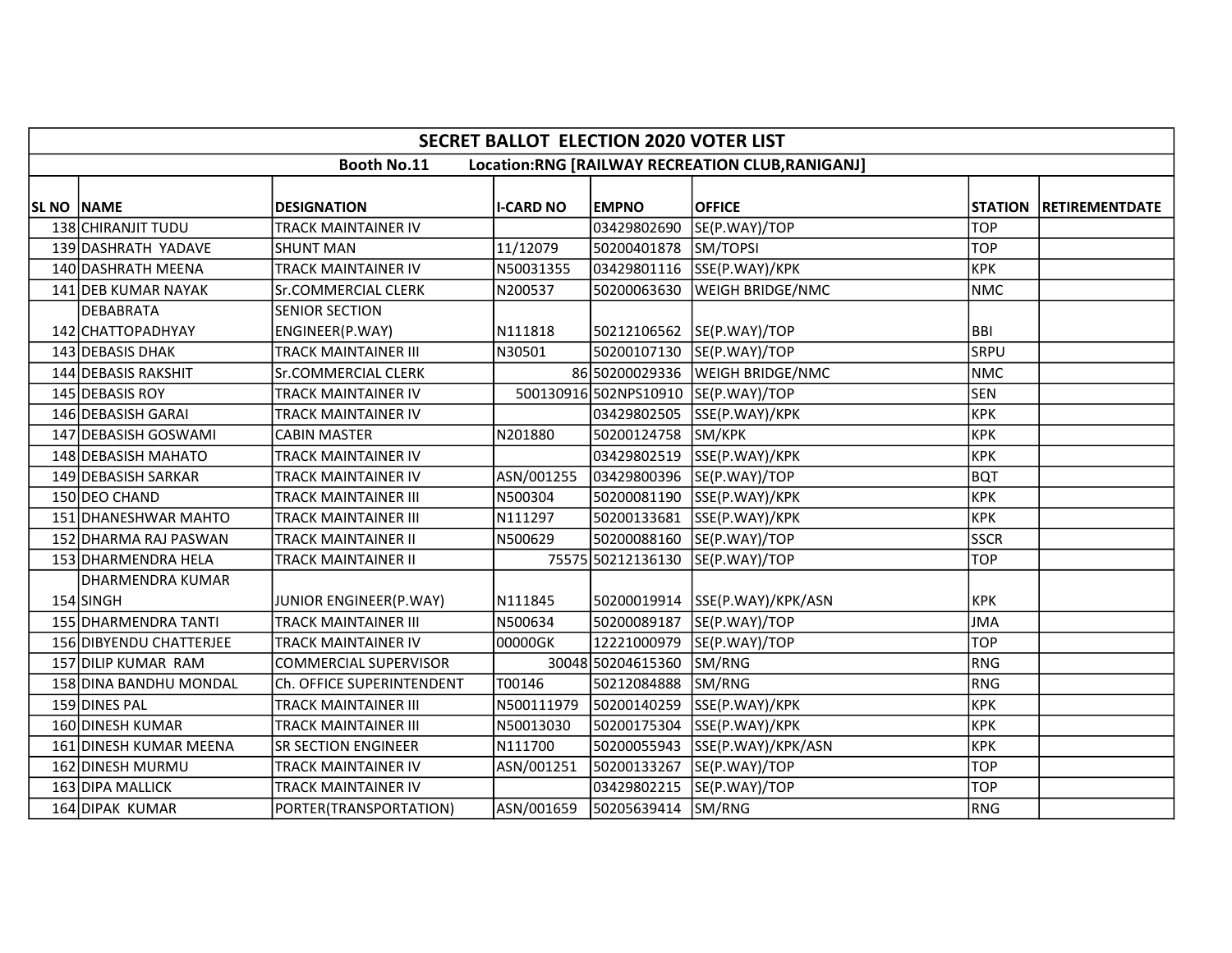|            | <b>SECRET BALLOT ELECTION 2020 VOTER LIST</b> |                                                       |                        |                              |                                                 |             |                        |  |  |  |  |
|------------|-----------------------------------------------|-------------------------------------------------------|------------------------|------------------------------|-------------------------------------------------|-------------|------------------------|--|--|--|--|
|            |                                               | <b>Booth No.11</b>                                    |                        |                              | Location:RNG [RAILWAY RECREATION CLUB,RANIGANJ] |             |                        |  |  |  |  |
|            |                                               |                                                       |                        |                              |                                                 |             |                        |  |  |  |  |
| SL NO NAME |                                               | <b>DESIGNATION</b>                                    | <b>I-CARD NO</b>       | <b>EMPNO</b>                 | <b>OFFICE</b>                                   |             | STATION RETIREMENTDATE |  |  |  |  |
|            | 165 DIPAK BISWAS                              | <b>TRACK MAINTAINER IV</b>                            |                        | 502NPS07065                  | SE(P.WAY)/TOP                                   | <b>BBI</b>  |                        |  |  |  |  |
|            | 166 DIPAK TEWARY                              | <b>TRACK MAINTAINER IV</b>                            | N50013021              |                              | 502NPS06870 SSE(P.WAY)/KPK                      | RNG         |                        |  |  |  |  |
|            | 167 DUGAI MONDAL                              | <b>TRACK MAINTAINER IV</b>                            | N111232                | 50200128685                  | SE(P.WAY)/TOP                                   | <b>SRPU</b> |                        |  |  |  |  |
|            | 168 DULAL CHANDRA GORAI                       | <b>TRACK MAINTAINER II</b>                            | N111327                | 50200124515                  | SSE(P.WAY)/KPK                                  | KPK         |                        |  |  |  |  |
|            | 169 FARID KHAN                                | PORTER(TRANSPORTATION)                                |                        | 50200167459                  | SM/RNG                                          | RNG         |                        |  |  |  |  |
|            | 170 GANESH MANDAL                             | PORTER (COMMERCIAL)                                   | N201757                | 50200113888                  | SM/TOPSI                                        | <b>TOP</b>  |                        |  |  |  |  |
|            | 171 GANESH RAJAK                              | <b>TRACK MAINTAINER IV</b>                            |                        | 18329802058                  | SSE(P.WAY)/KPK                                  | <b>KPK</b>  |                        |  |  |  |  |
|            | 172 GOBINDA HALDER                            | <b>TRACK MAINTAINER IV</b>                            |                        | 50013105603429800394         | SE(P.WAY)/TOP                                   | BQT         |                        |  |  |  |  |
|            | 173 GOPAL CHANDRA CHAR                        | <b>STATION MANAGER-NG</b>                             |                        | 112517 50212098280           | SM/RNG                                          | RNG         |                        |  |  |  |  |
|            | 174 GOPAL KUMAR JHA                           | ASSISTANT(S/T)                                        | ASN/004396 50212137029 |                              | SE(SIGNAL-2)/UDL                                | <b>SSCR</b> |                        |  |  |  |  |
|            | 175 GOPAL MAJUMDAR                            | <b>TRACK MAINTAINER IV</b>                            |                        | 50013105503429800442         | SE(P.WAY)/TOP                                   | BBI         |                        |  |  |  |  |
|            | 176 GOPAL MISTRY                              | <b>TRACK MAINTAINER IV</b>                            | N50013019              | 50200169559                  | SSE(P.WAY)/KPK                                  | RNG         |                        |  |  |  |  |
|            | 177 GOPAL RUIDAS                              | <b>TRACK MAINTAINER IV</b>                            |                        | 03429802355                  | SSE(P.WAY)/KPK                                  | KPK         |                        |  |  |  |  |
|            | 178 GOPAL SHAW                                | <b>TRACK MAINTAINER II</b>                            |                        | 500130917 50200023360        | SE(P.WAY)/TOP                                   | <b>TOP</b>  |                        |  |  |  |  |
|            | 179 GOPI NATH MONDAL                          | Sr.CABINMAN                                           |                        | 112721 50212097044           | SM/SONACHARA                                    | <b>SSCR</b> |                        |  |  |  |  |
|            | 180 GOUTAM PRASAD                             | <b>TRACK MAINTAINER III</b>                           | N500111906 50200135320 |                              | SSE(P.WAY)/KPK                                  | RNG         |                        |  |  |  |  |
|            |                                               |                                                       |                        |                              |                                                 |             |                        |  |  |  |  |
|            | 181 GUBBALA UMASHANKAR                        | Sr.TECH.(SIGNAL MAINTAINER)                           |                        | 121082 50212123419           | CSI/1/ASN                                       | <b>RNG</b>  |                        |  |  |  |  |
|            | 182 GUDDU KUMAR MAHTO                         | PORTER (COMMERCIAL)                                   | N110491                | 50208808545                  | SM/TOPSI                                        | <b>TOP</b>  |                        |  |  |  |  |
|            | 183 GULSHAN KUMAR                             | <b>STATION MASTER</b>                                 |                        | 03429801481                  | SM/RNG                                          | RNG         |                        |  |  |  |  |
|            | 184 GUPTESHWAR YADAV                          | <b>TRACK MAINTAINER IV</b>                            | N50013029              | 50200169535                  | SSE(P.WAY)/KPK                                  | <b>KPK</b>  |                        |  |  |  |  |
|            |                                               |                                                       |                        |                              |                                                 |             |                        |  |  |  |  |
|            | 185 GURUPADA CHAKRABORTY                      | PORTER(TRANSPORTATION)                                | ASN/003729             | 502NPS06121                  | SM/KPK                                          | <b>KPK</b>  |                        |  |  |  |  |
|            | 186 GURUPADA GORAIN                           | <b>TRACK MAINTAINER IV</b>                            | N500130870             | 50200404394                  | SSE(P.WAY)/KPK                                  | KPK         |                        |  |  |  |  |
|            | 187 HARE RAM MONDAL                           | <b>COMMERCIAL CLERK</b>                               | N30602                 | 50205526267                  | SM/RNG                                          | RNG         |                        |  |  |  |  |
|            | 188 HEM LAL RAJWAR                            | <b>STATION MASTER</b>                                 | ASN/002906             | 50212143832                  | SM/KPK                                          | <b>KPK</b>  |                        |  |  |  |  |
|            |                                               |                                                       |                        |                              |                                                 |             |                        |  |  |  |  |
|            |                                               | 189 HEMANTA KUMAR JAMUDA Sr.TECH. (SIGNAL MAINTAINER) |                        | 121086 50212130308 CSI/1/ASN |                                                 | <b>NMC</b>  |                        |  |  |  |  |
|            | 190 HIMADRI BISWAS                            | <b>TRACK MAINTAINER IV</b>                            |                        |                              | N500130225  502NPS07026  SSE(P.WAY)/KPK         | RNG         |                        |  |  |  |  |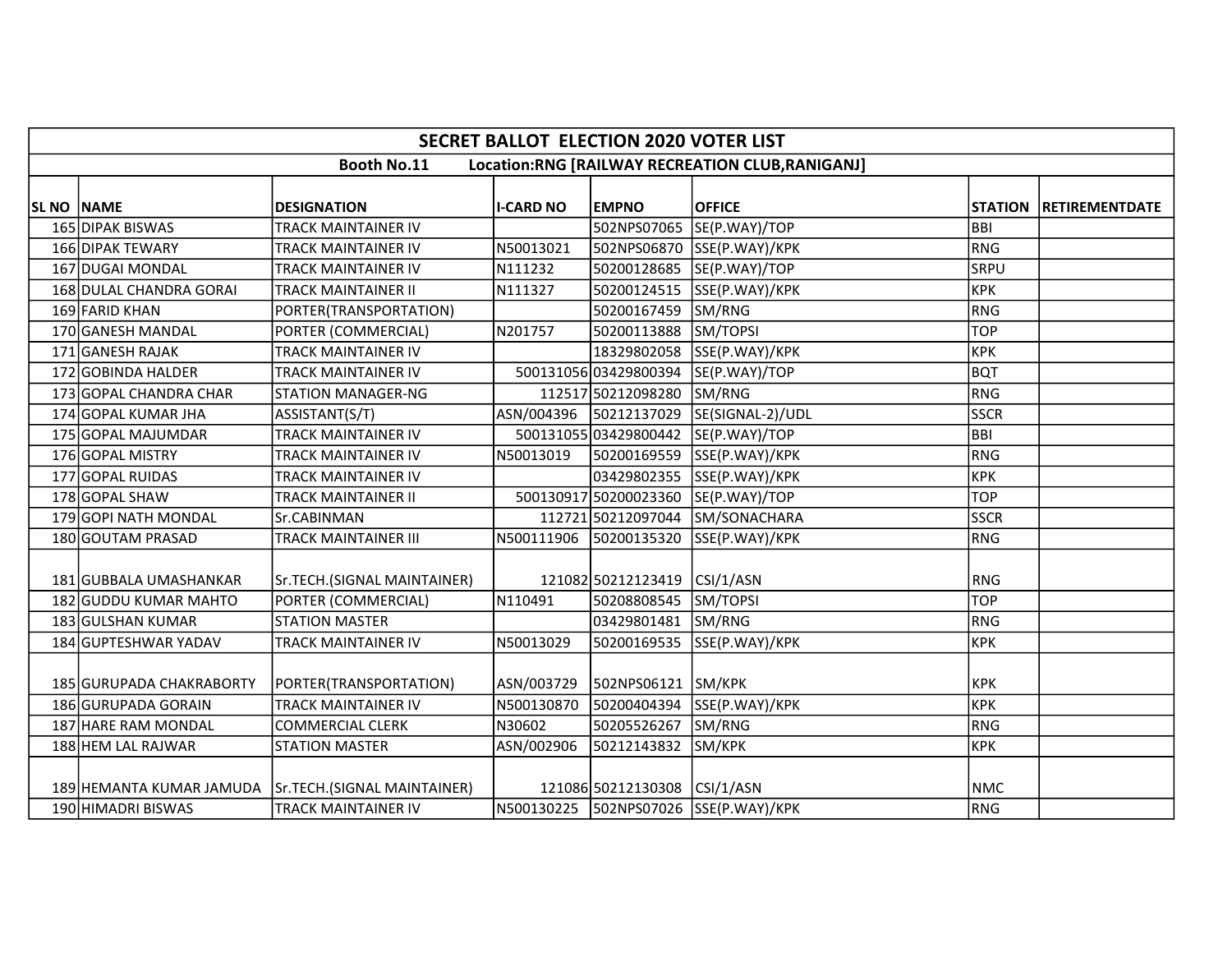|            | <b>SECRET BALLOT ELECTION 2020 VOTER LIST</b>                          |                                         |                  |                      |                                     |             |                        |  |  |  |  |  |  |
|------------|------------------------------------------------------------------------|-----------------------------------------|------------------|----------------------|-------------------------------------|-------------|------------------------|--|--|--|--|--|--|
|            | <b>Booth No.11</b><br>Location:RNG [RAILWAY RECREATION CLUB, RANIGANJ] |                                         |                  |                      |                                     |             |                        |  |  |  |  |  |  |
|            |                                                                        |                                         |                  |                      |                                     |             |                        |  |  |  |  |  |  |
| SL NO NAME |                                                                        | <b>DESIGNATION</b>                      | <b>I-CARD NO</b> | <b>EMPNO</b>         | <b>OFFICE</b>                       |             | STATION RETIREMENTDATE |  |  |  |  |  |  |
|            | 191 HIRALAL GHOSH                                                      | <b>TRACK MAINTAINER IV</b>              |                  | 75252 50212067258    | SE(P.WAY)/TOP                       | <b>JMA</b>  |                        |  |  |  |  |  |  |
|            | 192 HIRALAL KUMHAR                                                     | <b>TRACK MAINTAINER II</b>              | N500637          |                      | 50200086630 SE(P.WAY)/TOP           | <b>TOP</b>  |                        |  |  |  |  |  |  |
|            | 193 HUKAM SINGH MEENA                                                  | <b>TRACK MAINTAINER IV</b>              | N0000222         |                      | 03429801776 SSE(P.WAY)/KPK          | <b>KPK</b>  |                        |  |  |  |  |  |  |
|            | 194 INDRAJIT PRODHANIA                                                 | <b>TRACK MAINTAINER IV</b>              |                  |                      | 500131309 03429800856 SE(P.WAY)/TOP | <b>TOP</b>  |                        |  |  |  |  |  |  |
|            | 195 ITU MONDAL                                                         | PORTER (COMMERCIAL)                     |                  | 30862 03429800198    | SM/RNG                              | RNG         |                        |  |  |  |  |  |  |
|            | 196 JAGADISH TUDU                                                      | <b>TRACK MAINTAINER IV</b>              | E00006           | 50200404657          | SSE(P.WAY)/KPK                      | RNG         |                        |  |  |  |  |  |  |
|            | 197 JAGARNATH YADAV                                                    | <b>TRACK MAINTAINER II</b>              | N500635          | 50200087506          | SE(P.WAY)/TOP                       | <b>SSCR</b> |                        |  |  |  |  |  |  |
|            | 198JAGRNATH PRASAD                                                     | <b>TRACK MAINTAINER III</b>             | N500112091       | 50200145324          | SSE(P.WAY)/KPK                      | <b>KPK</b>  |                        |  |  |  |  |  |  |
|            | 199 JAI PRAKASH YADAV                                                  | <b>TRACK MAINTAINER IV</b>              |                  | 50013123003429800882 | SE(P.WAY)/TOP                       | <b>TOP</b>  |                        |  |  |  |  |  |  |
|            | 200 JALKU YADAV                                                        | TRACK MAINTAINER II                     | N500616          | 50200087490          | SE(P.WAY)/TOP                       | <b>TOP</b>  |                        |  |  |  |  |  |  |
|            | 201 JAMUNA MUKHOPADHYAY                                                | CHIEF COMMERCIAL CLERK                  | N30152           | 50212121370          | SM/RNG                              | <b>RNG</b>  |                        |  |  |  |  |  |  |
|            | <b>202 JIANG BAHADUR PASWAN</b>                                        | <b>TRACK MAINTAINER III</b>             | N500112195       | 50200135197          | SE(P.WAY)/TOP                       | TOP         |                        |  |  |  |  |  |  |
|            | 203 JAY PRAKASH                                                        | <b>TECHNICIAN III</b>                   | ASN/004191       |                      | EF/UDL                              | RNG         |                        |  |  |  |  |  |  |
|            |                                                                        |                                         |                  | 50212141010          |                                     | BBI         |                        |  |  |  |  |  |  |
|            | 204 JAY PRAKASH YADAV                                                  | <b>GATEKEEPER (TRANSPORT)</b>           | N201910          | 50200149500          | SM/BBI                              |             |                        |  |  |  |  |  |  |
|            | 205 JAYANTI LAL GUPTA                                                  | CHIEF COMMERCIAL CLERK                  |                  | 30966 50212092113    | SM/RNG                              | RNG         |                        |  |  |  |  |  |  |
|            | 206 JAYAPRAKASH                                                        | TECH.(TELECOM MAINTAINER)-III   TSG1002 |                  | 15309C00077          | TCI/ASN (UDL+DGR+PAN+PAW+SURI)      | TOP         |                        |  |  |  |  |  |  |
|            | 207 JAYDEB MAJI                                                        | <b>STATION MASTER</b>                   | ASN/002907       | 50200169432          | SM/KPK                              | <b>KPK</b>  |                        |  |  |  |  |  |  |
|            | 208 JAYOTSEN CHAKRABORTY                                               | <b>TRACK MAINTAINER II</b>              | N111325          | 50200120972          | SSE(P.WAY)/KPK                      | <b>KPK</b>  |                        |  |  |  |  |  |  |
|            | 209 JEETENDRA BODRA                                                    | <b>COMMERCIAL CLERK</b>                 | N201974          | 50200148088          | SM/RNG                              | RNG         |                        |  |  |  |  |  |  |
|            | 210 JHANTU GARAI                                                       | <b>TRACK MAINTAINER IV</b>              |                  | 03429802555          | SSE(P.WAY)/KPK                      | <b>KPK</b>  |                        |  |  |  |  |  |  |
|            | <b>211 JIBAN KUMAR BARIK</b>                                           | <b>TRACK MAINTAINER III</b>             | N50013025        | 50200175237          | SSE(P.WAY)/KPK                      | <b>KPK</b>  |                        |  |  |  |  |  |  |
|            | 212 JIBARAM GUHA                                                       | <b>TRACK MAINTAINER III</b>             | N500643          | 50200112800          | SE(P.WAY)/TOP                       | <b>SRPU</b> |                        |  |  |  |  |  |  |
|            | 213 JITENDRA MANDAL                                                    | JUNIOR ENGINEER(P.WAY)                  | N111510          | 50200042730          | SSE(P.WAY)/KPK/ASN                  | <b>KPK</b>  |                        |  |  |  |  |  |  |
|            | 214 JITENDRA SINGH                                                     | PORTER(TRANSPORTATION)                  |                  | 50881301157          | SM/SONACHARA                        | <b>SSCR</b> |                        |  |  |  |  |  |  |
|            | 215 JITU HARI                                                          | <b>TRACK MAINTAINER III</b>             | N500640          | 50200110486          | SE(P.WAY)/TOP                       | SRPU        |                        |  |  |  |  |  |  |
|            | 216 JOY DEV CHATTOPADHYAY                                              | STATION MASTER                          |                  | 2431F110168          | SM/RNG                              | RNG         |                        |  |  |  |  |  |  |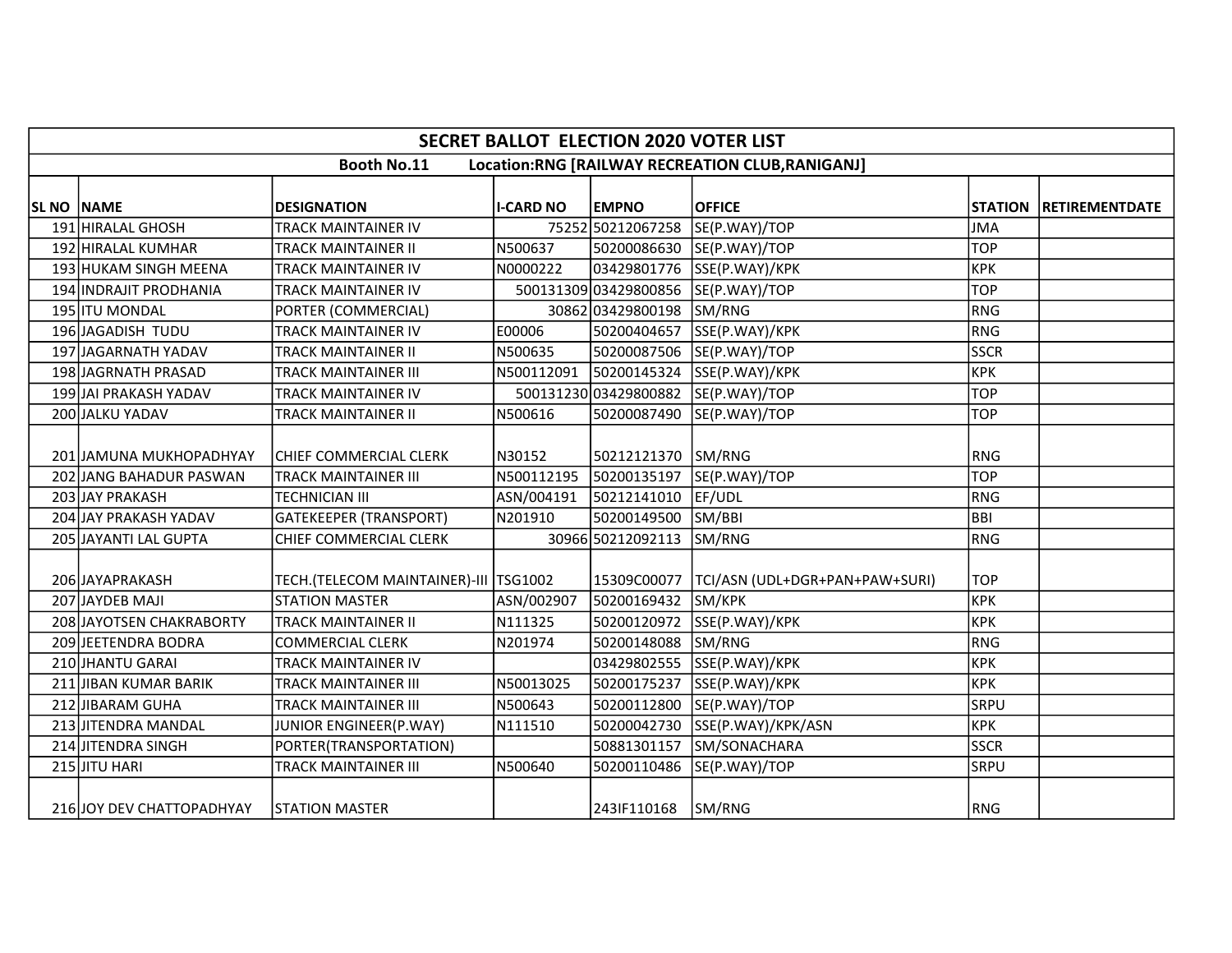|                   | <b>SECRET BALLOT ELECTION 2020 VOTER LIST</b>                         |                                  |                        |                       |                                           |            |                        |  |  |  |  |  |
|-------------------|-----------------------------------------------------------------------|----------------------------------|------------------------|-----------------------|-------------------------------------------|------------|------------------------|--|--|--|--|--|
|                   | <b>Booth No.11</b><br>Location:RNG [RAILWAY RECREATION CLUB,RANIGANJ] |                                  |                        |                       |                                           |            |                        |  |  |  |  |  |
|                   |                                                                       |                                  |                        |                       |                                           |            |                        |  |  |  |  |  |
| <b>SL NO NAME</b> |                                                                       | <b>DESIGNATION</b>               | <b>I-CARD NO</b>       | <b>EMPNO</b>          | <b>OFFICE</b>                             |            | STATION RETIREMENTDATE |  |  |  |  |  |
|                   | 217 JOY PRAKASH SINGH                                                 | PORTER(TRANSPORTATION)           |                        | 30961 50212131740     | SM/RNG                                    | RNG        |                        |  |  |  |  |  |
|                   | 218 JOY SENGUPTA                                                      | <b>TECHNICIAN GR-II</b>          |                        | 121147 50212123456    | DSTE/ASN                                  | KPK        |                        |  |  |  |  |  |
|                   | 219 JOYANTA GORAIN                                                    | <b>TRACK MAINTAINER IV</b>       | N500112242 50200135227 |                       | SE(P.WAY)/TOP                             | JMA        |                        |  |  |  |  |  |
|                   | 220 JOYANTA MONDAL                                                    | TRACK MAINTAINER IV              | N50013022              | 50200176825           | SSE(P.WAY)/KPK                            | RNG        |                        |  |  |  |  |  |
|                   | 221 JOYDEB GORAIN                                                     | <b>TRACK MAINTAINER IV</b>       | ASN/000740             | 50200408144           | SSE(P.WAY)/KPK                            | KPK        |                        |  |  |  |  |  |
|                   | 222 JYOTI SEKHAR KAR                                                  | PORTER (COMMERCIAL)              |                        | 201911 50200126962    | SM/BBI                                    | BBI        |                        |  |  |  |  |  |
|                   |                                                                       |                                  |                        |                       |                                           |            |                        |  |  |  |  |  |
|                   | 223 JYOTISH EMANUEL BARWA                                             | <b>STATION MANAGER-NG</b>        | N201756                | 50200055608           | SM/TOPSI                                  | <b>TOP</b> |                        |  |  |  |  |  |
|                   | 224 KAILASH SAH                                                       | <b>TRACK MAINTAINER III</b>      | N500112082             | 50200145385           | SSE(P.WAY)/KPK                            | <b>RNG</b> |                        |  |  |  |  |  |
|                   | 225 KAJAL MANDAL                                                      | <b>TRACK MAINTAINER IV</b>       | E00002                 | 03429801453           | SSE(P.WAY)/KPK                            | RNG        |                        |  |  |  |  |  |
|                   | 226 KALIDAS HANSDA                                                    | <b>TRACK MAINTAINER IV</b>       | N000220                | 03429801777           | SSE(P.WAY)/KPK                            | RNG        |                        |  |  |  |  |  |
|                   | 227 KAMAL BHUMIJ                                                      | <b>TRACK MAINTAINER IV</b>       | N500130197             | 502NPS06873           | SSE(P.WAY)/KPK                            | RNG        |                        |  |  |  |  |  |
|                   | 228 KAMAL PRAMANIK                                                    | PORTER(TRANSPORTATION)           |                        | 50714108689           | SM/RNG                                    | RNG        |                        |  |  |  |  |  |
|                   | 229 KAMESHAR PASWAN                                                   | <b>TRACK MAINTAINER III</b>      | N500448                | 50200087105           | SSE(P.WAY)/KPK                            | RNG        |                        |  |  |  |  |  |
|                   | 230 KANGRASH KUMAR RAY                                                | <b>TRACK MAINTAINER IV</b>       | N500112494             | 50200158082           | SE(P.WAY)/TOP                             | BBI        |                        |  |  |  |  |  |
|                   | 231 KAPIL DEV SINGH YADAV                                             | ASSISTANT(S/T)                   | N-170530               | 50200147862           | CSI/1/ASN                                 | NMC        |                        |  |  |  |  |  |
|                   | 232 KAPIL KUMAR SHAW                                                  | <b>TRACK MAINTAINER III</b>      | N500111909             | 50200135355           | SSE(P.WAY)/KPK                            | RNG        |                        |  |  |  |  |  |
|                   | 233 KARIA MONDAL                                                      | <b>TRACK MAINTAINER III</b>      | N111279                | 50200082429           | SSE(P.WAY)/KPK                            | крк        |                        |  |  |  |  |  |
|                   |                                                                       |                                  |                        |                       |                                           |            |                        |  |  |  |  |  |
|                   | 234 KARTICK CHANDRA GHOSH                                             | ITRACK MAINTAINER IV             | N500645                | 50200112847           | SE(P.WAY)/TOP                             | <b>SEN</b> |                        |  |  |  |  |  |
|                   | 235 KARTICK KARMAKAR                                                  | Sr.CABIN MASTER                  | ASN/002870             | 50212102611           | SM/KPK                                    | KPK        |                        |  |  |  |  |  |
|                   | 236 KARTICK MONDAL                                                    | TRACK MAINTAINER IV              |                        | 03429802686           | SE(P.WAY)/TOP                             | <b>TOP</b> |                        |  |  |  |  |  |
|                   |                                                                       |                                  |                        |                       |                                           |            |                        |  |  |  |  |  |
|                   | 237 KARTIK MUKHAREJEE                                                 | <b>ENQUIRY/RESERVATION CLERK</b> |                        | 50817334974           | SM/RNG                                    | <b>RNG</b> |                        |  |  |  |  |  |
|                   | 238 KARTIK KUMAR YADAV                                                | <b>TRACK MAINTAINER II</b>       |                        | 75216 50212132998     | SE(P.WAY)/TOP                             | bQT        |                        |  |  |  |  |  |
|                   | 239 KASHINATH MANDAL                                                  | TRACK MAINTAINER IV              |                        |                       | N500130224   502NPS07041   SSE(P.WAY)/KPK | RNG        |                        |  |  |  |  |  |
|                   | 240 KAZI IZAZUDDIN AHMED                                              | <b>TRACK MAINTAINER IV</b>       |                        | 500131397 50229801064 | SE(P.WAY)/TOP                             | JMA        |                        |  |  |  |  |  |
|                   | 241 KESHO MAHATO                                                      | <b>TRACK MAINTAINER I</b>        | N500449                | 50200084487           | SSE(P.WAY)/KPK                            | RNG        |                        |  |  |  |  |  |
|                   | 242 KHOKAN BISWAS                                                     | <b>TRACK MAINTAINER IV</b>       | E00003                 | 03429801389           | SSE(P.WAY)/KPK                            | RNG        |                        |  |  |  |  |  |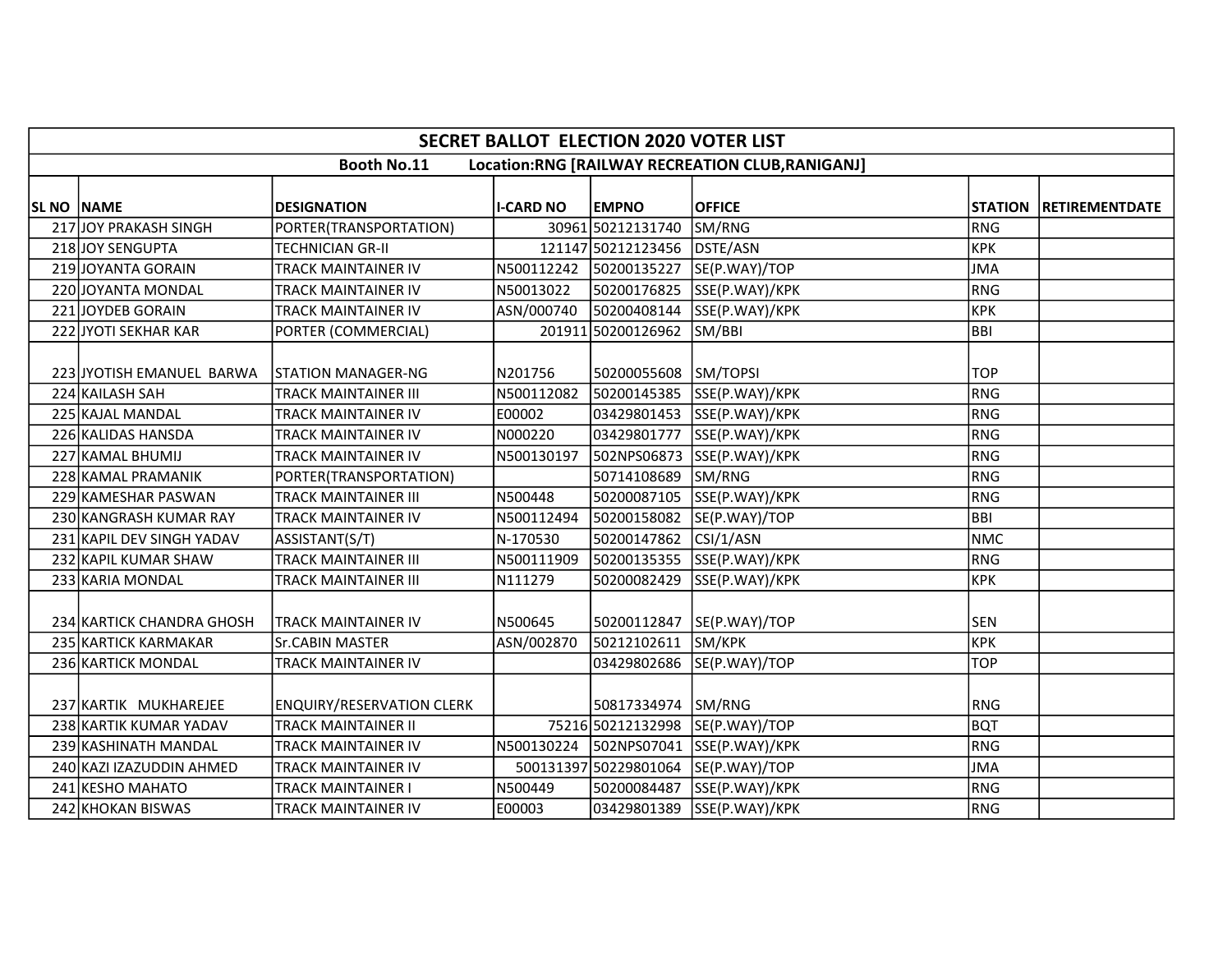|                   | <b>SECRET BALLOT ELECTION 2020 VOTER LIST</b> |                               |                  |                       |                                                 |            |                          |  |  |  |  |
|-------------------|-----------------------------------------------|-------------------------------|------------------|-----------------------|-------------------------------------------------|------------|--------------------------|--|--|--|--|
|                   |                                               | <b>Booth No.11</b>            |                  |                       | Location:RNG [RAILWAY RECREATION CLUB,RANIGANJ] |            |                          |  |  |  |  |
| <b>SL NO NAME</b> |                                               | <b>DESIGNATION</b>            | <b>I-CARD NO</b> | <b>EMPNO</b>          | <b>OFFICE</b>                                   |            | STATION   RETIREMENTDATE |  |  |  |  |
|                   |                                               |                               |                  |                       |                                                 |            |                          |  |  |  |  |
|                   | 243 KISHOR KUMAR HEMBRAM                      | <b>TECHNICIAN GR-I</b>        | N80083           | 50200052218 EF/UDL    |                                                 | <b>RNG</b> |                          |  |  |  |  |
|                   | 244 KISHORI DAS                               | <b>TRACK MAINTAINER III</b>   | N500450          | 50200087142           | SSE(P.WAY)/KPK                                  | <b>RNG</b> |                          |  |  |  |  |
|                   | 245 KOUSHIK SARKAR                            | TRACK MAINTAINER IV           |                  | 03429802356           | SSE(P.WAY)/KPK                                  | <b>KPK</b> |                          |  |  |  |  |
|                   | 246 KRISHNA CHANDRA SINGH                     | <b>TRACK MAINTAINER IV</b>    | E00377           | 18329802421           | SE(P.WAY)/TOP                                   | <b>SEN</b> |                          |  |  |  |  |
|                   | 247 KRISHNA KANT UPADHYAY                     | <b>TRACK MAINTAINER II</b>    | N111289          | 50200121150           | SSE(P.WAY)/KPK                                  | <b>KPK</b> |                          |  |  |  |  |
|                   | 248 KRISHNA KUMAR                             | <b>TRACK MAINTAINER III</b>   | N500112074       | 50200145221           | SSE(P.WAY)/KPK                                  | <b>KPK</b> |                          |  |  |  |  |
|                   | 249 KULDIP DUSADH                             | TRACK MAINTAINER III          | N500609          | 50200096544           | SE(P.WAY)/TOP                                   | <b>IRH</b> |                          |  |  |  |  |
|                   | 250 KUMAR SAURAV                              | <b>SHUNT MAN</b>              | T-00068          | 03429801561           | SM/TOPSI                                        | <b>TOP</b> |                          |  |  |  |  |
|                   | 251 KUNDAN KUMAR DAS                          | <b>TRACK MAINTAINER IV</b>    |                  | 50714505985           | SSE(P.WAY)/KPK                                  | <b>RNG</b> |                          |  |  |  |  |
|                   | 252 KUNDAN MAHATO                             | TRACK MAINTAINER IV           | ASN/000736       | 50205628817           | SSE(P.WAY)/KPK                                  | <b>RNG</b> |                          |  |  |  |  |
|                   | 253 KUNDAN PRASAD JAISWAL                     | <b>TRACK MAINTAINER II</b>    | N111338          | 50200121071           | SSE(P.WAY)/KPK                                  | <b>RNG</b> |                          |  |  |  |  |
|                   | 254 LAKHAN HARI                               | <b>TRACK MAINTAINER IV</b>    | N5001285         | 50200154520           | SE(P.WAY)/TOP                                   | <b>BBI</b> |                          |  |  |  |  |
|                   | 255 LAKHAN SOREN                              | <b>TRACK MAINTAINER III</b>   | N500651          | 50200101710           | SE(P.WAY)/TOP                                   | <b>TOP</b> |                          |  |  |  |  |
|                   | 256 LAKHINDAR HANSDA                          | TRACK MAINTAINER IV           |                  | 03429802554           | SE(P.WAY)/TOP                                   | <b>TOP</b> |                          |  |  |  |  |
|                   | 257 LAKHINDAR SOREN                           | ASSISTANT(S/T)                |                  | 121074 50212114420    | CSI/1/ASN                                       | <b>RNG</b> |                          |  |  |  |  |
|                   | 258 LALIT MAHAN MAJUMDER                      | <b>TRACK MAINTAINER IV</b>    |                  | 500131052 12303527943 | SE(P.WAY)/TOP                                   | <b>BQT</b> |                          |  |  |  |  |
|                   | 259 LALITESH KUMAR                            | <b>STATION MANAGER-NG</b>     | ASN/003082       | 50212093695           | SM/KPK                                          | <b>KPK</b> |                          |  |  |  |  |
|                   | 260 LALJI RAY                                 | <b>TRACK MAINTAINER IV</b>    | N500111968       | 50200131027           | SE(P.WAY)/TOP                                   | SRPU       |                          |  |  |  |  |
|                   | 261 LALO SHAW                                 | <b>TRACK MAINTAINER III</b>   | N111794          | 50200082648           | SSE(P.WAY)/KPK                                  | <b>KPK</b> |                          |  |  |  |  |
|                   | 262 LAXMAN HARIJAN                            | <b>TRAINEE</b>                | N201531          | 50200126822           | SM/BBI                                          | <b>BBI</b> |                          |  |  |  |  |
|                   | 263 MADAN GHOSH                               | <b>TRACK MAINTAINER II</b>    |                  | 73784 50212037539     | SSE(P.WAY)/KPK                                  | <b>RNG</b> |                          |  |  |  |  |
|                   | 264 MADAN KUMAR                               | <b>GATEKEEPER (TRANSPORT)</b> | ASN/005544       | 50200148910           | SM/TOPSI                                        | <b>TOP</b> |                          |  |  |  |  |
|                   | 265 MADAN KUMAR SHAW                          | <b>TRACK MAINTAINER IV</b>    | E000215          | 50200136827           | SE(P.WAY)/TOP                                   | <b>SEN</b> |                          |  |  |  |  |
|                   | 266 MADHU SUDAN BOURI                         | PORTER (COMMERCIAL)           | ASN/002868       | 50200018600           | SM/KPK                                          | <b>KPK</b> |                          |  |  |  |  |
|                   | 267 MADHULAL KAHAR                            | <b>TRACK MAINTAINER III</b>   | N111238          | 50200082478           | SSE(P.WAY)/KPK                                  | <b>KPK</b> |                          |  |  |  |  |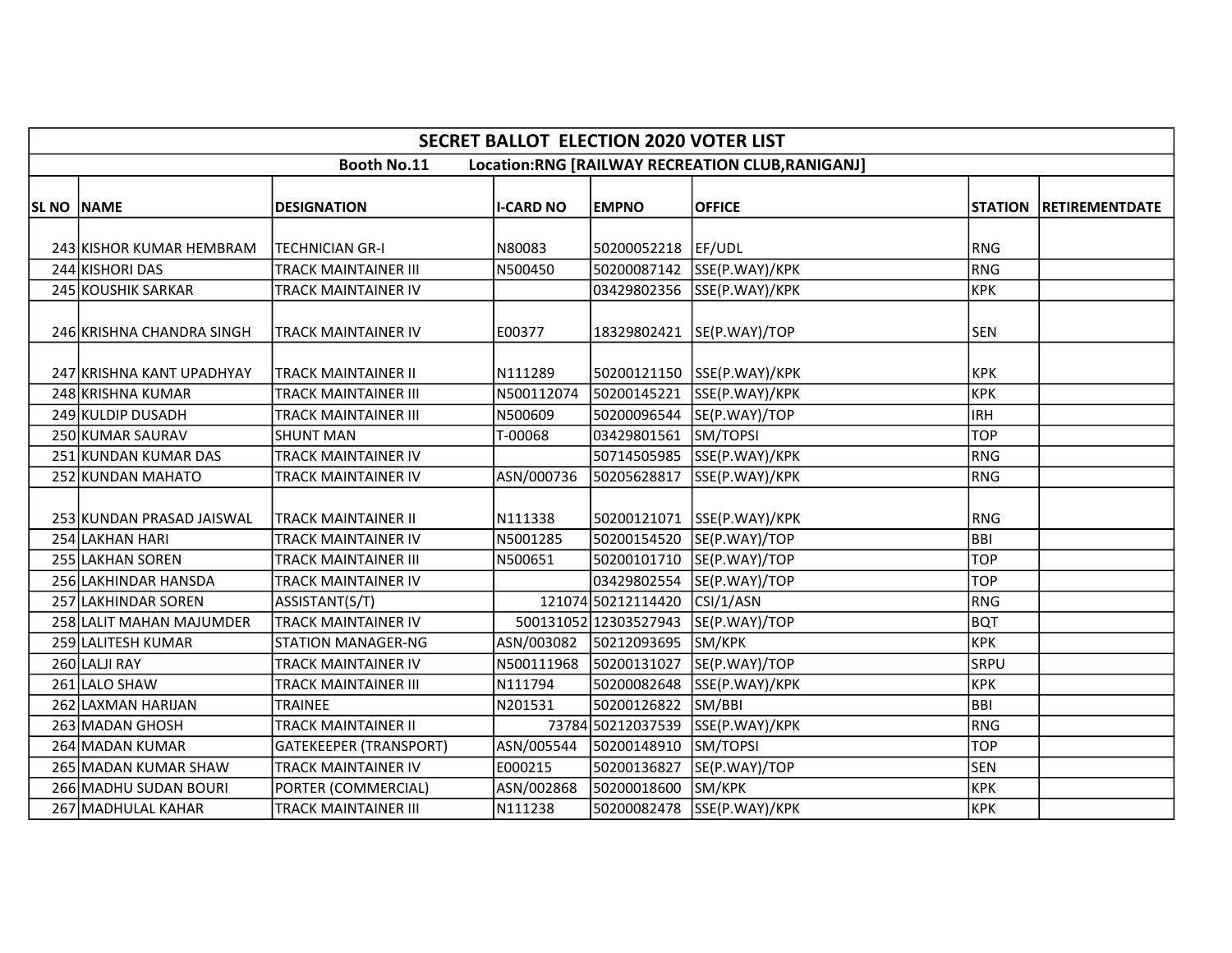|                   | <b>SECRET BALLOT ELECTION 2020 VOTER LIST</b> |                                          |                  |                      |                                                  |             |                        |  |  |  |  |  |
|-------------------|-----------------------------------------------|------------------------------------------|------------------|----------------------|--------------------------------------------------|-------------|------------------------|--|--|--|--|--|
|                   |                                               | Booth No.11                              |                  |                      | Location:RNG [RAILWAY RECREATION CLUB, RANIGANJ] |             |                        |  |  |  |  |  |
| <b>SL NO NAME</b> |                                               | <b>DESIGNATION</b>                       | <b>I-CARD NO</b> | <b>EMPNO</b>         | <b>OFFICE</b>                                    |             | STATION RETIREMENTDATE |  |  |  |  |  |
|                   | 268 MAHENDRA RAUTH                            | TRACK MAINTAINER III                     |                  | 50200032621          | SE(P.WAY)/TOP                                    | <b>JMA</b>  |                        |  |  |  |  |  |
|                   | 269 MANBODH MONDAL                            | TRACK MAINTAINER IV                      | N500130869       | 50200404364          | SSE(P.WAY)/KPK                                   | <b>RNG</b>  |                        |  |  |  |  |  |
|                   | 270 MANESH BADYAKAR                           | <b>SHUNT MAN</b>                         | T00006           | 50212119908          | SM/RNG                                           | <b>RNG</b>  |                        |  |  |  |  |  |
|                   | 271 MANGAL BHADRA                             | TRACK MAINTAINER IV                      | N500130678       | 50200404543          | SSE(P.WAY)/KPK                                   | <b>RNG</b>  |                        |  |  |  |  |  |
|                   | 272 MANGRU YADAV                              | TRACK MAINTAINER I                       | N500392          | 50200084153          | SSE(P.WAY)/KPK                                   | <b>RNG</b>  |                        |  |  |  |  |  |
|                   | 273 MANIK BAGDI                               | TRACK MAINTAINER IV                      |                  | 75210 50212035660    | SE(P.WAY)/TOP                                    | <b>BQT</b>  |                        |  |  |  |  |  |
|                   | 274 MANIK SARKAR                              | TRACK MAINTAINER IV                      |                  | 500130915502NPS07073 | SE(P.WAY)/TOP                                    | <b>BBI</b>  |                        |  |  |  |  |  |
|                   | 275 MANISH KUMAR ROUT                         | TRACK MAINTAINER IV                      | E00410           | 50200408333          | SSE(P.WAY)/KPK                                   | <b>KPK</b>  |                        |  |  |  |  |  |
|                   | 276 MANISH KUMAR SHARMA                       | TRACK MAINTAINER IV                      | N500111907       | 50200135252          | SSE(P.WAY)/KPK                                   | <b>KPK</b>  |                        |  |  |  |  |  |
|                   | 277 MANJEET KOIRI                             | <b>STATION MASTER</b>                    | T00077           | 502NPS06659          | SM/RNG                                           | <b>RNG</b>  |                        |  |  |  |  |  |
|                   | 278 MANJU GANDHI                              | Sr.COMMERCIAL<br>CLERK(BOOKING)          | N30390           | 50200041439          | SM/RNG                                           | <b>RNG</b>  |                        |  |  |  |  |  |
|                   | 279 MANNU RAM                                 | <b>SENIOR SECTION</b><br>ENGINEER(P.WAY) | N40331           | 50200019707          | SSE(P.WAY)/KPK/ASN                               | <b>RNG</b>  |                        |  |  |  |  |  |
|                   | 280 MANNU RAM                                 | <b>TRACK MAINTAINER IV</b>               | N500130865       | 50200404944          | SSE(P.WAY)/KPK                                   | <b>RNG</b>  |                        |  |  |  |  |  |
|                   | 281 MANOJ KSHETRAPAL                          | ASSISTANT(S/T)                           | N170067          | 50200072140          | CSI/1/ASN                                        | <b>KPK</b>  |                        |  |  |  |  |  |
|                   | 282 MANOJ KUMAR DUSADH                        | TRACK MAINTAINER IV                      | N500111980       | 50200140284          | SSE(P.WAY)/KPK                                   | <b>KPK</b>  |                        |  |  |  |  |  |
|                   | 283 MANOJ KUMAR SINGH                         | <b>STATION MANAGER-NG</b>                |                  | 112859 50225083820   | SM/RNG                                           | <b>RNG</b>  |                        |  |  |  |  |  |
|                   | 284 MANOJ MAHATO                              | TRACK MAINTAINER I                       | N500396          | 50200084505          | SSE(P.WAY)/KPK                                   | <b>KPK</b>  |                        |  |  |  |  |  |
|                   | 285 MANOJ RAM                                 | <b>GATEKEEPER (TRANSPORT)</b>            | N200426          | 50200057083          | SM/SONACHARA                                     | <b>SSCR</b> |                        |  |  |  |  |  |
|                   | 286 MANOJ RAM                                 | TRACK MAINTAINER IV                      | N500111983       | 50200140296          | SSE(P.WAY)/KPK                                   | <b>RNG</b>  |                        |  |  |  |  |  |
|                   | 287 MANORAM SARKAR                            | TRACK MAINTAINER IV                      | N500112430       | 50200160192          | SSE(P.WAY)/KPK                                   | <b>RNG</b>  |                        |  |  |  |  |  |
|                   | 288 MANSA RAM SOREN                           | ASSISTANT(S/T)                           |                  | 27407356687          | CSI/1/ASN                                        | <b>RNG</b>  |                        |  |  |  |  |  |
|                   | 289 MANTU KUMAR                               | TRACK MAINTAINER IV                      | N500130186       | 50200175298          | SSE(P.WAY)/KPK                                   | <b>KPK</b>  |                        |  |  |  |  |  |
|                   | 290 MANTU KUMAR                               | TRACK MAINTAINER IV                      | E000213          | 50200157041          | SE(P.WAY)/TOP                                    | BBI         |                        |  |  |  |  |  |
|                   | 291 MANTU RABI DAS                            | TRACK MAINTAINER IV                      |                  | 50313009199          | SSE(P.WAY)/KPK                                   | <b>KPK</b>  |                        |  |  |  |  |  |
|                   | 292 MANZAR REZA ANSARI                        | <b>Sr.COMMERCIAL CLERK</b>               | N30503           | 50212131507          | SM/TOPSI                                         | <b>TOP</b>  |                        |  |  |  |  |  |
|                   | 293 MARSHAL TUDU                              | TRACK MAINTAINER IV                      |                  | 03429802687          | SE(P.WAY)/TOP                                    | <b>TOP</b>  |                        |  |  |  |  |  |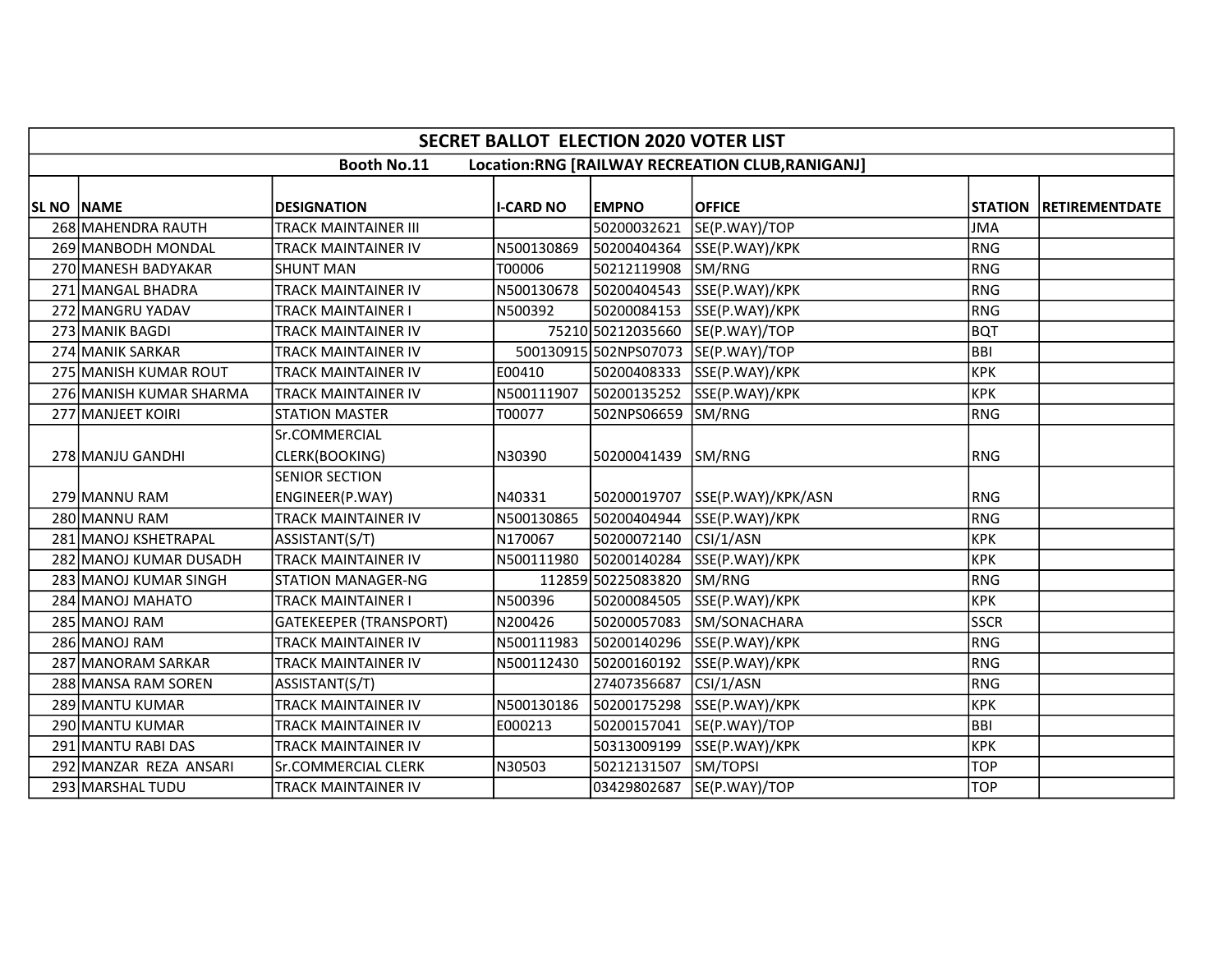|            | <b>SECRET BALLOT ELECTION 2020 VOTER LIST</b> |                               |                  |                    |                                                 |            |                        |  |  |  |  |
|------------|-----------------------------------------------|-------------------------------|------------------|--------------------|-------------------------------------------------|------------|------------------------|--|--|--|--|
|            |                                               | <b>Booth No.11</b>            |                  |                    | Location:RNG [RAILWAY RECREATION CLUB,RANIGANJ] |            |                        |  |  |  |  |
| SL NO NAME |                                               | <b>DESIGNATION</b>            | <b>I-CARD NO</b> | <b>EMPNO</b>       | <b>OFFICE</b>                                   |            | STATION RETIREMENTDATE |  |  |  |  |
|            |                                               | CHIEF COML.                   |                  |                    |                                                 |            |                        |  |  |  |  |
|            | 294 MATHAN CHANDRA SAREN                      | SUPERVISOR(BOOKING)           |                  | 30619 50212073787  | SM/RNG                                          | RNG        |                        |  |  |  |  |
|            | 295 MD AFROZ ALAM                             | <b>TRACK MAINTAINER IV</b>    | N500130462       | 502NPS06281        | SSE(P.WAY)/KPK                                  | крк        |                        |  |  |  |  |
|            | 296 MD ANJUM ALAM                             | TRACK MAINTAINER II           | N500610          | 50200086617        | SE(P.WAY)/TOP                                   | <b>TOP</b> |                        |  |  |  |  |
|            | 297 MD ARIF                                   | TRACK MAINTAINER II           |                  |                    | 75165 50212136104 SE(P.WAY)/TOP                 | <b>SEN</b> |                        |  |  |  |  |
|            | 298 MD ASFAK                                  | TRACK MAINTAINER IV           | N50013028        | 50200169547        | SSE(P.WAY)/KPK                                  | <b>RNG</b> |                        |  |  |  |  |
|            | 299 MD ASHRAF HUSSAIN                         | <b>TRAINEE</b>                |                  | 03429800637        | SM/BBI                                          | BBI        |                        |  |  |  |  |
|            | 300 MD EJAZ ANSARI                            | TRACK MAINTAINER IV           |                  | 03429802207        | SSE(P.WAY)/KPK                                  | <b>KPK</b> |                        |  |  |  |  |
|            | 301 MD IBRAR KHAN                             | PORTER(TRANSPORTATION)        | T00143           | 18229803000        | SM/RNG                                          | RNG        |                        |  |  |  |  |
|            | 302 MD KAIF ANSARI                            | TRACK MAINTAINER IV           |                  | 03429802509        | SSE(P.WAY)/KPK                                  | крк        |                        |  |  |  |  |
|            | 303 MD MOHIUDDIN                              | TECH.(BLACK SMITH)-II         | N500455          | 50200084438        | SSE(P.WAY)/KPK                                  | RNG        |                        |  |  |  |  |
|            | 304 MD MUKHTAR ALAM                           | TECH.(SIGNAL MAINTAINER)-I    |                  | 121092 50212117055 | CSI/1/ASN                                       | <b>KPK</b> |                        |  |  |  |  |
|            | MD SALAMUL HAQUE                              |                               |                  |                    |                                                 |            |                        |  |  |  |  |
|            | 305 ANSARI                                    | TRACK MAINTAINER II           | N111296          | 50200121046        | SSE(P.WAY)/KPK                                  | RNG        |                        |  |  |  |  |
|            | 306 MD SANAUL                                 | <b>SHUNT MAN</b>              |                  | 112526 50212066989 | SM/RNG                                          | RNG        |                        |  |  |  |  |
|            | 307 MD WASIUDDIN                              | <b>CABIN MASTER</b>           |                  | 111830 50212097901 | SM/RNG                                          | RNG        |                        |  |  |  |  |
|            | 308 MD. ISHRAR KHAN                           | PORTER(TRANSPORTATION)        |                  | 110853 50714400764 | SM/RNG                                          | RNG        |                        |  |  |  |  |
|            | 309 MD. KEYAMUDDIN ANSARI                     | <b>TRACK MAINTAINER IV</b>    | ASN/000737       | 503DLC31211        | SSE(P.WAY)/KPK                                  | <b>KPK</b> |                        |  |  |  |  |
|            | 310 MILAN DAS                                 | TRACK MAINTAINER IV           |                  | 03429802209        | SSE(P.WAY)/KPK                                  | <b>KPK</b> |                        |  |  |  |  |
|            | 311 MILAN THANDAR                             | TRACK MAINTAINER I            | N111330          | 50200126044        | SSE(P.WAY)/KPK                                  | RNG        |                        |  |  |  |  |
|            | 312 MILENDU SEKHAR BANERJEE SHUNT MAN         |                               | T00078           | 03429801568        | SM/RNG                                          | RNG        |                        |  |  |  |  |
|            | 313 MISS NEELAM SINGH                         | <b>STATION MASTER</b>         |                  | 27309539864        | SM/RNG                                          | RNG        |                        |  |  |  |  |
|            | 314 MITHILESH KR SINGH                        | TRACK MAINTAINER IV           | ASN/000741       | 50200404945        | SE(P.WAY)/TOP                                   | <b>TOP</b> |                        |  |  |  |  |
|            | 315 MITHUN ADHIKARY                           | <b>GATEKEEPER (TRANSPORT)</b> | N200722          | 50200095242        | SM/RNG                                          | RNG        |                        |  |  |  |  |
|            | 316 MOHAN LAL DAS                             | <b>STATION MANAGER-NG</b>     | ASN/003446       | 50212090840        | SM/RNG                                          | RNG        |                        |  |  |  |  |
|            | 317 MOHAN MARANDI                             | TRACK MAINTAINER II           |                  | 75804 50200011344  | SE(P.WAY)/TOP                                   | JMA        |                        |  |  |  |  |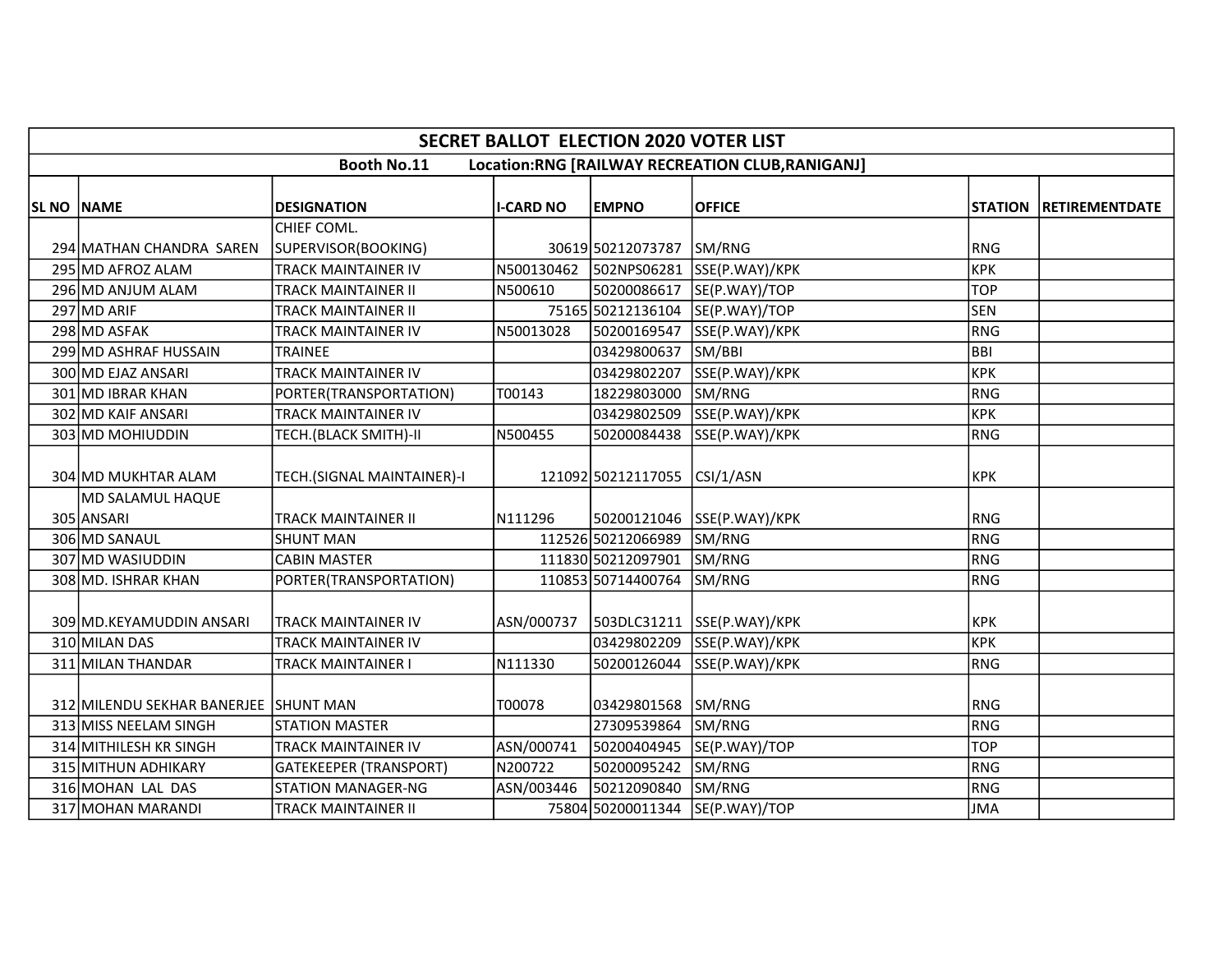|            | <b>SECRET BALLOT ELECTION 2020 VOTER LIST</b> |                               |                  |                       |                                                  |             |                               |  |  |  |  |  |
|------------|-----------------------------------------------|-------------------------------|------------------|-----------------------|--------------------------------------------------|-------------|-------------------------------|--|--|--|--|--|
|            |                                               | <b>Booth No.11</b>            |                  |                       | Location:RNG [RAILWAY RECREATION CLUB, RANIGANJ] |             |                               |  |  |  |  |  |
| SL NO NAME |                                               | <b>DESIGNATION</b>            | <b>I-CARD NO</b> | <b>EMPNO</b>          | <b>OFFICE</b>                                    |             | <b>STATION RETIREMENTDATE</b> |  |  |  |  |  |
|            | 318 MONGAL GORAI                              | ASSISTANT(S/T)                |                  | 120307 50212076156    | CSI/1/ASN                                        | RNG         |                               |  |  |  |  |  |
|            | 319 MONIRUL MONDAL                            | <b>HELPER</b>                 |                  | 7030803429800008      | SR.SEE/OHE/TRD/UDL                               | <b>BBI</b>  |                               |  |  |  |  |  |
|            | 320 MRINAL KANTI MAHATO                       | <b>TRACK MAINTAINER IV</b>    |                  | 03429802516           | SSE(P.WAY)/KPK                                   | <b>KPK</b>  |                               |  |  |  |  |  |
|            | 321 MUKESH KUMAR SHAW                         | <b>TRACK MAINTAINER IV</b>    | E000124          | 50200404834           | SE(P.WAY)/TOP                                    | <b>SSCR</b> |                               |  |  |  |  |  |
|            | 322 MUKESH KUMAR                              | <b>STATION MASTER</b>         | ASN/003904       | 03429801975           | SM/RNG                                           | RNG         |                               |  |  |  |  |  |
|            | 323 MUKESH KUMAR                              | <b>CHIEF COMMERCIAL CLERK</b> |                  |                       | 120505 50212140703 ETC/HD/LT/UDL                 | BBI         |                               |  |  |  |  |  |
|            | 324 MUKESH KUMAR MAHATO                       | <b>TRACK MAINTAINER IV</b>    |                  |                       | 500131075 50200136773 SE(P.WAY) / TOP            | SRPU        |                               |  |  |  |  |  |
|            | 325 MUKESH KUMAR RAJAK                        | <b>TRACK MAINTAINER IV</b>    |                  | 03429802360           | SSE(P.WAY)/KPK                                   | <b>KPK</b>  |                               |  |  |  |  |  |
|            | 326 MUKESH KUMAR SHARMA                       | <b>TRACK MAINTAINER IV</b>    | N500112087       | 50200145269           | SSE(P.WAY)/KPK                                   | RNG         |                               |  |  |  |  |  |
|            | 327 MUKESH KUMAR SINHA                        | <b>STATION MANAGER-NG</b>     |                  | 110487 50200169419    | SM/SONACHARA                                     | <b>SSCR</b> |                               |  |  |  |  |  |
|            | 328 MUKESH PRASAD                             | <b>TRACK MAINTAINER IV</b>    |                  | 50205588686           | SSE(P.WAY)/KPK                                   | <b>KPK</b>  |                               |  |  |  |  |  |
|            | 329 MULIND HANSDA                             | <b>TRACK MAINTAINER IV</b>    |                  | 03429802548           | SE(P.WAY)/TOP                                    | <b>TOP</b>  |                               |  |  |  |  |  |
|            | 330 MUNNA KUMAR                               | <b>CABIN MASTER</b>           | ASN/002871       | 50200127280           | SM/KPK                                           | <b>KPK</b>  |                               |  |  |  |  |  |
|            | 331 MUZKORA BIBI                              | SAFAIWALA                     | N201742          | 50200113918           | SM/RNG                                           | RNG         |                               |  |  |  |  |  |
|            | 332 NABIN SARKAR                              | <b>TRACK MAINTAINER IV</b>    | N500130683       |                       | 502NPS10895 SSE(P.WAY)/KPK                       | RNG         |                               |  |  |  |  |  |
|            | 333 NAGENDRA YADAV                            | <b>TRACK MAINTAINER IV</b>    | N500112293       | 50200156930           | SE(P.WAY)/TOP                                    | <b>JMA</b>  |                               |  |  |  |  |  |
|            | 334 NANDITA KUNDU                             | <b>ASST. STATION MASTER</b>   |                  | 27223009117           | SM/RNG                                           | RNG         |                               |  |  |  |  |  |
|            | 335 NANTU LOHAR                               | <b>TRACK MAINTAINER IV</b>    |                  |                       | 03429802218 SE(P.WAY)/TOP                        | <b>TOP</b>  |                               |  |  |  |  |  |
|            | 336 NARAYAN YADAV                             | <b>TRACK MAINTAINER II</b>    | N500399          | 50200084530           | SSE(P.WAY)/KPK                                   | <b>KPK</b>  |                               |  |  |  |  |  |
|            | 337 NARENDRA NATH ROY                         | <b>Sr.CABIN MASTER</b>        | ASN/002872       | 50212099818           | SM/KPK                                           | <b>KPK</b>  |                               |  |  |  |  |  |
|            | 338 NEMAI BADYAKAR                            | <b>TRACK MAINTAINER IV</b>    |                  | 500131065 50203502053 | SE(P.WAY)/TOP                                    | BBI         |                               |  |  |  |  |  |
|            | 339 NILAM KUMARI                              | <b>SR.SAFAI WALA</b>          |                  | 111241 50200135653    | SM/RNG                                           | RNG         |                               |  |  |  |  |  |
|            | 340 NIRAJ KUMAR RAO                           | <b>GATEKEEPER (TRANSPORT)</b> | N-201994         | 50200148908           | SM/TOPSI                                         | <b>TOP</b>  |                               |  |  |  |  |  |
|            | 341 NIRANJAN PAL                              | CHIEF COMMERCIAL CLERK        | N30592           | 50212092125           | SM/RNG                                           | RNG         |                               |  |  |  |  |  |
|            | 342 NIRANJAN KUMAR                            | <b>GATEMAN (ENGG)</b>         | C-99/GRN         | 50320130653           | SSE(P.WAY)/KPK                                   | <b>KPK</b>  |                               |  |  |  |  |  |
|            | INIRANJAN KUMAR<br>343 SHRIVASTVA             | JUNIOR ENGINEER(EST-ELEC)     |                  |                       | ASN/002806  50212126251  SR.SEE/OHE/TRD/UDL      | <b>BBI</b>  |                               |  |  |  |  |  |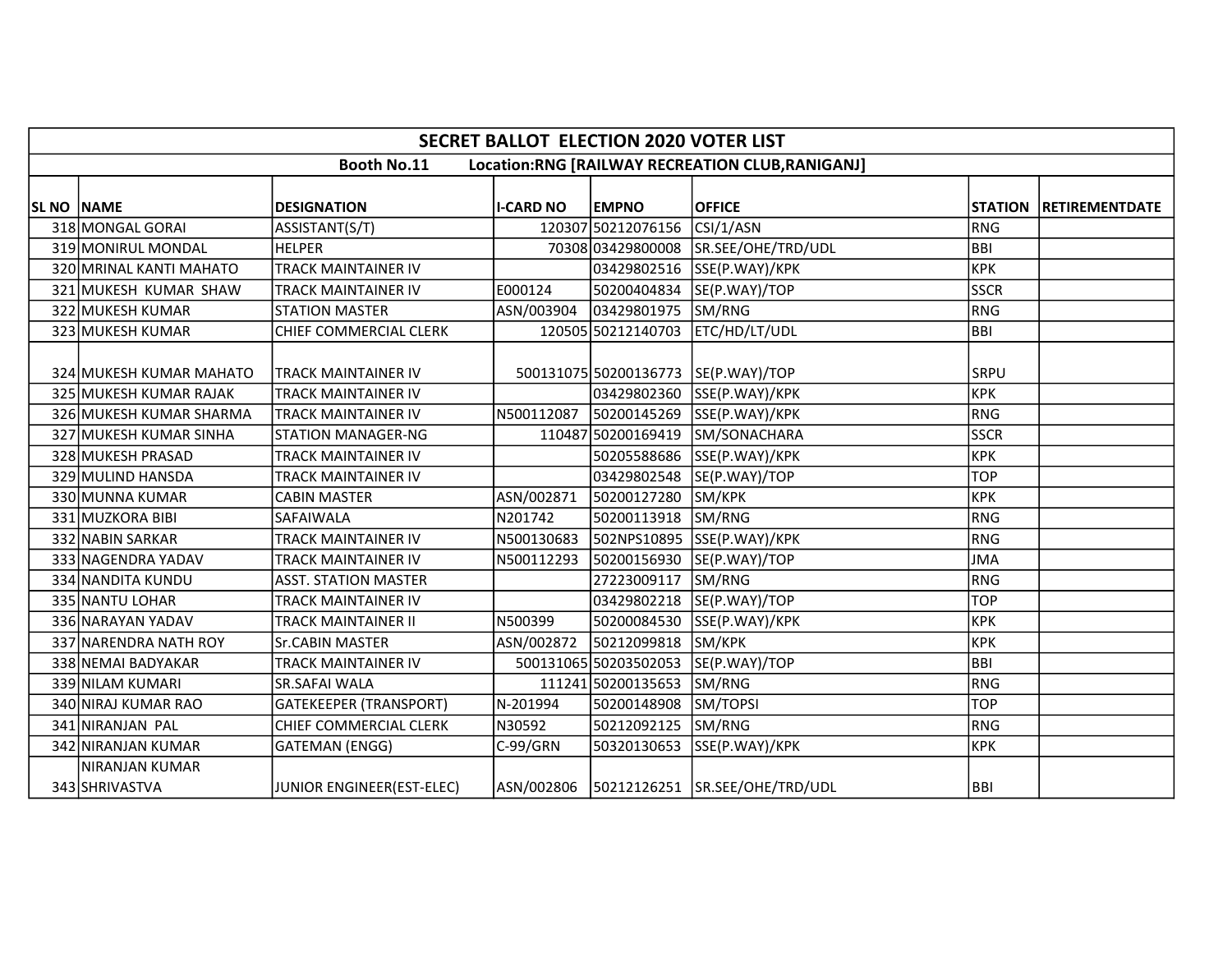|              | <b>SECRET BALLOT ELECTION 2020 VOTER LIST</b> |                                          |                  |                        |                                                  |             |                        |  |  |  |  |  |
|--------------|-----------------------------------------------|------------------------------------------|------------------|------------------------|--------------------------------------------------|-------------|------------------------|--|--|--|--|--|
|              |                                               | <b>Booth No.11</b>                       |                  |                        | Location:RNG [RAILWAY RECREATION CLUB, RANIGANJ] |             |                        |  |  |  |  |  |
| SL NO   NAME |                                               | <b>DESIGNATION</b>                       | <b>I-CARD NO</b> | <b>EMPNO</b>           | <b>OFFICE</b>                                    |             | STATION RETIREMENTDATE |  |  |  |  |  |
|              | 344 NIRANJAN PASWAN                           | <b>SENIOR SECTION</b><br>ENGINEER(P.WAY) | N50031356        | 50200105247            | SSE(P.WAY)/KPK/ASN                               | <b>KPK</b>  |                        |  |  |  |  |  |
|              | 345 NIRANJAN PRASAD GUPTA                     | <b>TRACK MAINTAINER II</b>               | N111291          |                        | 50200128612 SSE(P.WAY)/KPK                       | RNG         |                        |  |  |  |  |  |
|              | 346 NIRUPAM BHAKAT                            | <b>TRACK MAINTAINER IV</b>               | N500130692       | 502NPS06737            | SE(P.WAY)/TOP                                    | <b>TOP</b>  |                        |  |  |  |  |  |
|              | 347 NISHA KUMARI                              | <b>STATION MASTER</b>                    | ASN/001684       | 03429801916            | SM/RNG                                           | RNG         |                        |  |  |  |  |  |
|              | 348 NITYA NANDA MANDAL                        | <b>TECHNICIAN GR-I</b>                   | N80077           | 50200022032            | EF/UDL                                           | RNG         |                        |  |  |  |  |  |
|              | 349 NRIPEN DAS                                | TECH.(SIGNAL MAINTAINER)-I               |                  | ASN/004383 50212124382 | SE(SIGNAL-2)/UDL                                 | <b>TOP</b>  |                        |  |  |  |  |  |
|              | 350 P K PASWAN                                | <b>TRACK MAINTAINER IV</b>               | E00375           | 50382714678            | SE(P.WAY)/TOP                                    | <b>TOP</b>  |                        |  |  |  |  |  |
|              | 351 PABITRA MONDAL                            | PORTER (COMMERCIAL)                      |                  | 113009 50212140727     | SM/KPK                                           | KPK         |                        |  |  |  |  |  |
|              | 352 PABITRA TUDU                              | <b>TRACK MAINTAINER IV</b>               |                  | 03429802691            | SE(P.WAY)/TOP                                    | <b>TOP</b>  |                        |  |  |  |  |  |
|              | 353 PACHOO GOPAL BAGDI                        | <b>TRACK MAINTAINER I</b>                |                  | 75246 50212034253      | SE(P.WAY)/TOP                                    | <b>JMA</b>  |                        |  |  |  |  |  |
|              | 354 PANDU KUMAR SHARMA G                      | Ch. OFFICE SUPERINTENDENT                | E000232          | 50212039937            | SSE(P.WAY)/KPK/ASN                               | <b>KPK</b>  |                        |  |  |  |  |  |
|              | 355 PANKAJ KUMAR                              | <b>TRACK MAINTAINER IV</b>               | N500112300       | 50200156954            | SE(P.WAY)/TOP                                    | <b>TOP</b>  |                        |  |  |  |  |  |
|              | 356 PANKAJ KUMAR                              | <b>STATION MASTER</b>                    | ASN/003084       | 50204AE0116            | SM/KPK                                           | крк         |                        |  |  |  |  |  |
|              | 357 PANKAJ PRABHAT                            | <b>SHUNT MAN</b>                         | T-00064          | 03429800600            | SM/TOPSI                                         | <b>TOP</b>  |                        |  |  |  |  |  |
|              | 358 PANNALAL MAJI                             | <b>TRACK MAINTAINER IV</b>               | E00357           | 18329801912            | SE(P.WAY)/TOP                                    | <b>JMA</b>  |                        |  |  |  |  |  |
|              | 359 PAPPU KUMAR                               | TECH.(SIGNAL MAINTAINER)-III             |                  |                        | SE(SIGNAL-2)/UDL                                 | <b>BBI</b>  |                        |  |  |  |  |  |
|              | 360 PARASH NONIA                              | <b>TRACK MAINTAINER IV</b>               | ASN/001234       | 50214401570            | SE(P.WAY)/TOP                                    | <b>SRPU</b> |                        |  |  |  |  |  |
|              | 361 PARASH YADAV                              | <b>TRACK MAINTAINER II</b>               | N500389          | 50200084529            | SSE(P.WAY)/KPK                                   | <b>KPK</b>  |                        |  |  |  |  |  |
|              | 362 PARIMAL                                   | <b>TRACK MAINTAINER II</b>               |                  | 75123 50212035907      | SE(P.WAY)/TOP                                    | <b>SRPU</b> |                        |  |  |  |  |  |
|              | 363 PARTHA MAJEE                              | <b>TRACK MAINTAINER II</b>               | N111335          | 50200121010            | SSE(P.WAY)/KPK                                   | RNG         |                        |  |  |  |  |  |
|              | 364 PARTHA SARATHI SINHA                      | <b>TRACK MAINTAINER I</b>                | N111386          | 50200121060            | SSE(P.WAY)/KPK                                   | RNG         |                        |  |  |  |  |  |
|              | 365 PAWAN KUMAR SAW                           | TRACK MAINTAINER IV                      | N500112294       | 50200156917            | SE(P.WAY)/TOP                                    | BBI         |                        |  |  |  |  |  |
|              | 366 PINTU MANDAL                              | CHIEF COMMERCIAL CLERK                   | N30403           | 50212144617            | ETC/HD/LT/ASN                                    | <b>SSCR</b> |                        |  |  |  |  |  |
|              | 367 PRABHAT KR MONDAL                         | <b>TRACK MAINTAINER I</b>                | N500391          | 50200043140            | SSE(P.WAY)/KPK                                   | KPK         |                        |  |  |  |  |  |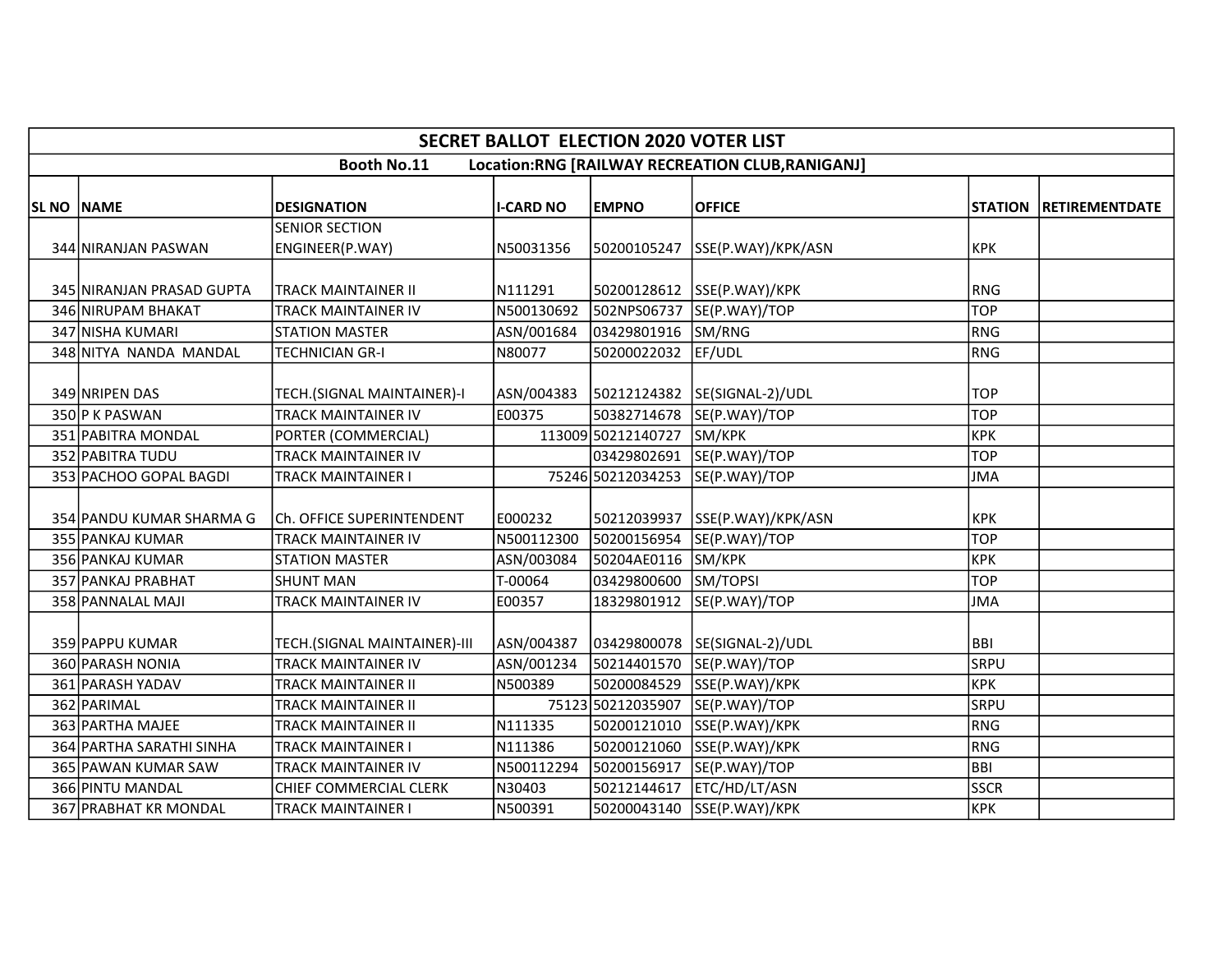|                   | <b>SECRET BALLOT ELECTION 2020 VOTER LIST</b>                  |                               |                        |                                  |                                 |             |                        |  |  |  |  |  |
|-------------------|----------------------------------------------------------------|-------------------------------|------------------------|----------------------------------|---------------------------------|-------------|------------------------|--|--|--|--|--|
|                   | Booth No.11<br>Location:RNG [RAILWAY RECREATION CLUB,RANIGANJ] |                               |                        |                                  |                                 |             |                        |  |  |  |  |  |
|                   |                                                                |                               |                        |                                  |                                 |             |                        |  |  |  |  |  |
| <b>SL NO NAME</b> |                                                                | <b>DESIGNATION</b>            | <b>I-CARD NO</b>       | <b>EMPNO</b>                     | <b>OFFICE</b>                   |             | STATION RETIREMENTDATE |  |  |  |  |  |
|                   | 368 PRABIR CHATTORAJ                                           | TRACK MAINTAINER IV           | N111403                | 50200119192                      | SSE(P.WAY)/KPK                  | <b>KPK</b>  |                        |  |  |  |  |  |
|                   | 369 PRADEEP KUMAR                                              | TRACK MAINTAINER II           | N111329                | 50200128624                      | SSE(P.WAY)/KPK                  | RNG         |                        |  |  |  |  |  |
|                   | 370 PRADEEP KUMAR THAKUR                                       | <b>TRACK MAINTAINER IV</b>    | N500112301             | 50200158094                      | SE(P.WAY)/TOP                   | <b>TOP</b>  |                        |  |  |  |  |  |
|                   | 371 PRADIP YADAV                                               | TRACK MAINTAINER IV           | E00414                 |                                  | 50714107915 SE(P.WAY)/TOP       | <b>TOP</b>  |                        |  |  |  |  |  |
|                   | 372 PRADIP BISWAS                                              | TRACK MAINTAINER IV           |                        | 03429802200                      | SSE(P.WAY)/KPK                  | <b>KPK</b>  |                        |  |  |  |  |  |
|                   | 373 PRADIP BISWAS                                              | TRACK MAINTAINER IV           | N500130227             | 502NPS07024                      | SSE(P.WAY)/KPK                  | RNG         |                        |  |  |  |  |  |
|                   | 374 PRADIP DAS                                                 | <b>TRACK MAINTAINER IV</b>    | N500112200             | 50200135173                      | SE(P.WAY)/TOP                   | JMA         |                        |  |  |  |  |  |
|                   | 375 PRADIP GHOSH                                               | TRACK MAINTAINER IV           |                        | 03429802361                      | SSE(P.WAY)/KPK                  | <b>KPK</b>  |                        |  |  |  |  |  |
|                   | 376 PRADIP KUMAR                                               | <b>TECHNICIAN GR-II</b>       |                        | 70293 50200129951                | SR.SEE/OHE/TRD/UDL              | BBI         |                        |  |  |  |  |  |
|                   |                                                                |                               |                        |                                  |                                 |             |                        |  |  |  |  |  |
|                   | 377 PRADIP KUMAR GHATAK                                        | Sr.COMMERCIAL CLERK(GOODS)    |                        | 30535 50212067143 SM/RNG         |                                 | <b>RNG</b>  |                        |  |  |  |  |  |
|                   | 378 PRADIP KUMAR GUPTA                                         | <b>TRACK MAINTAINER IV</b>    | E00359                 | 27312419229                      | SE(P.WAY)/TOP                   | <b>TOP</b>  |                        |  |  |  |  |  |
|                   | 379 PRADIP KUMAR RABIDAS                                       | <b>TRACK MAINTAINER III</b>   | N500112288             | 50200156929                      | SE(P.WAY)/TOP                   | <b>BQT</b>  |                        |  |  |  |  |  |
|                   | 380 PRADIP PAUL                                                | TRACK MAINTAINER IV           | N500130205             | 502NPS07029                      | SSE(P.WAY)/KPK                  | KPK         |                        |  |  |  |  |  |
|                   | 381 PRAKASH CH ROY                                             | <b>TRACK MAINTAINER IV</b>    | ASN/001252             | 03429800854                      | SE(P.WAY)/TOP                   | <b>TOP</b>  |                        |  |  |  |  |  |
|                   | 382 PRAKASH KUMAR JHA                                          | <b>CABIN MASTER</b>           |                        | 111137 50200091431               | SM/RNG                          | RNG         |                        |  |  |  |  |  |
|                   | 383 PRAMOD HEMBROM                                             | <b>TRACK MAINTAINER IV</b>    | ASN/004067             | 03429801767                      | SSE(P.WAY)/KPK                  | RNG         |                        |  |  |  |  |  |
|                   | 384 PRAMOD KUMAR                                               | <b>GATEKEEPER (TRANSPORT)</b> |                        |                                  | 110438 50200148945 SM/SONACHARA | <b>SSCR</b> |                        |  |  |  |  |  |
|                   | 385 PRANAB TIKADER                                             | TRACK MAINTAINER IV           | N500130233             | 502NPS07019                      | SSE(P.WAY)/KPK                  | RNG         |                        |  |  |  |  |  |
|                   | 386 PRASANTA KUMAR ROY                                         | <b>TRACK MAINTAINER IV</b>    | N500111911 50200135331 |                                  | SSE(P.WAY)/KPK                  | RNG         |                        |  |  |  |  |  |
|                   | 387 PRASANTA MONDAL                                            | TRACK MAINTAINER IV           |                        | 50013092103429800114             | SE(P.WAY)/TOP                   | <b>SEN</b>  |                        |  |  |  |  |  |
|                   | 388 PRIYABRATA DE                                              | <b>TRACK MAINTAINER IV</b>    |                        | 03429802183                      | SSE(P.WAY)/KPK                  | <b>KPK</b>  |                        |  |  |  |  |  |
|                   | 389 PROBIR MOJUMDER                                            | ASSISTANT(S/T)                | N-170633               | 502NPS00214                      | CSI/1/ASN                       | RNG         |                        |  |  |  |  |  |
|                   | 390 PROKASH BISWAS                                             | <b>SHUNT MAN</b>              | ASN/003836             | 03429800601                      | <b>SM/TOPSI</b>                 | <b>TOP</b>  |                        |  |  |  |  |  |
|                   | 391 PROVAT PANDIT                                              | <b>TRACK MAINTAINER IV</b>    | N500130223             | 502NPS06603                      | SSE(P.WAY)/KPK                  | RNG         |                        |  |  |  |  |  |
|                   | 392 PUNA YADAV                                                 | PORTER(TRANSPORTATION)        | T00145                 | 50212126408                      | SM/RNG                          | RNG         |                        |  |  |  |  |  |
|                   |                                                                |                               |                        |                                  |                                 |             |                        |  |  |  |  |  |
|                   | 393 PURENDRA NATH GORAIN                                       | ASSISTANT(S/T)                |                        | ASN/000832 50206008276 CSI/1/ASN |                                 | <b>KPK</b>  |                        |  |  |  |  |  |
|                   | 394 RABIN GAYALI                                               | <b>TRACK MAINTAINER IV</b>    |                        | 500131054 03429800443            | SE(P.WAY)/TOP                   | bQT         |                        |  |  |  |  |  |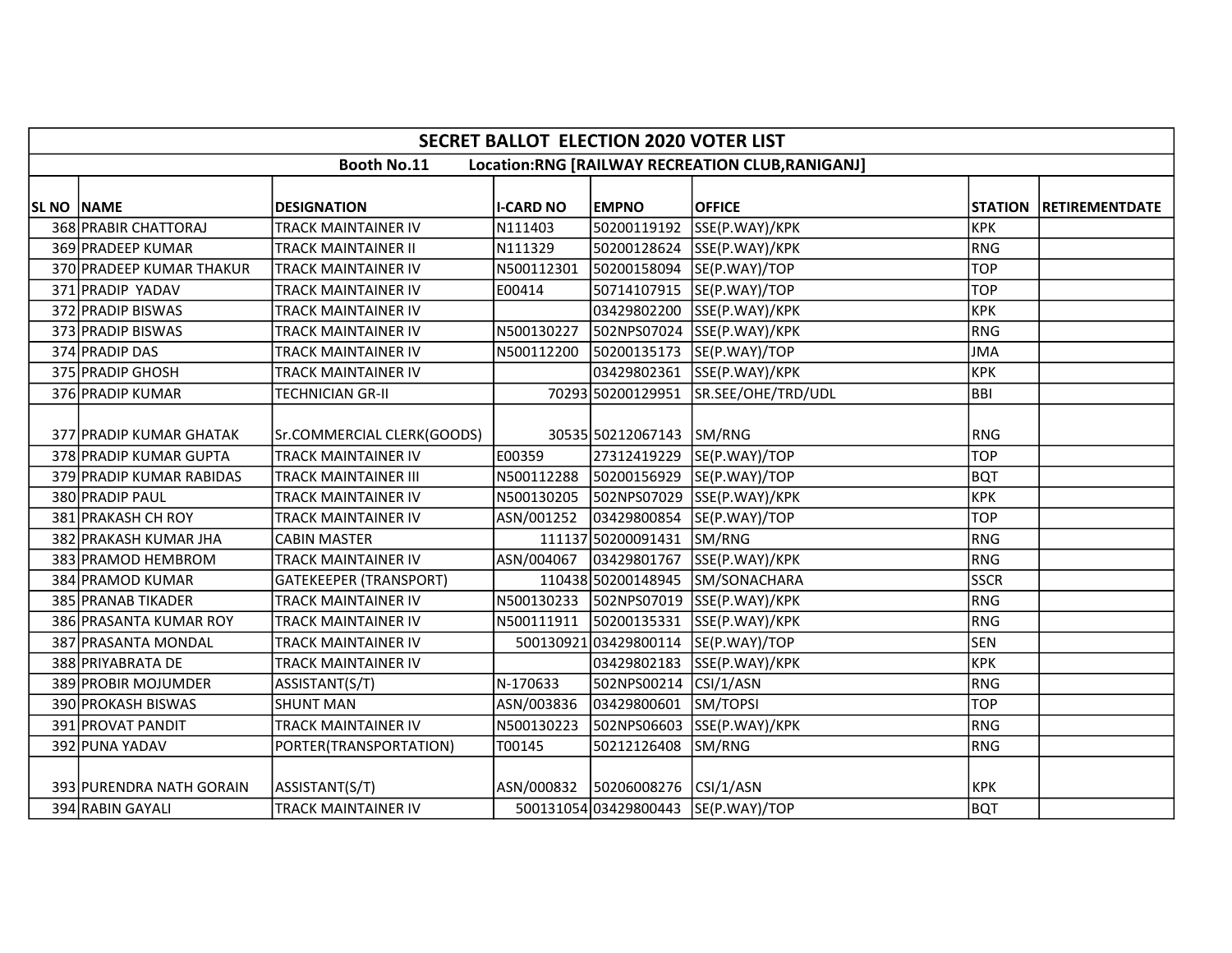|            | <b>SECRET BALLOT ELECTION 2020 VOTER LIST</b>      |                                                              |                     |                            |                                                  |                          |                        |  |  |  |  |
|------------|----------------------------------------------------|--------------------------------------------------------------|---------------------|----------------------------|--------------------------------------------------|--------------------------|------------------------|--|--|--|--|
|            |                                                    | <b>Booth No.11</b>                                           |                     |                            | Location:RNG [RAILWAY RECREATION CLUB, RANIGANJ] |                          |                        |  |  |  |  |
| SL NO NAME |                                                    | <b>DESIGNATION</b>                                           | <b>I-CARD NO</b>    | <b>EMPNO</b>               | <b>OFFICE</b>                                    |                          | STATION RETIREMENTDATE |  |  |  |  |
|            | 395 RABINDRA BHATTACHARYA                          | ITECHNICIAN GR-I                                             |                     | 120393 50207355725         | DSTE/ASN                                         | <b>KPK</b>               |                        |  |  |  |  |
|            | 396 RABINDRA KUMAR SINGH                           | TECH.(SIGNAL MAINTAINER)-I                                   |                     | 121077 50212078098         | CSI/1/ASN                                        | RNG                      |                        |  |  |  |  |
|            | 397 RADHESHYAM KEOT<br>398 RAHUL KUMAR             | <b>TRACK MAINTAINER III</b><br><b>GATEKEEPER (TRANSPORT)</b> | N500631<br>N-110436 | 50200089163<br>50200151890 | SE(P.WAY)/TOP<br>SM/TOPSI                        | <b>TOP</b><br><b>TOP</b> |                        |  |  |  |  |
|            | 399 RAHUL KUMAR AMBASTHA<br>400 RAHUL KUMAR BHUIYA | <b>STATION MASTER</b><br><b>TRACK MAINTAINER IV</b>          | ASN/003083          | 03429801483<br>03429802213 | SM/KPK<br>SSE(P.WAY)/KPK                         | <b>KPK</b><br> крк       |                        |  |  |  |  |
|            | 401 RAHUL KUMAR THAKUR                             | <b>TRACK MAINTAINER IV</b>                                   | ASN/001229          | 50200404911                | SE(P.WAY)/TOP                                    | <b>SSCR</b>              |                        |  |  |  |  |
|            | 402 RAHUL MUKHOPADHYAY                             | <b>STATION MANAGER-NG</b>                                    | N200897             | 50205513406                | SM/RNG                                           | RNG                      |                        |  |  |  |  |
|            | 403 RAHUL PATRA                                    | TRACK MAINTAINER IV                                          |                     | 03429802320                | SSE(P.WAY)/KPK                                   | KPK                      |                        |  |  |  |  |
|            | 404 RAHUL VERMA                                    | <b>TRACK MAINTAINER IV</b>                                   | N500130928          | 03429800415                | SSE(P.WAY)/KPK                                   | RNG                      |                        |  |  |  |  |
|            | 405 RAJARAM YADAV                                  | <b>TRACK MAINTAINER IV</b>                                   | N500236             | 50200082417                | SSE(P.WAY)/KPK                                   | крк                      |                        |  |  |  |  |
|            | 406 RAJEEV KUMAR                                   | TRACK MAINTAINER IV                                          |                     | 50881303497                | SSE(P.WAY)/KPK                                   | KPK                      |                        |  |  |  |  |
|            | 407 RAJEEV ROSHAN                                  | <b>STATION MANAGER-NG</b>                                    | ASN/002833          | 50200031082                | SM/KPK                                           | KPK                      |                        |  |  |  |  |
|            | 408 RAJEN MAHANTY                                  | TRACK MAINTAINER IV                                          | N500638             | 50200119258                | SE(P.WAY)/TOP                                    | <b>SEN</b>               |                        |  |  |  |  |
|            | 409 RAJENDRA NATH DHIBAR                           | TRACK MAINTAINER IV                                          | N500111914          | 50200135306                | SSE(P.WAY)/KPK                                   | RNG                      |                        |  |  |  |  |
|            | 410 RAJESH BOURI                                   | <b>TRACK MAINTAINER IV</b>                                   | E00007              | 50200404532                | SSE(P.WAY)/KPK                                   | RNG                      |                        |  |  |  |  |
|            | 411 RAJESH KUMAR                                   | <b>TRACK MAINTAINER IV</b>                                   | N500130196          | 502NPS07023                | SSE(P.WAY)/KPK                                   | RNG                      |                        |  |  |  |  |
|            | 412 RAJESH KUMAR BURNWAL                           | <b>TRACK MAINTAINER IV</b>                                   | N500130867          | 50200405167                | SSE(P.WAY)/KPK                                   | <b>KPK</b>               |                        |  |  |  |  |
|            | 413 RAJESH KUMAR PASWAN                            | <b>HELPER</b>                                                |                     | 332NP217245                | SR.SEE/OHE/TRD/UDL                               | BBI                      |                        |  |  |  |  |
|            | 414 RAJESH KUMAR SAH                               | PORTER(TRANSPORTATION)                                       | ASN/004402          | 502NPS06707                | SM/KPK                                           | крк                      |                        |  |  |  |  |
|            | 415 RAJESH PARAMANIK                               | <b>TRACK MAINTAINER II</b>                                   |                     | 75077 50205409020          | SSE(P.WAY)/KPK                                   | RNG                      |                        |  |  |  |  |
|            | 416 RAJESH SHAW                                    | <b>TRACK MAINTAINER IV</b>                                   |                     |                            | 500131077 502NPS06282 SE(P.WAY)/TOP              | <b>SRPU</b>              |                        |  |  |  |  |
|            | 417 RAJESH SOREN                                   | <b>TRACK MAINTAINER IV</b>                                   |                     | 03429802688                | SE(P.WAY)/TOP                                    | <b>TOP</b>               |                        |  |  |  |  |
|            | 418 RAJESH TIRKEY                                  | <b>TRACK MAINTAINER II</b>                                   | N111342             | 50200121137                | SSE(P.WAY)/KPK                                   | RNG                      |                        |  |  |  |  |
|            | 419 RAJIB SAHA                                     | <b>TRACK MAINTAINER II</b>                                   | N111292             | 50200121022                | SSE(P.WAY)/KPK                                   | KPK                      |                        |  |  |  |  |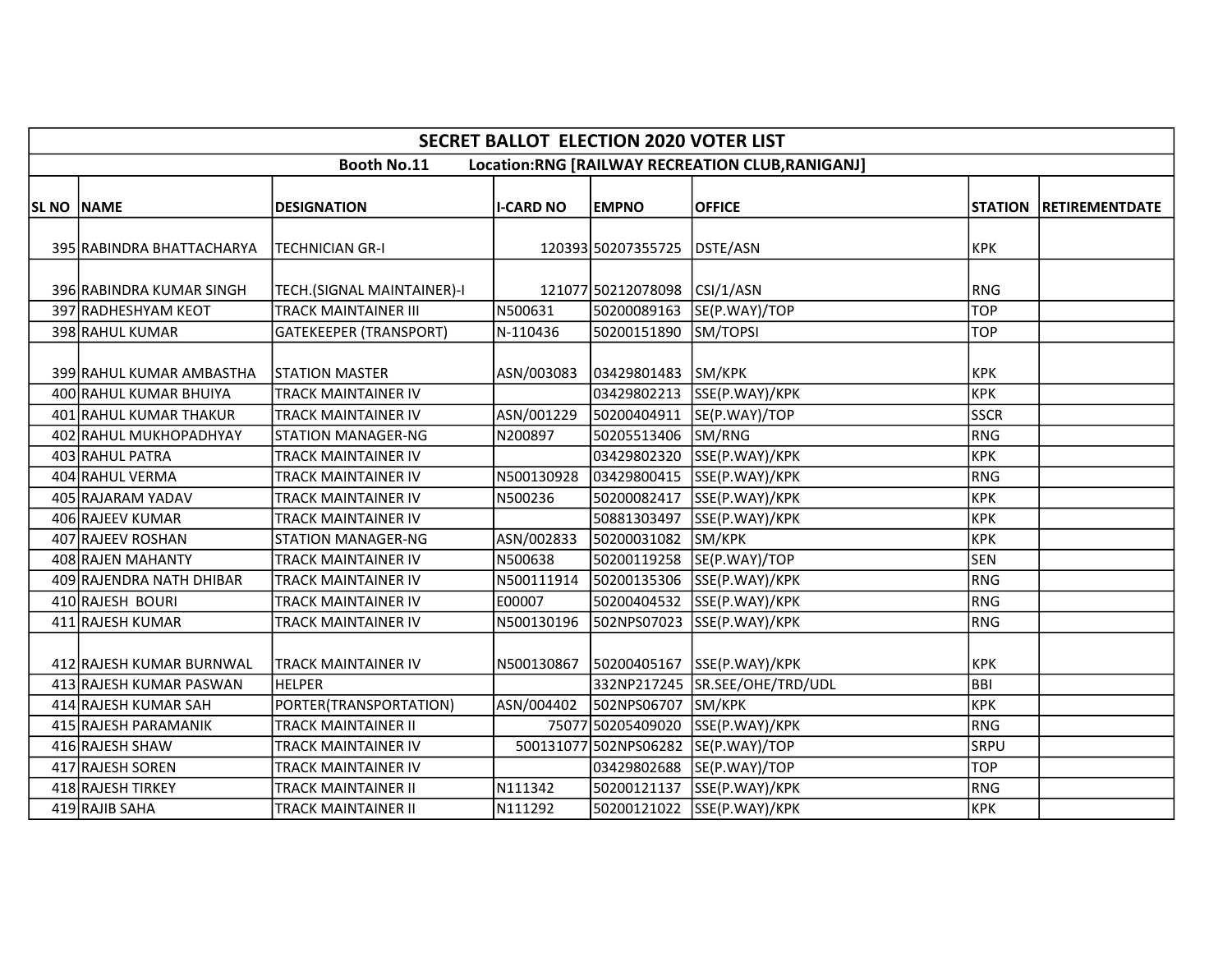|            | <b>SECRET BALLOT ELECTION 2020 VOTER LIST</b>                          |                             |                  |                       |                                |             |                        |  |  |  |  |  |
|------------|------------------------------------------------------------------------|-----------------------------|------------------|-----------------------|--------------------------------|-------------|------------------------|--|--|--|--|--|
|            | <b>Booth No.11</b><br>Location:RNG [RAILWAY RECREATION CLUB, RANIGANJ] |                             |                  |                       |                                |             |                        |  |  |  |  |  |
|            |                                                                        |                             |                  |                       |                                |             |                        |  |  |  |  |  |
| SL NO NAME |                                                                        | <b>DESIGNATION</b>          | <b>I-CARD NO</b> | <b>EMPNO</b>          | <b>OFFICE</b>                  |             | STATION RETIREMENTDATE |  |  |  |  |  |
|            | 420 RAJIV SHAW                                                         | <b>TRACK MAINTAINER IV</b>  |                  | 500131307 03429801131 | SE(P.WAY)/TOP                  | <b>JMA</b>  |                        |  |  |  |  |  |
|            | 421 RAJKUMAR GHOSH                                                     | TRACK MAINTAINER IV         |                  | 03429802617           | SE(P.WAY)/TOP                  | <b>TOP</b>  |                        |  |  |  |  |  |
|            | 422 RAJNI KUMARI                                                       | Sr.COMMERCIAL CLERK         |                  |                       | 502NPS06966 ETC/HD/LT/UDL      | <b>BBI</b>  |                        |  |  |  |  |  |
|            | 423 RAJNISH KUMAR                                                      | <b>TRACK MAINTAINER IV</b>  | N500112085       | 50200145270           | SSE(P.WAY)/KPK                 | KPK         |                        |  |  |  |  |  |
|            | 424 RAJU RAJAK                                                         | <b>SHUNT MAN</b>            | N201782          | 50212145129           | SM/RNG                         | RNG         |                        |  |  |  |  |  |
|            | 425 RAJU SHAW                                                          | <b>TRACK MAINTAINER IV</b>  | N50013036        | 50200169572           | SSE(P.WAY)/KPK                 | RNG         |                        |  |  |  |  |  |
|            | 426 RAKESH KUMAR                                                       | <b>TRACK MAINTAINER III</b> | N500112081       | 50200145257           | SSE(P.WAY)/KPK                 | RNG         |                        |  |  |  |  |  |
|            | 427 RAKESH KUMAR SINGH                                                 | TRACK MAINTAINER IV         | N500130210       | 502NPS07020           | SSE(P.WAY)/KPK                 | KPK         |                        |  |  |  |  |  |
|            | 428 RAM CHARITAR YADAV                                                 | TRACK MAINTAINER IV         | N500455          | 50200087129           | SSE(P.WAY)/KPK                 | RNG         |                        |  |  |  |  |  |
|            | 429 RAM DULAR YADAV                                                    | TRACK MAINTAINER IV         | N500130187       | 50200175286           | SSE(P.WAY)/KPK                 | <b>KPK</b>  |                        |  |  |  |  |  |
|            | 430 RAM KISHAN MAHATO                                                  | <b>TRACK MAINTAINER II</b>  | N500531          | 50200084499           | SSE(P.WAY)/KPK                 | крк         |                        |  |  |  |  |  |
|            | 431 RAM SUBHAG YADAV                                                   | <b>TRACK MAINTAINER IV</b>  | N500390          | 50200084566           | SSE(P.WAY)/KPK                 | KPK         |                        |  |  |  |  |  |
|            | 432 RAMASHIS BAWRI                                                     | <b>TRACK MAINTAINER III</b> | N30498           | 502A0120030           | SE(P.WAY)/TOP                  | <b>TOP</b>  |                        |  |  |  |  |  |
|            | 433 RAMDEV MAHATO                                                      | TECH.(BLACK SMITH)-II       | N111698          | 50200083732           | SSE(P.WAY)/KPK                 | KPK         |                        |  |  |  |  |  |
|            | 434 RAMESH DAS                                                         | TRACK MAINTAINER IV         | N50013006        | 50200156814           | SE(P.WAY)/TOP                  | <b>SEN</b>  |                        |  |  |  |  |  |
|            | 435 RAMESH KUMAR RAWANI                                                | <b>TRACK MAINTAINER III</b> | N111227          | 50200095436           | SE(P.WAY)/TOP                  | BBI         |                        |  |  |  |  |  |
|            | 436 RAMESH KUMAR SHARMA                                                | <b>TRACK MAINTAINER IV</b>  | N500111981       | 50200140302           | SSE(P.WAY)/KPK                 | RNG         |                        |  |  |  |  |  |
|            | 437 RAMESH PRASAD                                                      | PORTER(TRANSPORTATION)      | N30640           | 50209348402           | <b>WEIGH BRIDGE/NMC</b>        | NMC         |                        |  |  |  |  |  |
|            | 438 RAMJEE MONDAL                                                      | <b>TRACK MAINTAINER III</b> | N500650          | 50200103317           | SE(P.WAY)/TOP                  | <b>SRPU</b> |                        |  |  |  |  |  |
|            | 439 RAMJI KUMHAR                                                       | <b>TRACK MAINTAINER I</b>   | N500393          | 50200087130           | SSE(P.WAY)/KPK                 | <b>KPK</b>  |                        |  |  |  |  |  |
|            | 440 RAMNAYAN KUMHAR                                                    | <b>TRACK MAINTAINER I</b>   | N500620          | 50200086654           | SE(P.WAY)/TOP                  | <b>SRPU</b> |                        |  |  |  |  |  |
|            | 441 RAMU DAS                                                           | <b>TRACK MAINTAINER IV</b>  | ASN/001232       | 275N0005906           | SE(P.WAY)/TOP                  | lirh        |                        |  |  |  |  |  |
|            | 442 RANJAN DAS                                                         | ASSISTANT(S/T)              | <b>NA</b>        | 27420140395           | $SI(1)$ UDL                    | <b>BQT</b>  |                        |  |  |  |  |  |
|            | 443 RANJAN KUMAR                                                       | Sr. SECTION ENGINEER(SIG)   | N170383          | 50200118424           | CSI/1/ASN                      | RNG         |                        |  |  |  |  |  |
|            | 444 RANJAY KUMAR                                                       | <b>SHUNT MAN</b>            | T-00062          | 03429801601           | SM/TOPSI                       | <b>TOP</b>  |                        |  |  |  |  |  |
|            | 445 RANJEET KUMAR                                                      | <b>STATION MANAGER-NG</b>   | N-200415         | 50200055505           | SM/TOPSI                       | <b>TOP</b>  |                        |  |  |  |  |  |
|            | 446 RATAN KUMAR DAS                                                    | <b>TRACK MAINTAINER II</b>  |                  | 73990 50212088651     | SSE(P.WAY)/KPK                 | RNG         |                        |  |  |  |  |  |
|            | 447 RATAN KUMAR MUKHERJEE JUNIOR ENGINEER(P.WAY)                       |                             | N40450           |                       | 50200071648 SSE(P.WAY)/KPK/ASN | RNG         |                        |  |  |  |  |  |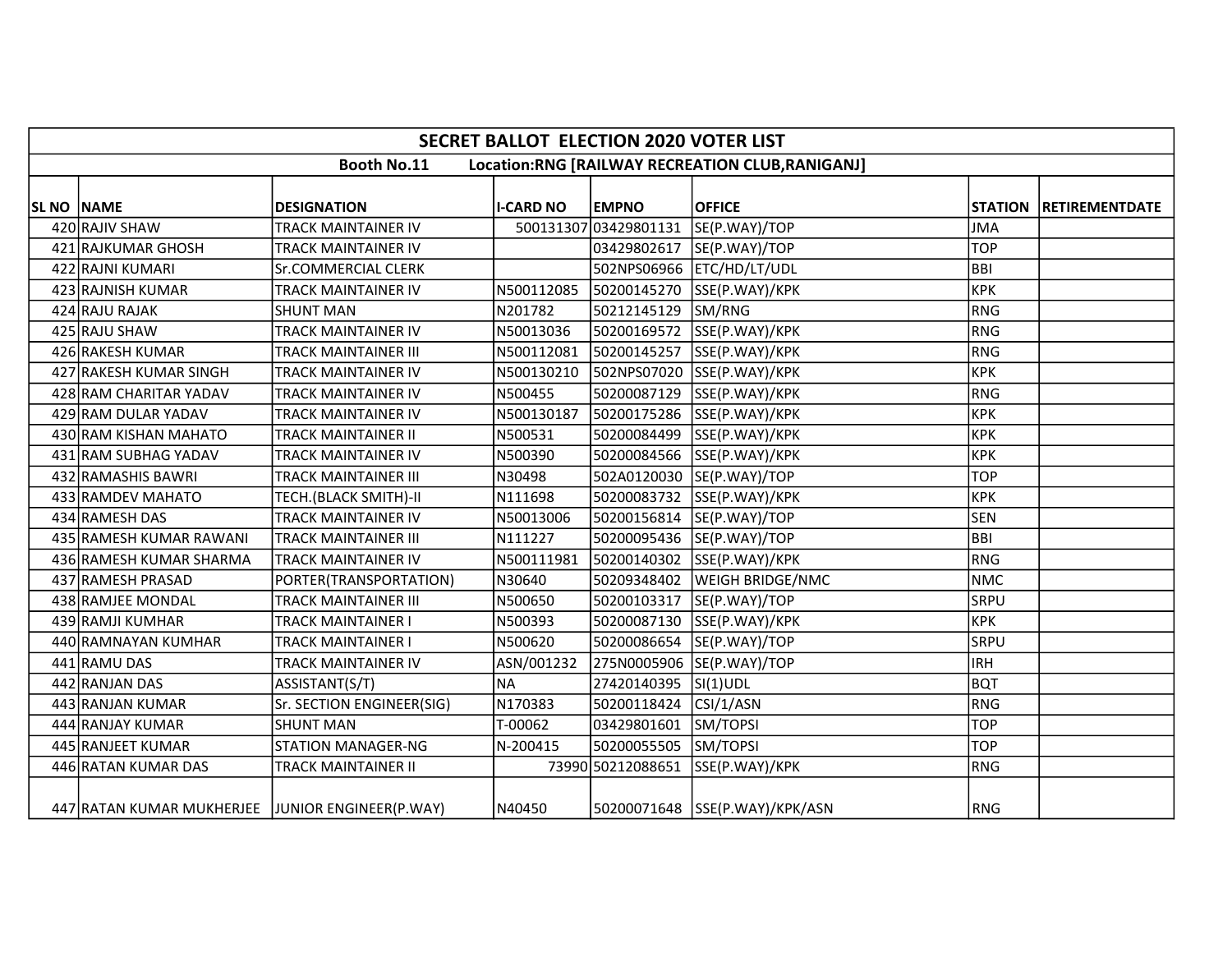|                   | <b>SECRET BALLOT ELECTION 2020 VOTER LIST</b>   |                                              |                  |                        |                                                  |             |                        |  |  |  |  |  |
|-------------------|-------------------------------------------------|----------------------------------------------|------------------|------------------------|--------------------------------------------------|-------------|------------------------|--|--|--|--|--|
|                   |                                                 | <b>Booth No.11</b>                           |                  |                        | Location:RNG [RAILWAY RECREATION CLUB, RANIGANJ] |             |                        |  |  |  |  |  |
| <b>SL NO NAME</b> |                                                 | <b>DESIGNATION</b>                           | <b>I-CARD NO</b> | <b>EMPNO</b>           | <b>OFFICE</b>                                    |             | STATION RETIREMENTDATE |  |  |  |  |  |
|                   | 448 RATAN SAHA                                  | <b>TRACK MAINTAINER IV</b>                   |                  | 502NPS07060            | SE(P.WAY)/TOP                                    | <b>JMA</b>  |                        |  |  |  |  |  |
|                   | 449 RAVI CHANDRA                                | <b>STATION MASTER</b>                        | T-00183          | 03429801480            | SM/SONACHARA                                     | <b>SSCR</b> |                        |  |  |  |  |  |
|                   |                                                 | SUPERVISOR (ENQUIRY /                        |                  |                        |                                                  |             |                        |  |  |  |  |  |
|                   | 450 RAVI PRATAP VERMA                           | <b>RESERVATION)</b>                          |                  | 30956 50212090335      | SM/RNG                                           | <b>RNG</b>  |                        |  |  |  |  |  |
|                   | 451 RAVI RANJAN KUMAR                           | <b>STATION MASTER</b>                        |                  | 03429801990            | SM/RNG                                           | RNG         |                        |  |  |  |  |  |
|                   | 452 RAVI SHANKAR PRASAD                         | SUPERVISOR (ENQUIRY /<br><b>RESERVATION)</b> | N30813           | 50200006038            | SM/RNG                                           | RNG         |                        |  |  |  |  |  |
|                   | 453 RAVI SHANKER                                | <b>SENIOR SECTION</b><br>ENGINEER(P.WAY)     | ASN/001228       |                        | 50212132779  SE(P.WAY)/TOP                       | <b>TOP</b>  |                        |  |  |  |  |  |
|                   | 454 RAVINDRA YADAV                              | TRACK MAINTAINER IV                          |                  | 50881303341            | SSE(P.WAY)/KPK                                   | RNG         |                        |  |  |  |  |  |
|                   | 455 RAVIRANJAN KUMAR ALBELA TRACK MAINTAINER IV |                                              |                  | N500130693 50200403089 | SSE(P.WAY)/KPK                                   | <b>KPK</b>  |                        |  |  |  |  |  |
|                   | 456 RINKU KUMAR                                 | <b>TRACK MAINTAINER IV</b>                   | N500130194       | 502NPS07148            | SSE(P.WAY)/KPK                                   | <b>KPK</b>  |                        |  |  |  |  |  |
|                   | 457 ROHIT ROUT                                  | TRACK MAINTAINER IV                          | E00406           | 50205628751            | SE(P.WAY)/TOP                                    | <b>TOP</b>  |                        |  |  |  |  |  |
|                   | 458 RUDRA DEV YADAV                             | <b>TRACK MAINTAINER IV</b>                   |                  | 50013103403429800573   | SSE(P.WAY)/KPK                                   | <b>RNG</b>  |                        |  |  |  |  |  |
|                   | 459 RUNA PARAMANIK                              | <b>TRACK MAINTAINER I</b>                    |                  | 73790 50212038301      | SSE(P.WAY)/KPK                                   | <b>KPK</b>  |                        |  |  |  |  |  |
|                   | 460 RUPALI RANJAN                               | COMMERCIAL CLERK(BOOKING)                    |                  | 30861 03429800762      | SM/RNG                                           | RNG         |                        |  |  |  |  |  |
|                   | 461 RUTESH KUMAR MISHRA                         | <b>TRACK MAINTAINER IV</b>                   |                  | 03429802318            | SSE(P.WAY)/KPK                                   | KPK         |                        |  |  |  |  |  |
|                   | 462 SHANMUKHA RAO                               | <b>TRACK MAINTAINER IV</b>                   | N500648          | 50200112896            | SE(P.WAY)/TOP                                    | <b>BBI</b>  |                        |  |  |  |  |  |
|                   | 463 S W DIGAMA                                  | <b>STATION MASTER</b>                        |                  | 110952 50706175703     | SM/RNG                                           | RNG         |                        |  |  |  |  |  |
|                   | 464 SABYASACHI MUKHERJEE                        | <b>TRACK MAINTAINER IV</b>                   | N500130204       | 502NPS06600            | SSE(P.WAY)/KPK                                   | RNG         |                        |  |  |  |  |  |
|                   | 465 SACHCHIDA NAND SAW                          | TRACK MAINTAINER IV                          | E00412           | 502NP207254            | SSE(P.WAY)/KPK                                   | RNG         |                        |  |  |  |  |  |
|                   | 466 SADANAND PASWAN                             | <b>TRACK MAINTAINER II</b>                   | N500613          | 50200087518            | SE(P.WAY)/TOP                                    | <b>TOP</b>  |                        |  |  |  |  |  |
|                   | 467 SAGAR SINGH SARDAR                          | <b>TRACK MAINTAINER IV</b>                   | E000224          |                        | 03429801775 SSE(P.WAY)/KPK                       | RNG         |                        |  |  |  |  |  |
|                   | 468 SAHABUR ALI MONDAL                          | <b>TRACK MAINTAINER IV</b>                   | N500130214       |                        | 502NPS07042 SSE(P.WAY)/KPK                       | <b>KPK</b>  |                        |  |  |  |  |  |
|                   | 469 SAIKAT DAS                                  | TRACK MAINTAINER IV                          |                  | 03429802358            | SSE(P.WAY)/KPK                                   | <b>KPK</b>  |                        |  |  |  |  |  |
|                   | 470 SAJAL HAZRA                                 | <b>TRACK MAINTAINER IV</b>                   |                  | 03429802181            | SSE(P.WAY)/KPK                                   | <b>KPK</b>  |                        |  |  |  |  |  |
|                   | 471 SAMAR BISWAS                                | <b>TRACK MAINTAINER IV</b>                   | N500130691       |                        | 502NPS07035 SSE(P.WAY)/KPK                       | RNG         |                        |  |  |  |  |  |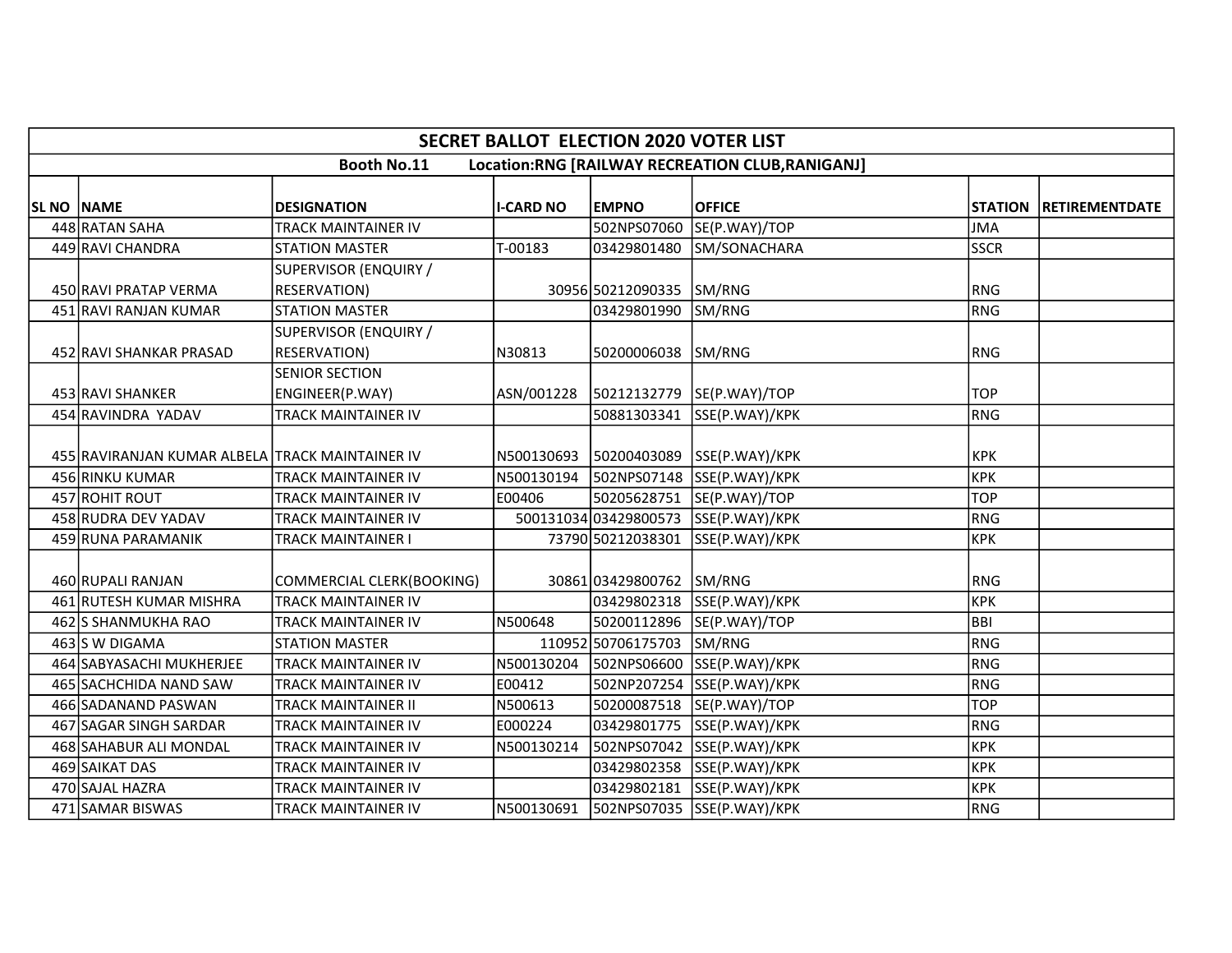|                   | <b>SECRET BALLOT ELECTION 2020 VOTER LIST</b>                         |                              |                  |                       |                    |             |                        |  |  |  |  |  |  |
|-------------------|-----------------------------------------------------------------------|------------------------------|------------------|-----------------------|--------------------|-------------|------------------------|--|--|--|--|--|--|
|                   | Location:RNG [RAILWAY RECREATION CLUB,RANIGANJ]<br><b>Booth No.11</b> |                              |                  |                       |                    |             |                        |  |  |  |  |  |  |
| <b>SL NO NAME</b> |                                                                       | <b>DESIGNATION</b>           | <b>I-CARD NO</b> | <b>EMPNO</b>          | <b>OFFICE</b>      |             | STATION RETIREMENTDATE |  |  |  |  |  |  |
|                   | 472 SAMAR HALDER                                                      | TRACK MAINTAINER IV          |                  | 03429802325           | SSE(P.WAY)/KPK     | <b>KPK</b>  |                        |  |  |  |  |  |  |
|                   | SAMBHUNATH<br>473 MUKHOPADHYAY                                        | <b>TRACK MAINTAINER IV</b>   | N50012921        | 50200163910           | SE(P.WAY)/TOP      | SRPU        |                        |  |  |  |  |  |  |
|                   | 474 SAMIR BOSE                                                        | CHIEF COMMERCIAL CLERK       |                  | 30909 50209259211     | ETC/HD/LT/ASN      | <b>SSCR</b> |                        |  |  |  |  |  |  |
|                   | 475 SAMIR KUMAR MAHATA                                                | <b>TRACK MAINTAINER IV</b>   |                  | 03429802508           | SSE(P.WAY)/KPK     | <b>KPK</b>  |                        |  |  |  |  |  |  |
|                   | 476 SAMIR MONDAL                                                      | ASSISTANT(S/T)               |                  | 03429802159           | CSI/1/ASN          | <b>RNG</b>  |                        |  |  |  |  |  |  |
|                   | 477 SAMIR RANA                                                        | <b>TRACK MAINTAINER IV</b>   | N500112202       | 50200148490           | SE(P.WAY)/TOP      | <b>SEN</b>  |                        |  |  |  |  |  |  |
|                   | 478 SANDIP BHAGAT                                                     | TRACK MAINTAINER IV          |                  | 03429802550           | SE(P.WAY)/TOP      | <b>BBI</b>  |                        |  |  |  |  |  |  |
|                   | 479 SANDIP KUMAR ADAK                                                 | Sr.TECH.(SIGNAL MAINTAINER)  |                  | 121084 50209632062    | CSI/1/ASN          | <b>KPK</b>  |                        |  |  |  |  |  |  |
|                   | 480 SANGITA BOSE CHOUDHURY TRACK MAINTAINER IV                        |                              | N500130198       | 502NPS06150           | SSE(P.WAY)/KPK     | KPK         |                        |  |  |  |  |  |  |
|                   | 481 SANJAY KUMAR                                                      | TECH.(SIGNAL MAINTAINER)-III | S-000050         | 502NPS07936 CSI/1/ASN |                    | <b>RNG</b>  |                        |  |  |  |  |  |  |
|                   | 482 SANJAY KUMAR MEENA                                                | <b>TRACK MAINTAINER IV</b>   |                  | 500131399 03429801205 | SE(P.WAY)/TOP      | <b>IRH</b>  |                        |  |  |  |  |  |  |
|                   | 483 SANJAY KUMAR RAM                                                  | SAFAIWALA                    |                  | 112450 50212137212    | SM/KPK             | <b>KPK</b>  |                        |  |  |  |  |  |  |
|                   | 484 SANJAY PRASAD BARNWAL                                             | <b>STATION MASTER</b>        | ASN/002903       | 24710069616           | SM/BBI             | <b>BBI</b>  |                        |  |  |  |  |  |  |
|                   | 485 SANJAY RAJAK                                                      | <b>TECHNICIAN GR-I</b>       |                  | 70163 50207AC0622     | SR.SEE/OHE/TRD/UDL | <b>BBI</b>  |                        |  |  |  |  |  |  |
|                   | 486 SANJIT CHOWDHURY                                                  | <b>TRACK MAINTAINER IV</b>   |                  | 502NPS07068           | SE(P.WAY)/TOP      | <b>BBI</b>  |                        |  |  |  |  |  |  |
|                   | 487 SANJIT KUMAR JAISWAL                                              | <b>STATION MASTER</b>        | ASN/002834       | 27305985894           | SM/KPK             | <b>KPK</b>  |                        |  |  |  |  |  |  |
|                   | 488 SANJOY BISWAS                                                     | TRACK MAINTAINER IV          |                  | 500131074 03429800448 | SE(P.WAY)/TOP      | <b>SEN</b>  |                        |  |  |  |  |  |  |
|                   | 489 SANJOY DAS                                                        | TRACK MAINTAINER IV          |                  | 03429802517           | SSE(P.WAY)/KPK     | <b>KPK</b>  |                        |  |  |  |  |  |  |
|                   | 490 SANJOY DEBNATH                                                    | TRACK MAINTAINER I           |                  | 75229 50212136074     | SE(P.WAY)/TOP      | <b>BQT</b>  |                        |  |  |  |  |  |  |
|                   | 491 SANJOY YADAV                                                      | TRACK MAINTAINER I           | N500394          | 50200084578           | SSE(P.WAY)/KPK     | <b>KPK</b>  |                        |  |  |  |  |  |  |
|                   | 492 SANTANU CHAKRABARTY                                               | CHIEF COMMERCIAL CLERK       | N30110           | 50212079261           | SM/RNG             | RNG         |                        |  |  |  |  |  |  |
|                   | 493 SANTI DAS                                                         | <b>TRACK MAINTAINER IV</b>   |                  | 500130918502NPS07075  | SE(P.WAY)/TOP      | <b>TOP</b>  |                        |  |  |  |  |  |  |
|                   | 494 SANTIGOPAL MUKHERJEE                                              | TRACK MAINTAINER IV          | N50012924        | 502NPS00299           | SE(P.WAY)/TOP      | <b>JMA</b>  |                        |  |  |  |  |  |  |
|                   | 495 SANTOSH KUMAR                                                     | TECH-I(ELECT)                | ASN/000439       | 55216000725           | SR.SEE/OHE/TRD/UDL | <b>BBI</b>  |                        |  |  |  |  |  |  |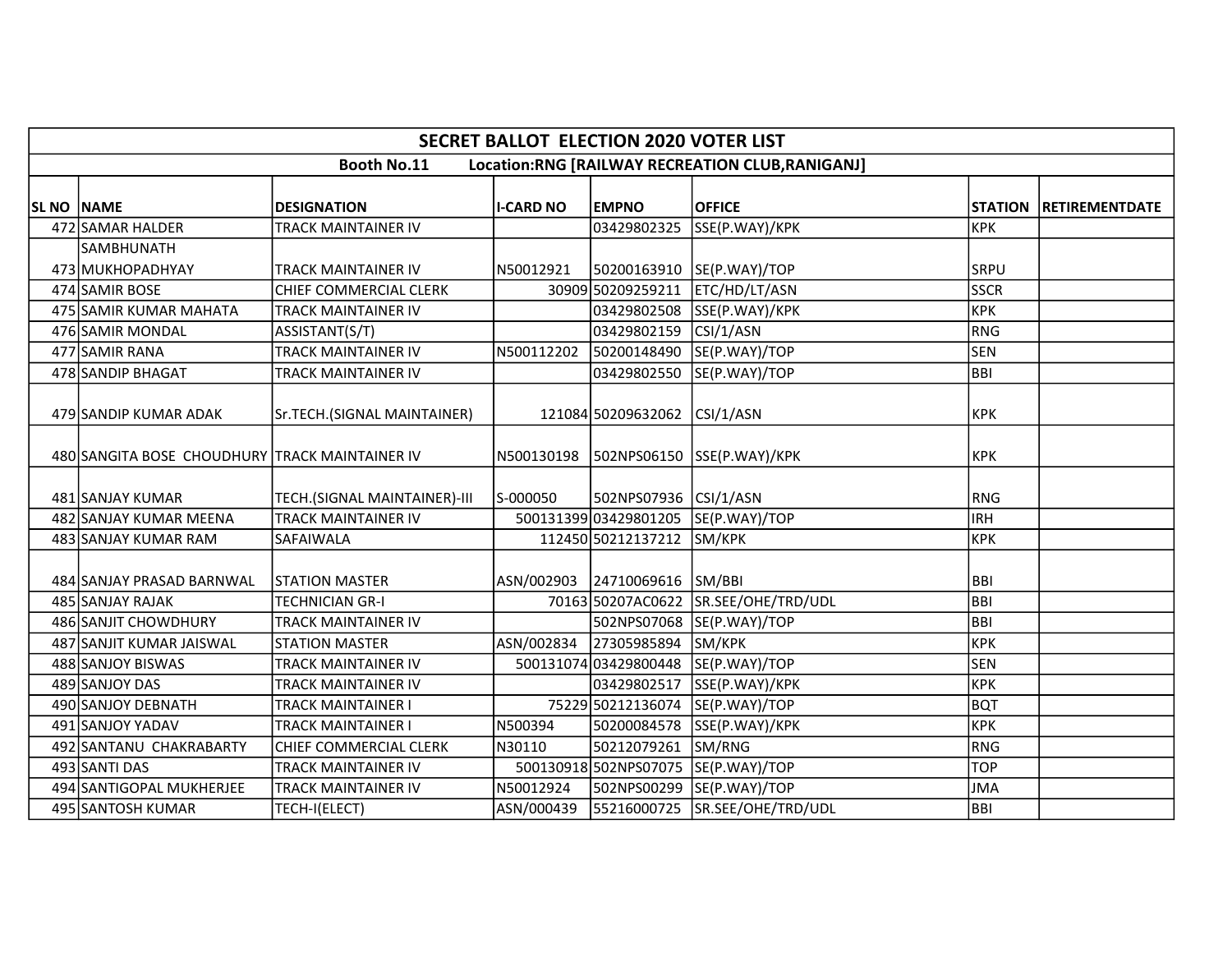|                   | <b>SECRET BALLOT ELECTION 2020 VOTER LIST</b>        |                                              |                  |                       |                                                 |                |                       |  |  |  |  |
|-------------------|------------------------------------------------------|----------------------------------------------|------------------|-----------------------|-------------------------------------------------|----------------|-----------------------|--|--|--|--|
|                   |                                                      | <b>Booth No.11</b>                           |                  |                       | Location:RNG [RAILWAY RECREATION CLUB,RANIGANJ] |                |                       |  |  |  |  |
| <b>SL NO NAME</b> |                                                      | <b>DESIGNATION</b>                           | <b>I-CARD NO</b> | <b>EMPNO</b>          | <b>OFFICE</b>                                   | <b>STATION</b> | <b>RETIREMENTDATE</b> |  |  |  |  |
|                   | 496 SANTOSH KUMAR                                    | <b>TRACK MAINTAINER II</b>                   | N111337          | 50200121125           | SSE(P.WAY)/KPK                                  | RNG            |                       |  |  |  |  |
|                   | 497 SANTOSH KUMAR                                    | CHIEF COMMERCIAL CLERK                       |                  | 110491 50212139154    | SM/RNG                                          | RNG            |                       |  |  |  |  |
|                   | 498 SANTOSH KUMAR PASWAN                             | TECHNICIAN GR-I                              |                  | 70277 50290037625     | SR.SEE/OHE/TRD/UDL                              | <b>BBI</b>     |                       |  |  |  |  |
|                   | 499 SANTOSH KUMAR SINHA                              | <b>JR CLERK</b>                              |                  |                       | SE(P.WAY)/TOP                                   | <b>TOP</b>     |                       |  |  |  |  |
|                   | 500 SANTU MONDAL                                     | <b>TRACK MAINTAINER IV</b>                   | E000126          | 03429800574           | SE(P.WAY)/TOP                                   | <b>SSCR</b>    |                       |  |  |  |  |
|                   | 501 SARADANANDA MONDAL                               | <b>TRACK MAINTAINER IV</b>                   | E000127          | 50707836806           | SE(P.WAY)/TOP                                   | BBI            |                       |  |  |  |  |
|                   | 502 SARBAJIT ROY                                     | <b>TRACK MAINTAINER IV</b>                   |                  | 03429802210           | SSE(P.WAY)/KPK                                  | крк            |                       |  |  |  |  |
|                   | 503 SARITA KUMARI                                    | SUPERVISOR (ENQUIRY /<br><b>RESERVATION)</b> | N30395           | 50212129136           | SM/RNG                                          | <b>RNG</b>     |                       |  |  |  |  |
|                   | 504 SAROJ KUMAR SINGH                                | <b>CABIN MASTER</b>                          | ASN/002866       | 50200127309           | SM/KPK                                          | KPK            |                       |  |  |  |  |
|                   | <b>SASANKA SEKHAR</b>                                |                                              |                  |                       |                                                 |                |                       |  |  |  |  |
|                   | 505 CHATTOPADHYAY                                    | <b>TRACK MAINTAINER IV</b>                   | N111393          |                       | 50200115344 SE(P.WAY)/TOP                       | <b>IRH</b>     |                       |  |  |  |  |
|                   | 506 SATENDRA KUMAR SHAW                              | <b>TRACK MAINTAINER IV</b>                   |                  | 500131308 03429801129 | SE(P.WAY)/TOP                                   | <b>SRPU</b>    |                       |  |  |  |  |
|                   | 507 SATISH KUMAR                                     | TRACK MAINTAINER IV                          | N50031357        | 03429801109           | SSE(P.WAY)/KPK                                  | RNG            |                       |  |  |  |  |
|                   | 508 SATYARTH PRAKASH                                 | <b>TRACK MAINTAINER IV</b>                   | N500112429       | 50200160611           | SSE(P.WAY)/KPK                                  | RNG            |                       |  |  |  |  |
|                   | <b>SATYENDRA KUMAR</b><br>509 CHOUDHARY              | <b>TRACK MAINTAINER IV</b>                   | N30484           | 50200123729           | SE(P.WAY)/TOP                                   | <b>TOP</b>     |                       |  |  |  |  |
|                   | 510 SATYENDRA NATH GHOSH                             | CHIEF COML.<br>SUPERVISOR(GOODS)             | ASN/002671       | 50212093798           | SM/TOPSI                                        | <b>TOP</b>     |                       |  |  |  |  |
|                   | 511 SAUNIDAUL MEENA                                  | <b>TRACK MAINTAINER IV</b>                   | E000219          | 03429801770           | SSE(P.WAY)/KPK                                  | KPK            |                       |  |  |  |  |
|                   | 512 SHAILENDRA KUMAR YADAV   PORTER (TRANSPORTATION) |                                              |                  | 50200408242           | SM/SONACHARA                                    | <b>SSCR</b>    |                       |  |  |  |  |
|                   | 513 SHAKTI PADA TUDU                                 | <b>TRACK MAINTAINER IV</b>                   | E000218          | 03429801778           | SSE(P.WAY)/KPK                                  | <b>RNG</b>     |                       |  |  |  |  |
|                   | 514 SHAMIK SARMA                                     | <b>TRACK MAINTAINER III</b>                  | N500130866       | 39207AB0326           | SSE(P.WAY)/KPK                                  | RNG            |                       |  |  |  |  |
|                   | 515 SHANKAR KUMAR KAHAR                              | <b>TRACK MAINTAINER IV</b>                   |                  | 500131337 03429801130 | SE(P.WAY)/TOP                                   | JMA            |                       |  |  |  |  |
|                   | <b>SHANKAR PRASAD</b><br>516 BARANWAL                | SUPERVISOR (ENQUIRY /<br><b>RESERVATION)</b> | N30676           | 502J0400021           | SM/RNG                                          | <b>RNG</b>     |                       |  |  |  |  |
|                   | 517 SHANKAR SINGH                                    | <b>TRACK MAINTAINER III</b>                  | N500633          | 50200089175           | SE(P.WAY)/TOP                                   | BBI            |                       |  |  |  |  |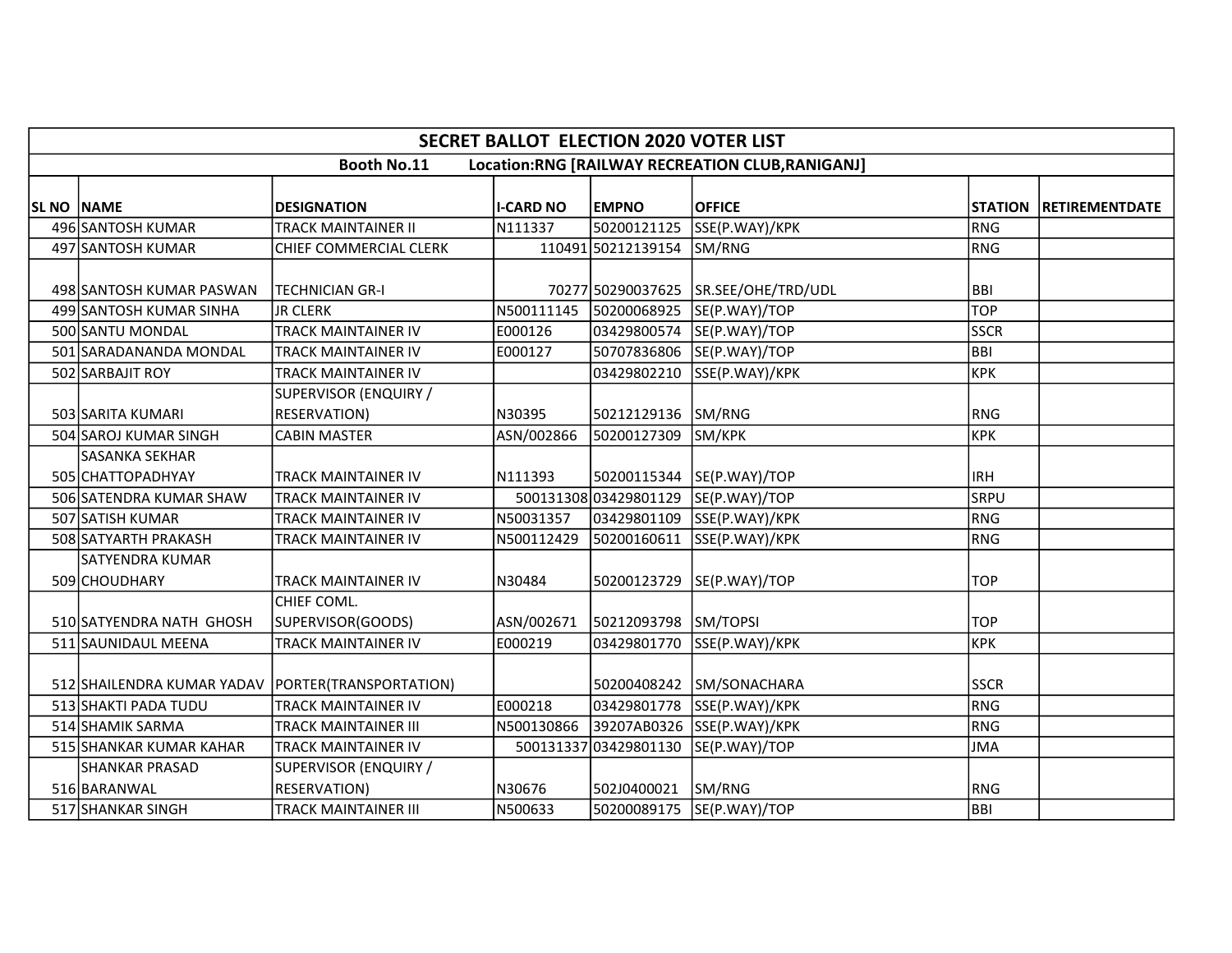|                   | <b>SECRET BALLOT ELECTION 2020 VOTER LIST</b>                         |                              |                        |                       |                |             |                        |  |  |  |  |  |
|-------------------|-----------------------------------------------------------------------|------------------------------|------------------------|-----------------------|----------------|-------------|------------------------|--|--|--|--|--|
|                   | <b>Booth No.11</b><br>Location:RNG [RAILWAY RECREATION CLUB,RANIGANJ] |                              |                        |                       |                |             |                        |  |  |  |  |  |
| <b>SL NO NAME</b> |                                                                       | <b>DESIGNATION</b>           | <b>I-CARD NO</b>       | <b>EMPNO</b>          | <b>OFFICE</b>  |             | STATION RETIREMENTDATE |  |  |  |  |  |
|                   | 518 SHANKAR SINGH                                                     | ASSISTANT(S/T)               |                        | 121113 50212141756    | CSI/1/ASN      | RNG         |                        |  |  |  |  |  |
|                   | 519 SHANKAR TUDU                                                      | TRACK MAINTAINER IV          | E00356                 | 03429801796           | SE(P.WAY)/TOP  | <b>TOP</b>  |                        |  |  |  |  |  |
|                   | 520 SHANKHANIL MAZUMDAR                                               | ISTATION MANAGER-NG          |                        | 110967 50200178007    | SM/RNG         | <b>RNG</b>  |                        |  |  |  |  |  |
|                   | 521 SHANTANU KARMAKAR                                                 | ASSISTANT(S/T)               | N-170702               | 50200170136           | CSI/1/ASN      | RNG         |                        |  |  |  |  |  |
|                   | 522 SHANTIMOY DEY                                                     | PORTER(TRANSPORTATION)       | ASN/002686             | 50205674773           | SM/RNG         | RNG         |                        |  |  |  |  |  |
|                   | 523 SHATRUGHAN SINGH                                                  | PORTER (COMMERCIAL)          |                        | 31095 50209364195     | ETC/HD/LT/ASN  | <b>SSCR</b> |                        |  |  |  |  |  |
|                   | 524 SHIV BIHARI SINGH                                                 | <b>CABIN MASTER</b>          | ASN/002905             | 50212145130           | SM/KPK         | <b>KPK</b>  |                        |  |  |  |  |  |
|                   | 525 SHIV KUMAR PASWAN                                                 | <b>TRACK MAINTAINER II</b>   | N500630                | 502A0089151           | SE(P.WAY)/TOP  | Івві        |                        |  |  |  |  |  |
|                   | 526 SHREE RAM SAH                                                     | CHIEF COMMERCIAL CLERK       |                        | 30968 50212098620     | SM/RNG         | RNG         |                        |  |  |  |  |  |
|                   | 527 SHUKDEB PRAMANICK                                                 | <b>TRACK MAINTAINER IV</b>   | N500130700             | 50214106324           | SSE(P.WAY)/KPK | <b>KPK</b>  |                        |  |  |  |  |  |
|                   | 528 SHUVENDU MANDAL                                                   | TRACK MAINTAINER IV          |                        | 03429802321           | SSE(P.WAY)/KPK | <b>KPK</b>  |                        |  |  |  |  |  |
|                   | 529 SHYAM KISHOR HEMBRAM.                                             | <b>TRACK MAINTAINER III</b>  | ASN/000739             | 50205523084           | SSE(P.WAY)/KPK | <b>RNG</b>  |                        |  |  |  |  |  |
|                   | 530 SHYAM SUNDAR                                                      | TRACK MAINTAINER IV          | ASN/001231             | 50200403372           | SE(P.WAY)/TOP  | BBI         |                        |  |  |  |  |  |
|                   | 531 SHYAM SUNDAR RAWAT                                                | TECH.(SIGNAL MAINTAINER)-III | N-170707               | 50200135562           | CSI/1/ASN      | <b>KPK</b>  |                        |  |  |  |  |  |
|                   | 532 SHYAMAL MONDAL                                                    | <b>STATION MASTER</b>        | ASN/002908             | 03429800097           | SM/KPK         | KPK         |                        |  |  |  |  |  |
|                   | 533 SHYAMAL SARKAR                                                    | TRACK MAINTAINER IV          |                        | 50013131103429800853  | SE(P.WAY)/TOP  | <b>TOP</b>  |                        |  |  |  |  |  |
|                   | 534 SIBDAS KISKU                                                      | <b>Sr.CABIN MASTER</b>       |                        | 113003 50212089564    | SM/RNG         | RNG         |                        |  |  |  |  |  |
|                   | 535 SIBU HARI                                                         | <b>SAFAIWALA</b>             |                        | 112812 50212085558    | SM/RNG         | RNG         |                        |  |  |  |  |  |
|                   | 536 SIDDHARTHA MAJI                                                   | TRACK MAINTAINER IV          | N500111912 50200135276 |                       | SSE(P.WAY)/KPK | RNG         |                        |  |  |  |  |  |
|                   | 537 SIKANDAR ALI                                                      | TRACK MAINTAINER II          |                        | 73900 50212020308     | SSE(P.WAY)/KPK | KPK         |                        |  |  |  |  |  |
|                   | 538 SIKENDAR YADAV                                                    | <b>TRACK MAINTAINER I</b>    |                        | 500130670 50200045871 | SE(P.WAY)/TOP  | <b>TOP</b>  |                        |  |  |  |  |  |
|                   | 539 SIKHA BHATTACHERJEE                                               | CHIEF COMMERCIAL CLERK       | ASN/002502             | 50212127097           | SM/RNG         | RNG         |                        |  |  |  |  |  |
|                   | 540 SINTU KUMAR                                                       | <b>TRACK MAINTAINER IV</b>   | N500112090             | 50200145233           | SSE(P.WAY)/KPK | <b>KPK</b>  |                        |  |  |  |  |  |
|                   | 541 SK HAKIM                                                          | TRACK MAINTAINER I           |                        | 73934 50212038088     | SSE(P.WAY)/KPK | крк         |                        |  |  |  |  |  |
|                   | 542 SK JAMSER ALAM                                                    | <b>TRACK MAINTAINER III</b>  | N30500                 | 50200106562           | SE(P.WAY)/TOP  | <b>SRPU</b> |                        |  |  |  |  |  |
|                   | 543 SK KALIBUR RAHAMAN                                                | PORTER(TRANSPORTATION)       | N-110915               | 03429800030           | SM/TOPSI       | TOP         |                        |  |  |  |  |  |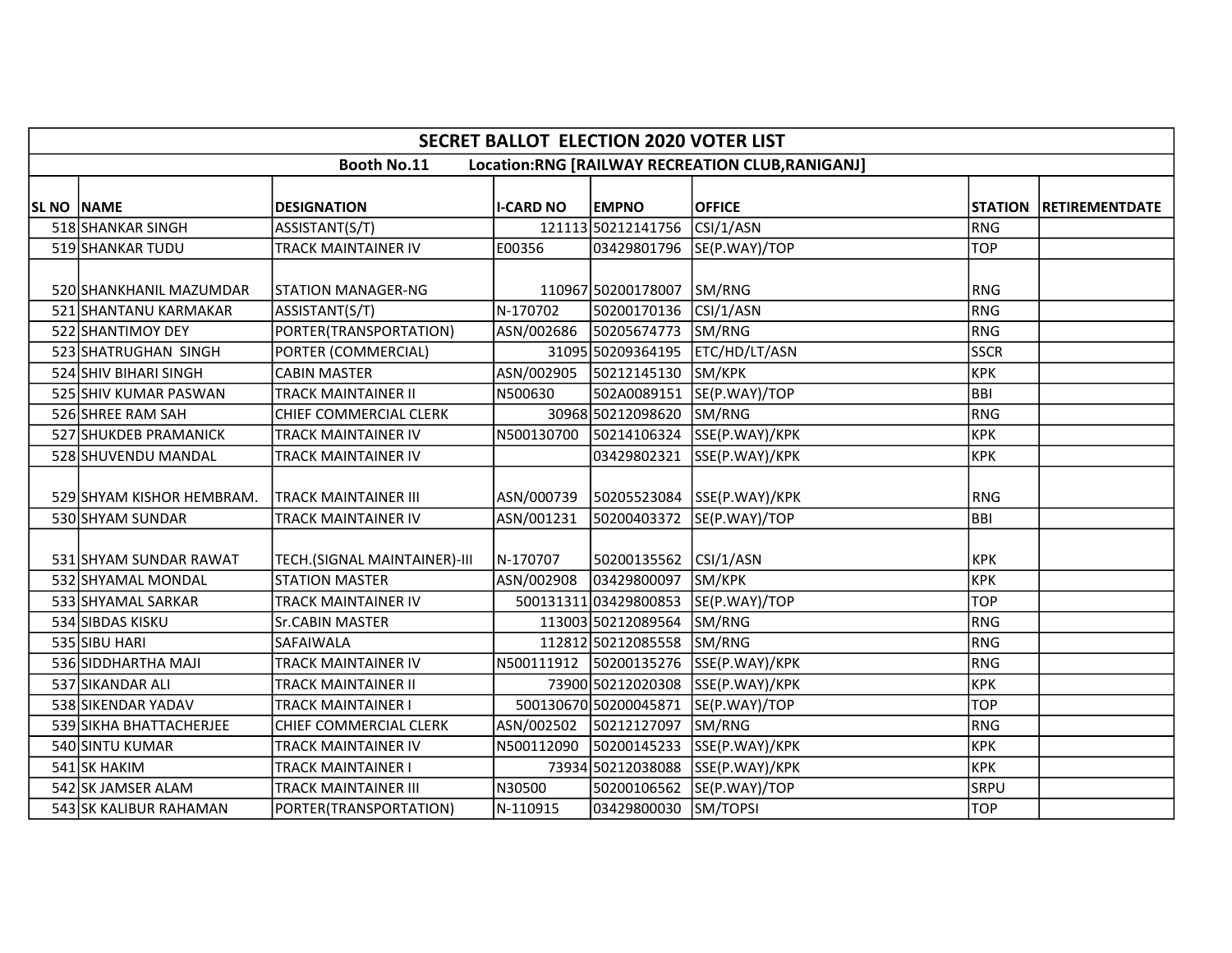|                   | <b>SECRET BALLOT ELECTION 2020 VOTER LIST</b>                         |                              |                  |                      |                                           |                |                       |  |  |  |  |  |
|-------------------|-----------------------------------------------------------------------|------------------------------|------------------|----------------------|-------------------------------------------|----------------|-----------------------|--|--|--|--|--|
|                   | <b>Booth No.11</b><br>Location:RNG [RAILWAY RECREATION CLUB,RANIGANJ] |                              |                  |                      |                                           |                |                       |  |  |  |  |  |
|                   |                                                                       |                              |                  |                      |                                           |                |                       |  |  |  |  |  |
| <b>SL NO NAME</b> |                                                                       | <b>DESIGNATION</b>           | <b>I-CARD NO</b> | <b>EMPNO</b>         | <b>OFFICE</b>                             | <b>STATION</b> | <b>RETIREMENTDATE</b> |  |  |  |  |  |
|                   | 544 SK MONIRUL HAQUE                                                  | <b>TRACK MAINTAINER III</b>  | N500623          | 50200106598          | SE(P.WAY)/TOP                             | <b>SRPU</b>    |                       |  |  |  |  |  |
|                   | 545 SMT PUSHPANJALI KUMARI                                            | ITRACK MAINTAINER IV         | N500130685       | 50200403384          | SSE(P.WAY)/KPK                            | <b>KPK</b>     |                       |  |  |  |  |  |
|                   | 546 SMT SUNITA DEVI                                                   | <b>SR.TICKET EXAMINER</b>    | N30768           | 502NPS02623          | SM/RNG                                    | RNG            |                       |  |  |  |  |  |
|                   |                                                                       | SUPERVISOR (ENQUIRY /        |                  |                      |                                           |                |                       |  |  |  |  |  |
|                   | 547 SOMIT CHATTERJEE                                                  | <b>RESERVATION)</b>          | N30595           | 50212115186          | SM/RNG                                    | <b>RNG</b>     |                       |  |  |  |  |  |
|                   | 548 SOMNATH CHAR                                                      | <b>TRACK MAINTAINER IV</b>   |                  | 03429802621          | SSE(P.WAY)/KPK                            | крк            |                       |  |  |  |  |  |
|                   | 549 SOMNATH CHATTERJEE                                                | <b>TRACK MAINTAINER IV</b>   |                  | 03429802212          | SSE(P.WAY)/KPK                            | крк            |                       |  |  |  |  |  |
|                   | 550 SOMNATH CHATTOPADHYAY STATION MANAGER-NG                          |                              | ASN/002909       | 50205522936          | SM/KPK                                    | <b>KPK</b>     |                       |  |  |  |  |  |
|                   | 551 SOMNATH DAWN                                                      | <b>TRACK MAINTAINER IV</b>   |                  | 03429802208          | SSE(P.WAY)/KPK                            | <b>KPK</b>     |                       |  |  |  |  |  |
|                   | 552 SOMNATH KARMAKAR                                                  | TRACK MAINTAINER IV          | N111343          | 50200121113          | SE(P.WAY)/TOP                             | <b>TOP</b>     |                       |  |  |  |  |  |
|                   | 553 SOMNATH MAJEE                                                     | <b>TRACK MAINTAINER IV</b>   |                  | 18229801875          | SSE(P.WAY)/KPK                            | <b>KPK</b>     |                       |  |  |  |  |  |
|                   | 554 SONU KUMAR                                                        | <b>TRACK MAINTAINER IV</b>   | E00363           | 50200644500          | SE(P.WAY)/TOP                             | <b>JMA</b>     |                       |  |  |  |  |  |
|                   | 555 SONU RAJ                                                          | <b>SHUNT MAN</b>             | T-00066          | 03429801560          | SM/TOPSI                                  | <b>TOP</b>     |                       |  |  |  |  |  |
|                   | 556 SONUKUMAR                                                         | <b>TRACK MAINTAINER III</b>  | ASN/002685       | 334NP002596          | SE(P.WAY)/TOP                             | <b>TOP</b>     |                       |  |  |  |  |  |
|                   | 557 SOUMEN BANERJEE                                                   | <b>TRACK MAINTAINER II</b>   | N111324          | 50200124539          | SSE(P.WAY)/KPK                            | KPK            |                       |  |  |  |  |  |
|                   | 558 SOUMEN GHOSH                                                      | CHIEF COMMERCIAL CLERK       |                  | 03429801904          | SM/RNG                                    | RNG            |                       |  |  |  |  |  |
|                   | 559 SOUMIK CHATTARAJ                                                  | PORTER(TRANSPORTATION)       |                  | 110913 50200408273   | SM/SONACHARA                              | <b>SSCR</b>    |                       |  |  |  |  |  |
|                   | 560 SOURAV DEY                                                        | <b>TRACK MAINTAINER IV</b>   |                  | 03429802518          | SSE(P.WAY)/KPK                            | KPK            |                       |  |  |  |  |  |
|                   | 561 SOURAV GHOSH                                                      | TRACK MAINTAINER IV          |                  | 03429802772          | SSE(P.WAY)/KPK                            | RNG            |                       |  |  |  |  |  |
|                   | 562 SRI ANISH KUMAR GUPTA                                             | TECH.(SIGNAL MAINTAINER)-III |                  |                      | ASN/004098  502NPS11054  SE(SIGNAL-2)/UDL | <b>SSCR</b>    |                       |  |  |  |  |  |
|                   | 563 SRI JAYANTA LAHA                                                  | <b>HELPER</b>                |                  | 70255 502NPS06488    | SR.SEE/OHE/TRD/UDL                        | Івві           |                       |  |  |  |  |  |
|                   | 564 SRI RAM SINGH                                                     | <b>TRACK MAINTAINER I</b>    |                  | 75088 50212000565    | SE(P.WAY)/TOP                             | <b>TOP</b>     |                       |  |  |  |  |  |
|                   | 565 SRI UMASANKAR MONDAL                                              | <b>TRACK MAINTAINER II</b>   |                  | 73462 50212130035    | SSE(P.WAY)/KPK                            | <b>RNG</b>     |                       |  |  |  |  |  |
|                   | 566 SRIBAS MANDAL                                                     | <b>TRACK MAINTAINER IV</b>   |                  | 50013107003429800447 | SE(P.WAY)/TOP                             | <b>SSCR</b>    |                       |  |  |  |  |  |
|                   | 567 SRIJAL SOREN                                                      | <b>TRACK MAINTAINER IV</b>   | E00005           | 50714401646          | SSE(P.WAY)/KPK                            | KPK            |                       |  |  |  |  |  |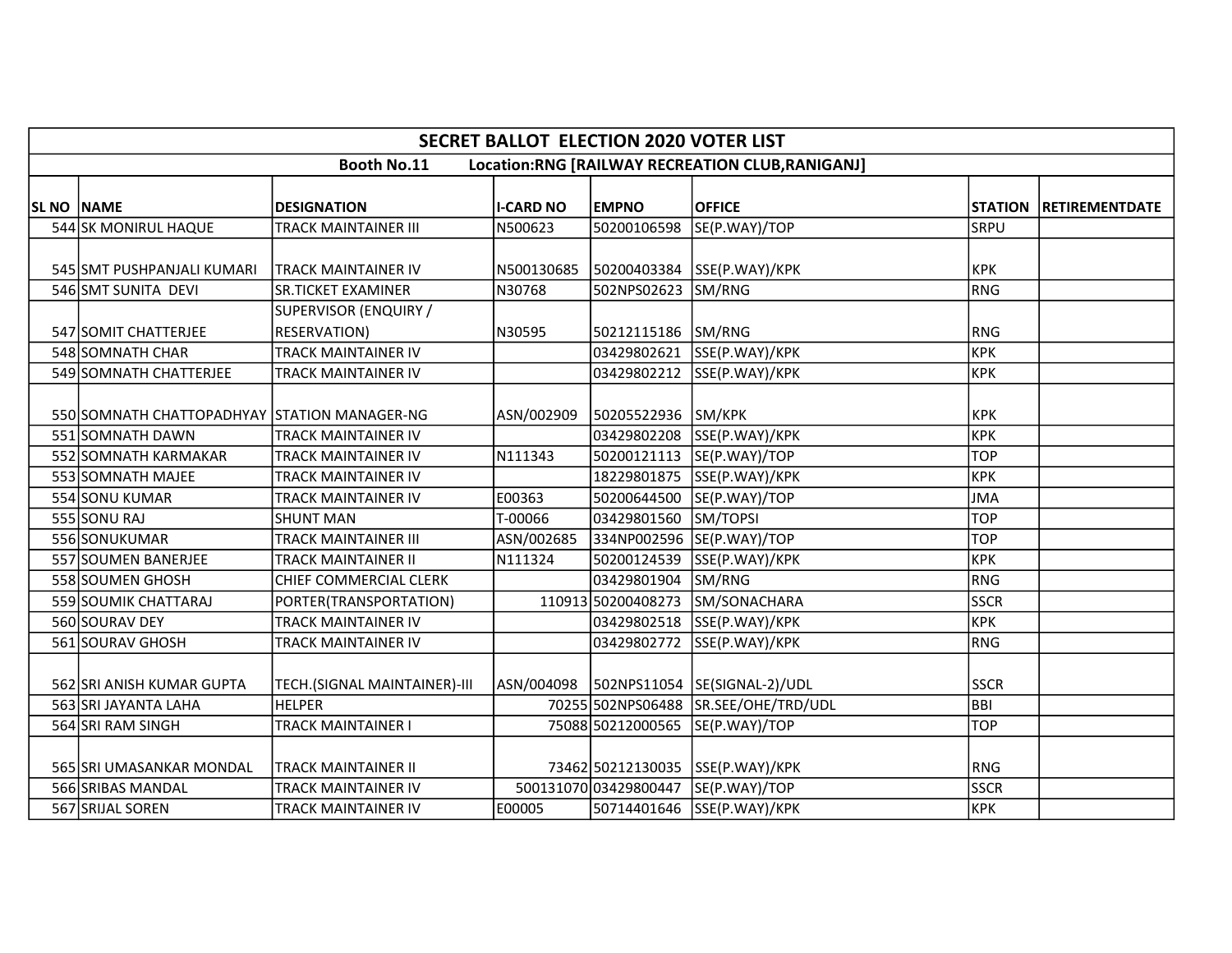|                   | <b>SECRET BALLOT ELECTION 2020 VOTER LIST</b>                  |                             |                  |                              |                                           |             |                        |  |  |  |  |  |
|-------------------|----------------------------------------------------------------|-----------------------------|------------------|------------------------------|-------------------------------------------|-------------|------------------------|--|--|--|--|--|
|                   | Booth No.11<br>Location:RNG [RAILWAY RECREATION CLUB,RANIGANJ] |                             |                  |                              |                                           |             |                        |  |  |  |  |  |
|                   |                                                                |                             |                  |                              |                                           |             |                        |  |  |  |  |  |
| <b>SL NO NAME</b> |                                                                | <b>DESIGNATION</b>          | <b>I-CARD NO</b> | <b>EMPNO</b>                 | <b>OFFICE</b>                             |             | STATION RETIREMENTDATE |  |  |  |  |  |
|                   | 568 SRILAL MANDAL                                              | CHIEF COMMERCIAL CLERK      | ASN/003118       | 50212144599                  | ETC/HD/LT/ASN                             | <b>SSCR</b> |                        |  |  |  |  |  |
|                   | 569 SUBAL CHANDRA GOPE                                         | <b>TRACK MAINTAINER I</b>   |                  | 73848 50212089400            | SSE(P.WAY)/KPK                            | RNG         |                        |  |  |  |  |  |
|                   | 570 SUBHAJIT BANIK                                             | <b>TRACK MAINTAINER IV</b>  |                  | 03429802324                  | SSE(P.WAY)/KPK                            | <b>KPK</b>  |                        |  |  |  |  |  |
|                   | 571 SUBHAJIT MAJI                                              | TRACK MAINTAINER IV         | E00360           | 12303532641                  | SE(P.WAY)/TOP                             | <b>TOP</b>  |                        |  |  |  |  |  |
|                   | SUBHANKAR                                                      |                             |                  |                              |                                           |             |                        |  |  |  |  |  |
|                   | 572 CHATTOPADHYAY                                              | CHIEF COMMERCIAL CLERK      | N30160           | 50212118862                  | ETC/HD/LT/ASN                             | <b>SSCR</b> |                        |  |  |  |  |  |
|                   |                                                                |                             |                  |                              |                                           |             |                        |  |  |  |  |  |
|                   | 573 SUBHAS CHANDRA SINGH                                       | SR. TECHNICIAN              |                  | 60479 50212114170            | EF/UDL                                    | <b>RNG</b>  |                        |  |  |  |  |  |
|                   | 574 SUBHASIS MONDAL                                            | <b>TRACK MAINTAINER III</b> | N500632          |                              | 50200106586 SE(P.WAY)/TOP                 | <b>SRPU</b> |                        |  |  |  |  |  |
|                   | 575 SUBINAY RANA                                               | TRACK MAINTAINER IV         |                  | 03429802211                  | SSE(P.WAY)/KPK                            | <b>KPK</b>  |                        |  |  |  |  |  |
|                   | 576 SUBIR KUMAR DEY                                            | <b>TRACK MAINTAINER IV</b>  | ASN/001175       | 50200402521                  | SE(P.WAY)/TOP                             | <b>SRPU</b> |                        |  |  |  |  |  |
|                   |                                                                |                             |                  |                              |                                           |             |                        |  |  |  |  |  |
|                   | 577 SUBRATA BHATTACHARJEE                                      | <b>TRACK MAINTAINER IV</b>  |                  |                              | N500130199   502NPS06505   SSE(P.WAY)/KPK | <b>RNG</b>  |                        |  |  |  |  |  |
|                   | 578 SUBRATA BISWAS                                             | TRACK MAINTAINER IV         |                  | 500131310 03429800855        | SE(P.WAY)/TOP                             | BBI         |                        |  |  |  |  |  |
|                   |                                                                |                             |                  |                              |                                           |             |                        |  |  |  |  |  |
|                   | 579 SUBRATA KUMAR RAJWAR                                       | <b>TRACK MAINTAINER IV</b>  | E000227          | 50714405153                  | SSE(P.WAY)/KPK                            | <b>KPK</b>  |                        |  |  |  |  |  |
|                   | 580 SUBROTO GHOSH                                              | <b>TRACK MAINTAINER IV</b>  |                  |                              | 500131066 03429800451 SE(P.WAY)/TOP       | <b>TOP</b>  |                        |  |  |  |  |  |
|                   | 581 SUDAMA MAHATO                                              | TRACK MAINTAINER IV         |                  |                              | 03429802557 SSE(P.WAY)/KPK                | <b>KPK</b>  |                        |  |  |  |  |  |
|                   | 582 SUDAMA PASWAN                                              | <b>TRACK MAINTAINER II</b>  | N500611          | 50200087488                  | SE(P.WAY)/TOP                             | <b>TOP</b>  |                        |  |  |  |  |  |
|                   | 583 SUDARSON GHOSH                                             | <b>TRACK MAINTAINER IV</b>  |                  | 03429802549                  | SSE(P.WAY)/KPK                            | <b>KPK</b>  |                        |  |  |  |  |  |
|                   | 584 SUDHA SINGH                                                | <b>PEON</b>                 | N201739          | 50200047181                  | SM/RNG                                    | RNG         |                        |  |  |  |  |  |
|                   | 585 SUDHAKAR GOSWAMI                                           | TRACK MAINTAINER IV         |                  | 03429802179                  | SSE(P.WAY)/KPK                            | <b>KPK</b>  |                        |  |  |  |  |  |
|                   |                                                                |                             |                  |                              |                                           |             |                        |  |  |  |  |  |
|                   | 586 SUDHANSU SEKHAR BARIK                                      | TECH.(TELECOM MAINTAINER)-I |                  | 121055 50208281257           | CTCI/UDL                                  | <b>RNG</b>  |                        |  |  |  |  |  |
|                   | SUDHIR KUMAR                                                   |                             |                  |                              |                                           |             |                        |  |  |  |  |  |
|                   | 587 VISHWAKARMA                                                | TECH.(SIGNAL MAINTAINER)-I  |                  | 120213 50212117481 CSI/1/ASN |                                           | RNG         |                        |  |  |  |  |  |
|                   | 588 SUDHIR KUMAR PAL                                           | <b>TRACK MAINTAINER II</b>  | N111299          | 50200112410                  | SSE(P.WAY)/KPK                            | <b>KPK</b>  |                        |  |  |  |  |  |
|                   | 589 SUDIP SAHA                                                 | <b>TRACK MAINTAINER IV</b>  | N500130226       | 502NPS07027                  | SSE(P.WAY)/KPK                            | RNG         |                        |  |  |  |  |  |
|                   | 590 SUJEET MAHATO                                              | <b>TRACK MAINTAINER IV</b>  | N500112773       | 50200163831                  | SE(P.WAY)/TOP                             | <b>SSCR</b> |                        |  |  |  |  |  |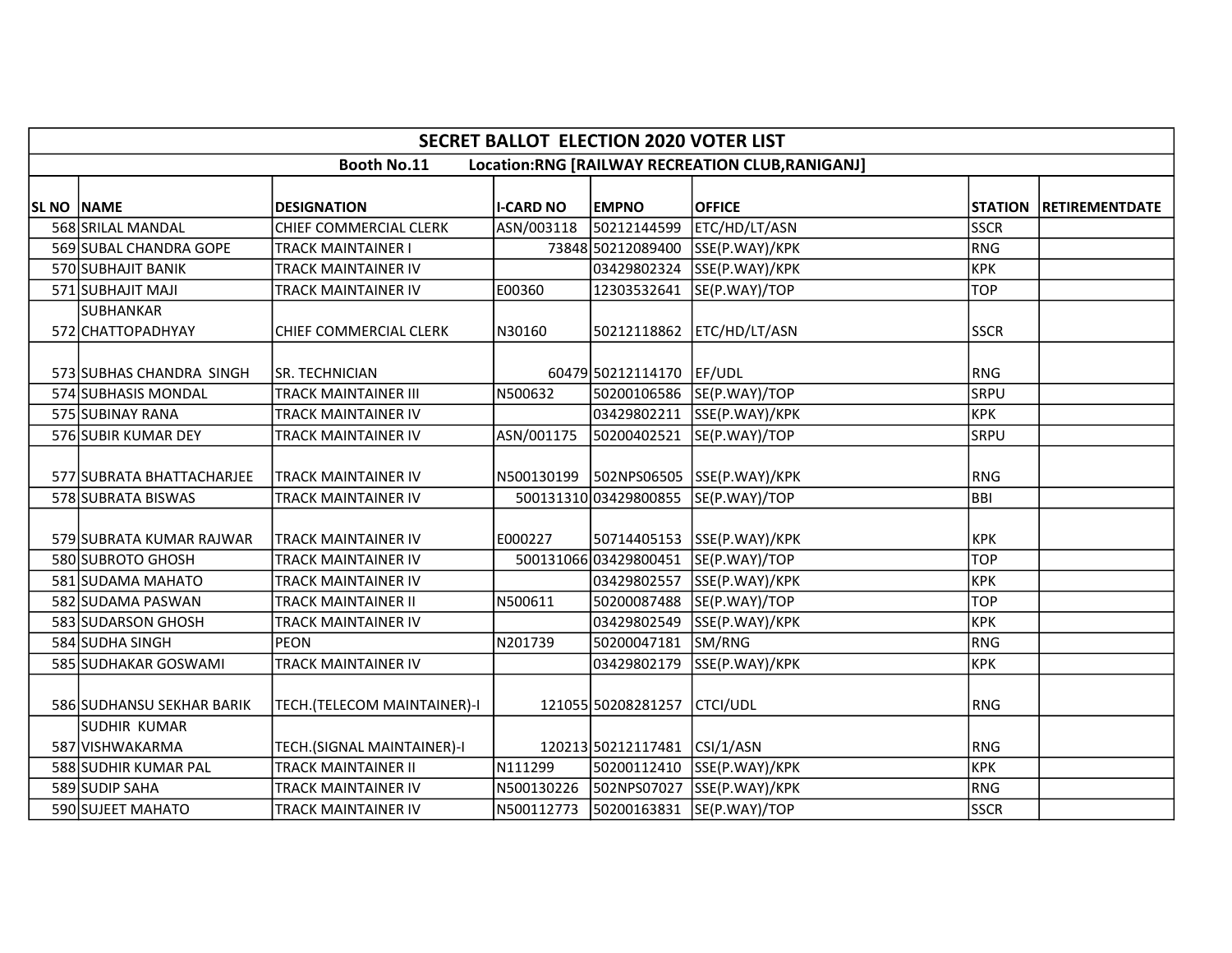|                   | <b>SECRET BALLOT ELECTION 2020 VOTER LIST</b>                         |                               |                  |                        |                              |             |                        |  |  |  |  |  |
|-------------------|-----------------------------------------------------------------------|-------------------------------|------------------|------------------------|------------------------------|-------------|------------------------|--|--|--|--|--|
|                   | <b>Booth No.11</b><br>Location:RNG [RAILWAY RECREATION CLUB,RANIGANJ] |                               |                  |                        |                              |             |                        |  |  |  |  |  |
|                   |                                                                       |                               |                  |                        |                              |             |                        |  |  |  |  |  |
| <b>SL NO NAME</b> |                                                                       | <b>DESIGNATION</b>            | <b>I-CARD NO</b> | <b>EMPNO</b>           | <b>OFFICE</b>                |             | STATION RETIREMENTDATE |  |  |  |  |  |
|                   | 591 SUJISNU SURAL                                                     | <b>TRACK MAINTAINER IV</b>    |                  | 03429802629            | SE(P.WAY)/TOP                | <b>IRH</b>  |                        |  |  |  |  |  |
|                   | 592 SUJIT ADHIKARY                                                    | <b>TRACK MAINTAINER IV</b>    |                  | 502NPS07071            | SE(P.WAY)/TOP                | BBI         |                        |  |  |  |  |  |
|                   | 593 SUJIT BISWAS                                                      | <b>TRACK MAINTAINER IV</b>    |                  | 03429802359            | SSE(P.WAY)/KPK               | <b>KPK</b>  |                        |  |  |  |  |  |
|                   | 594 SUJIT KUMAR                                                       | <b>STATION MANAGER-NG</b>     | ASN/004049       | 50200089485            | SM/BBI                       | <b>BBI</b>  |                        |  |  |  |  |  |
|                   | 595 SUJIT KUMAR BAGDI                                                 | Sr.CABINMAN                   |                  | 112431 50212100584     | SM/SONACHARA                 | <b>SSCR</b> |                        |  |  |  |  |  |
|                   | 596 SUJIT KUMAR PRASAD                                                | <b>TRACK MAINTAINER IV</b>    | N500111903       | 50200135290            | SSE(P.WAY)/KPK               | <b>KPK</b>  |                        |  |  |  |  |  |
|                   | 597 SUJIT MONDAL                                                      | <b>GATEKEEPER (TRANSPORT)</b> | N202009          | 50200148477            | SM/RNG                       | RNG         |                        |  |  |  |  |  |
|                   | 598 SUKUMAR BISWAS                                                    | <b>TRACK MAINTAINER IV</b>    | N50012973        | 50200175225            | SSE(P.WAY)/KPK               | RNG         |                        |  |  |  |  |  |
|                   | 599 SUMAN SANTRA                                                      | <b>TRACK MAINTAINER III</b>   | N500112290       | 50200157016            | SE(P.WAY)/TOP                | bQT         |                        |  |  |  |  |  |
|                   |                                                                       |                               |                  |                        |                              |             |                        |  |  |  |  |  |
|                   | 600 SUMANKALYAN GOSWAMI                                               | ISTATION MANAGER-NG           |                  | ASN/002916 50204127857 | SM/KPK                       | <b>KPK</b>  |                        |  |  |  |  |  |
|                   | 601 SUMANTA DAS                                                       | <b>TRACK MAINTAINER IV</b>    |                  | 03429802553            | SSE(P.WAY)/KPK               | <b>KPK</b>  |                        |  |  |  |  |  |
|                   | 602 SUMANTA ROY                                                       | <b>TRACK MAINTAINER IV</b>    | N500130531       |                        | 502NPS06592 SE(P.WAY)/TOP    | BBI         |                        |  |  |  |  |  |
|                   | 603 SUMIT BANERJEE                                                    | JUNIOR ENGINEER(P.WAY)        | ASN/001176       | 50200157831            | SE(P.WAY)/TOP                | <b>TOP</b>  |                        |  |  |  |  |  |
|                   | 604 SUMIT GHOSH                                                       | <b>TRACK MAINTAINER IV</b>    | N500130681       | 502NPS07040            | SSE(P.WAY)/KPK               | RNG         |                        |  |  |  |  |  |
|                   | 605 SUMIT PRAMANICK                                                   | <b>TRACK MAINTAINER IV</b>    | N500130208       | 502NPS06872            | SSE(P.WAY)/KPK               | RNG         |                        |  |  |  |  |  |
|                   | 606 SUNIL KUMAR                                                       | <b>STATION MANAGER-NG</b>     |                  | 110492 50212119490     | SM/SONACHARA                 | <b>SSCR</b> |                        |  |  |  |  |  |
|                   | 607 SUNIL KUMAR                                                       | <b>TRACK MAINTAINER IV</b>    | ASN/000738       | 12303533890            | SSE(P.WAY)/KPK               | RNG         |                        |  |  |  |  |  |
|                   | 608 SUNIL KUMAR PANDEY                                                | <b>Sr.TRAINS CLERK</b>        | N200397          | 50200072539            | SM/RNG                       | RNG         |                        |  |  |  |  |  |
|                   | 609 SUNIL KUMAR PRASAD                                                | CHIEF COMMERCIAL CLERK        |                  | 31162 50209364274      | ETC/HD/LT/UDL                | <b>BBI</b>  |                        |  |  |  |  |  |
|                   | 610 SUNIL KUMAR RAM                                                   | <b>TRAINEE</b>                | N80236           | 50200127930            | EF/UDL                       | RNG         |                        |  |  |  |  |  |
|                   | 611 SUNIL MANDAL                                                      | <b>SHUNT MAN</b>              | T-00067          | 03429801562            | SM/TOPSI                     | <b>TOP</b>  |                        |  |  |  |  |  |
|                   |                                                                       |                               |                  |                        |                              |             |                        |  |  |  |  |  |
|                   | 612 SUNIL PRASAD                                                      | TECH.(SIGNAL MAINTAINER)-I    | ASN/004386       |                        | 50212086150 SE(SIGNAL-2)/UDL | <b>BBI</b>  |                        |  |  |  |  |  |
|                   | 613 SUNIL PRASAD                                                      | <b>TRACK MAINTAINER IV</b>    | N500130925       | 03429800416            | SSE(P.WAY)/KPK               | RNG         |                        |  |  |  |  |  |
|                   | 614 SUNNY KUMAR                                                       | <b>TRAINEE</b>                | N201749          | 50200128703            | SM/BBI                       | BBI         |                        |  |  |  |  |  |
|                   | 615 SUPRABHAT KHAN                                                    | <b>TRACK MAINTAINER IV</b>    | N500111982       | 50200140321            | SE(P.WAY)/TOP                | <b>BBI</b>  |                        |  |  |  |  |  |
|                   | 616 SUPRIYA GHOSH                                                     | TRACK MAINTAINER IV           |                  | 03429802205            | SSE(P.WAY)/KPK               | <b>KPK</b>  |                        |  |  |  |  |  |
|                   | 617 SUPRIYO BISWAS                                                    | <b>TRACK MAINTAINER IV</b>    |                  | 03429802314            | SSE(P.WAY)/KPK               | <b>KPK</b>  |                        |  |  |  |  |  |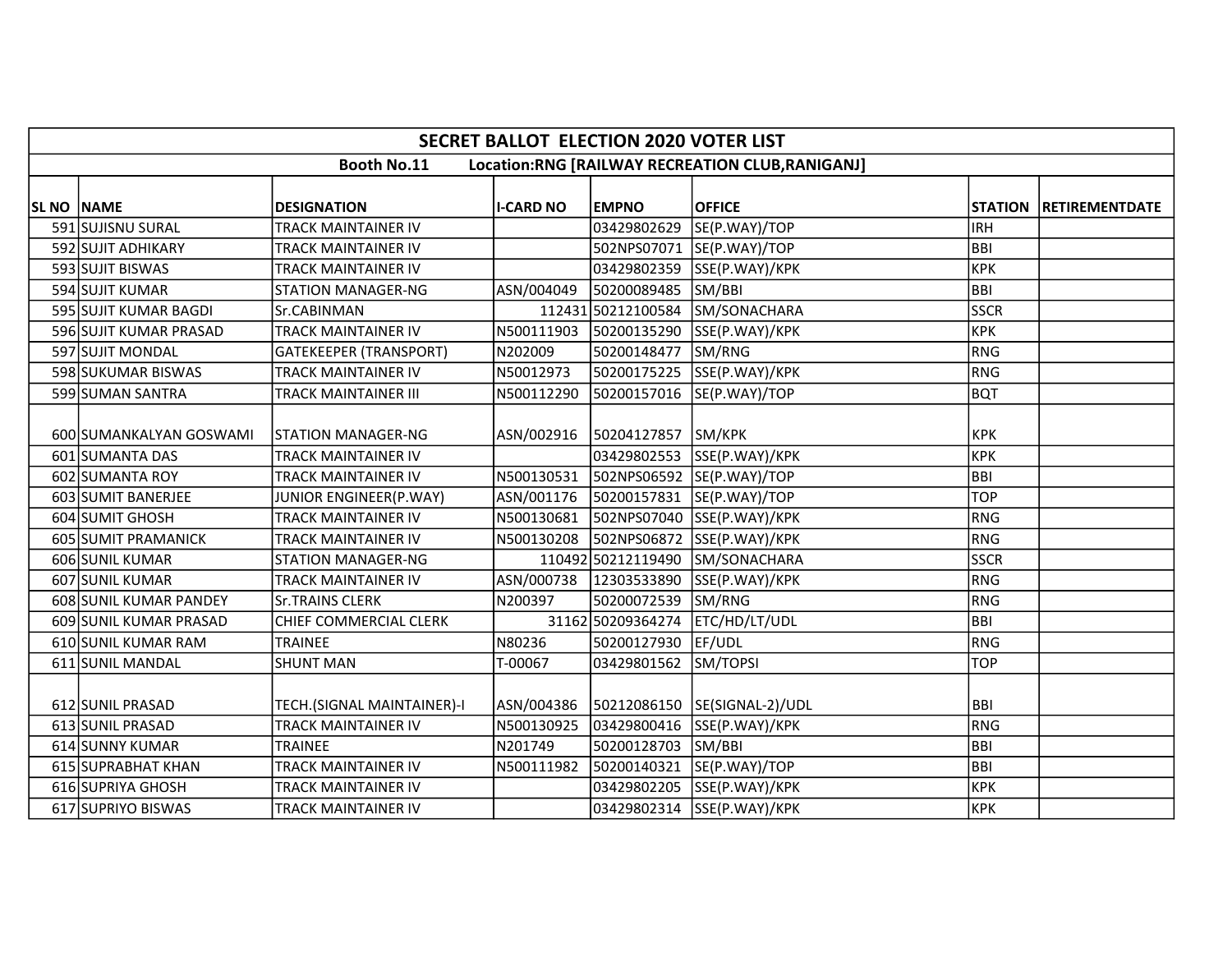| <b>SECRET BALLOT ELECTION 2020 VOTER LIST</b>                         |                                               |                               |                  |                           |                                         |             |                        |  |  |
|-----------------------------------------------------------------------|-----------------------------------------------|-------------------------------|------------------|---------------------------|-----------------------------------------|-------------|------------------------|--|--|
| <b>Booth No.11</b><br>Location:RNG [RAILWAY RECREATION CLUB,RANIGANJ] |                                               |                               |                  |                           |                                         |             |                        |  |  |
|                                                                       |                                               |                               |                  |                           |                                         |             |                        |  |  |
| SL NO NAME                                                            |                                               | <b>DESIGNATION</b>            | <b>I-CARD NO</b> | <b>EMPNO</b>              | <b>OFFICE</b>                           |             | STATION RETIREMENTDATE |  |  |
|                                                                       | 618 SURAJ KUMAR GUPTA                         | <b>TRACK MAINTAINER IV</b>    | ASN/001230       | 50200404830               | SE(P.WAY)/TOP                           | <b>TOP</b>  |                        |  |  |
|                                                                       | 619 SURAJ KUMAR                               | <b>TRACK MAINTAINER IV</b>    | E00358           | 50200404942               | SE(P.WAY)/TOP                           | <b>BBI</b>  |                        |  |  |
|                                                                       | 620 SURENDRA KUMAR                            | <b>TRACK MAINTAINER IV</b>    | N500130234       | 50200169596               | SSE(P.WAY)/KPK                          | <b>KPK</b>  |                        |  |  |
|                                                                       | 621 SURYA NARAYAN SINGH                       | <b>GATEKEEPER (TRANSPORT)</b> | N-201984         | 50200148878               | SM/TOPSI                                | <b>TOP</b>  |                        |  |  |
|                                                                       |                                               |                               |                  |                           |                                         |             |                        |  |  |
|                                                                       | 622 SUSHANTA KUMAR CHANDA TRACK MAINTAINER IV |                               | N500130232       |                           | 502NPS07022 SSE(P.WAY)/KPK              | <b>RNG</b>  |                        |  |  |
|                                                                       | 623 SUSIL KUMAR DE                            | <b>GATEKEEPER (TRANSPORT)</b> | ASN/004048       | 502NPS05553 SM/BBI        |                                         | <b>BBI</b>  |                        |  |  |
|                                                                       | 624 SUSMITA KESH                              | <b>Sr.COMMERCIAL CLERK</b>    | N30719           | 50200181341 SM/RNG        |                                         | <b>RNG</b>  |                        |  |  |
|                                                                       | 625 SWAPAN KUMAR BISWAS                       | <b>TRACK MAINTAINER II</b>    | N111795          |                           | 50200112355 SSE(P.WAY)/KPK              | <b>RNG</b>  |                        |  |  |
|                                                                       | 626 SWAPAN MONDAL                             | <b>TRACK MAINTAINER I</b>     |                  | 73963 50212009106         | SSE(P.WAY)/KPK                          | <b>KPK</b>  |                        |  |  |
|                                                                       | 627 SWAPNADEEP GHOSH                          | <b>TRACK MAINTAINER IV</b>    |                  | 03429802323               | SSE(P.WAY)/KPK                          | <b>KPK</b>  |                        |  |  |
|                                                                       | SWARNJEET KR                                  |                               |                  |                           |                                         |             |                        |  |  |
|                                                                       | 628 SINGHCHANDRAVANSI                         | <b>TRACK MAINTAINER IV</b>    |                  |                           | N500112291  50200157030  SE(P.WAY)/TOP  | <b>SSCR</b> |                        |  |  |
|                                                                       | 629 SWARUP ROY                                | TRACK MAINTAINER II           | N111295          | 50200120959               | SSE(P.WAY)/KPK                          | <b>RNG</b>  |                        |  |  |
|                                                                       | 630 SYED ABDUL BASIR                          | <b>TRACK MAINTAINER IV</b>    |                  | 50013092303429800113      | SE(P.WAY)/TOP                           | <b>JMA</b>  |                        |  |  |
|                                                                       | 631 SYED MD FAIZ                              | CHIEF COMMERCIAL CLERK        |                  | 31186 50212102337         | SM/RNG                                  | <b>RNG</b>  |                        |  |  |
|                                                                       | 632 SYED MD IMRAN HASHMI                      | <b>TRACK MAINTAINER IV</b>    |                  |                           | N500130195  502NPS07034  SSE(P.WAY)/KPK | <b>RNG</b>  |                        |  |  |
|                                                                       | 633 SYED SHADAB ZAHIR                         | <b>TRACK MAINTAINER IV</b>    | N500130191       | 502NPS07028               | SSE(P.WAY)/KPK                          | <b>RNG</b>  |                        |  |  |
|                                                                       | 634 TAFIK KHAN                                | <b>TRACK MAINTAINER III</b>   | N500617          | 50200091170               | SE(P.WAY)/TOP                           | <b>IRH</b>  |                        |  |  |
|                                                                       | 635 TANMAY GHOSH                              | <b>TRACK MAINTAINER IV</b>    |                  | 03429802317               | SSE(P.WAY)/KPK                          | <b>KPK</b>  |                        |  |  |
|                                                                       | 636 TANMOY MAZUMDAR                           | <b>OFFICE SUPERINTENDENT</b>  | ASN/000742       | 50205040424               | SSE(P.WAY)/KPK/ASN                      | <b>KPK</b>  |                        |  |  |
|                                                                       | 637 TAPAN KUNDU                               | <b>CHIEF TRAINS CLERK</b>     |                  | 112536 50208363407        | SM/RNG                                  | <b>RNG</b>  |                        |  |  |
|                                                                       | 638 TAPAS KUMAR LAYEK                         | TRACK MAINTAINER IV           |                  | 03429802363               | SSE(P.WAY)/KPK                          | <b>KPK</b>  |                        |  |  |
|                                                                       | 639 TAPENDU LAYEK                             | <b>TRACK MAINTAINER IV</b>    | N500130231       | 502NPS06882               | SSE(P.WAY)/KPK                          | <b>RNG</b>  |                        |  |  |
|                                                                       |                                               |                               |                  |                           |                                         |             |                        |  |  |
|                                                                       | 640 TAPESH KUMAR                              | TECH.(SIGNAL MAINTAINER)-III  | ASN/000816       | 50714507211               | CSI/1/ASN                               | <b>RNG</b>  |                        |  |  |
|                                                                       | 641 TARAK CHOWDHURY                           | TRACK MAINTAINER IV           |                  | 03429802685               | SE(P.WAY)/TOP                           | <b>TOP</b>  |                        |  |  |
|                                                                       | 642 TARASHANKAR PAL                           | TRACK MAINTAINER IV           |                  |                           | 03429802315 SSE(P.WAY)/KPK              | <b>KPK</b>  |                        |  |  |
|                                                                       | 643 TARESH TEWARY                             | <b>SHUNT MAN</b>              |                  | 111053 50212134041 SM/RNG |                                         | <b>RNG</b>  |                        |  |  |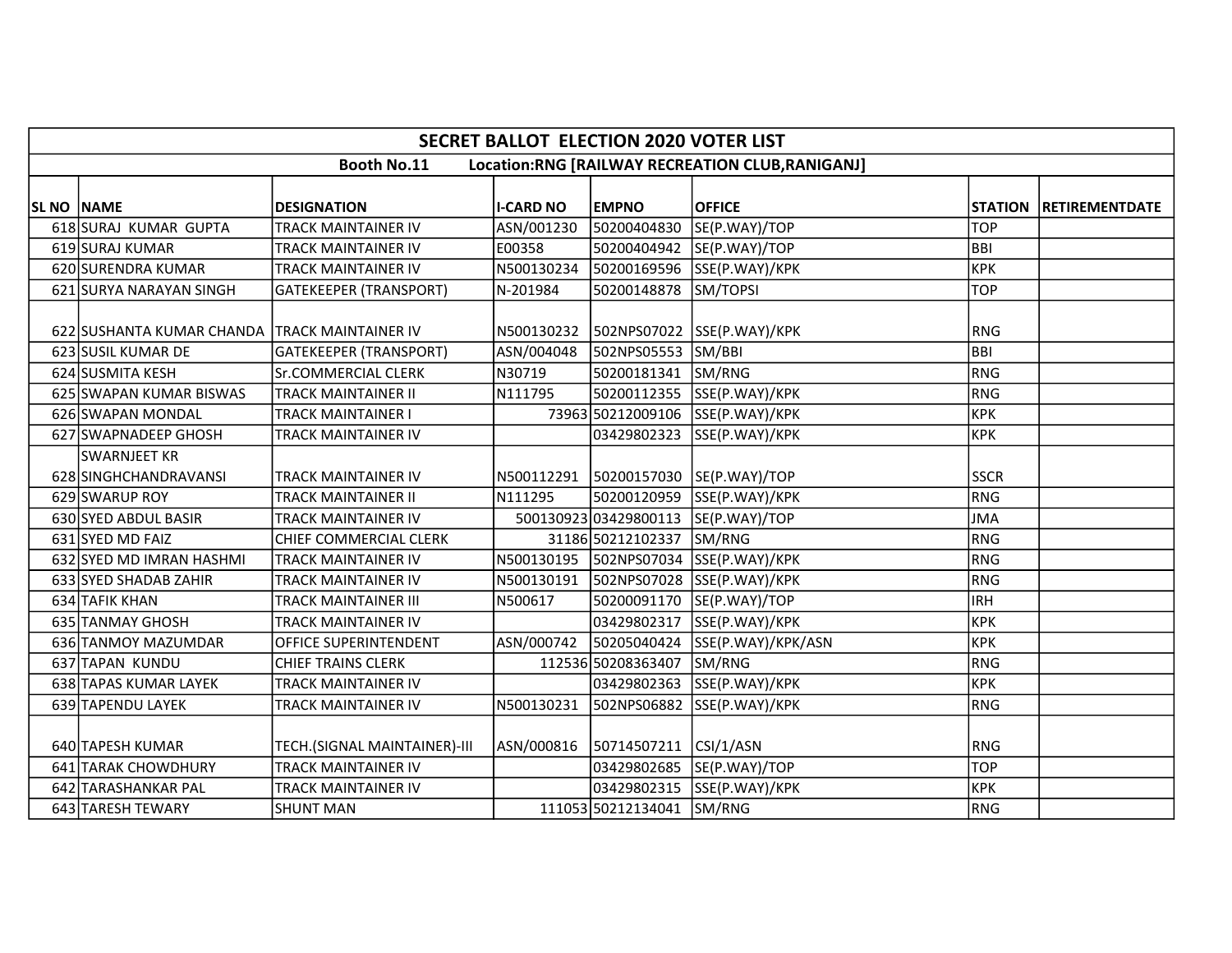| <b>SECRET BALLOT ELECTION 2020 VOTER LIST</b>                          |                         |                             |                  |                    |                            |            |                        |  |  |
|------------------------------------------------------------------------|-------------------------|-----------------------------|------------------|--------------------|----------------------------|------------|------------------------|--|--|
| <b>Booth No.11</b><br>Location:RNG [RAILWAY RECREATION CLUB, RANIGANJ] |                         |                             |                  |                    |                            |            |                        |  |  |
|                                                                        |                         |                             |                  |                    |                            |            |                        |  |  |
| SL NO NAME                                                             |                         | <b>DESIGNATION</b>          | <b>I-CARD NO</b> | <b>EMPNO</b>       | <b>OFFICE</b>              |            | STATION RETIREMENTDATE |  |  |
|                                                                        | 644 TARJAN MARANDI      | GATEKEEPER (TRANSPORT)      | N200960          | 50200097494        | SM/TOPSI                   | <b>TOP</b> |                        |  |  |
|                                                                        | 645 TARUN KANTI MONDAL  | TRACK MAINTAINER IV         | N500112197       | 50200135185        | SE(P.WAY)/TOP              | JMA        |                        |  |  |
|                                                                        | 646 TINA CHAKRABARTI    | CHIEF COMMERCIAL CLERK      | N30153           | 50212139324        | SM/RNG                     | RNG        |                        |  |  |
|                                                                        | 647 TIPAN KUMAR YADAV   | PORTER (COMMERCIAL)         | N201352          | 50200105235        | SM/RNG                     | RNG        |                        |  |  |
|                                                                        | 648 TULSI METE          | <b>SAFAIWALA</b>            | N00395           | 50212130606        | SM/RNG                     | RNG        |                        |  |  |
|                                                                        | 649 TUMPA SIKDAR        | TRACK MAINTAINER IV         |                  | 03429802551        | SSE(P.WAY)/KPK             | крк        |                        |  |  |
|                                                                        | 650 UDAY PASWAN         | <b>TRACK MAINTAINER III</b> | E000150          | 50205584360        | SSE(P.WAY)/KPK             | <b>KPK</b> |                        |  |  |
|                                                                        | 651 UJJAL BOURI         | <b>TRACK MAINTAINER IV</b>  | N111944          | 50200131039        | SE(P.WAY)/TOP              | IRH        |                        |  |  |
|                                                                        | 652 UJJAL KUMAR RAY     | TRACK MAINTAINER I          |                  | 73847 50212088675  | SSE(P.WAY)/KPK             | RNG        |                        |  |  |
|                                                                        |                         |                             |                  |                    |                            |            |                        |  |  |
|                                                                        | 653 UJJAL ROY           | COMMERCIAL CLERK(BOOKING)   |                  | 50208358126 SM/RNG |                            | <b>RNG</b> |                        |  |  |
|                                                                        | 654 UTTAM KUMAR GHOSH   | <b>Sr.CABIN MASTER</b>      |                  | 112541 50212051690 | SM/RNG                     | RNG        |                        |  |  |
|                                                                        | 655 UTTAM KUMAR GOPE    | TRACK MAINTAINER IV         | N111915          | 50200131003        | SE(P.WAY)/TOP              | <b>TOP</b> |                        |  |  |
|                                                                        | 656 UTTAM MARANDI       | TRACK MAINTAINER IV         | N500130213       |                    | 502NPS07038 SSE(P.WAY)/KPK | RNG        |                        |  |  |
|                                                                        | 657 UTTAM PARAMANIK     | TRACK MAINTAINER IV         | N500111974       | 50200140351        | SSE(P.WAY)/KPK             | <b>KPK</b> |                        |  |  |
|                                                                        | 658 UTTAM SARKAR        | TRACK MAINTAINER IV         | N500130222       |                    | 502NPS06601 SSE(P.WAY)/KPK | RNG        |                        |  |  |
|                                                                        | 659 VICKY KUMAR         | <b>TRACK MAINTAINER III</b> | N500112086       | 50200145245        | SSE(P.WAY)/KPK             | <b>KPK</b> |                        |  |  |
|                                                                        | 660 VIJAY KUMAR         | <b>HELPER</b>               |                  | 03429801411        | EF/UDL                     | RNG        |                        |  |  |
|                                                                        | 661 VIJAY KUMAR         | TRACK MAINTAINER IV         | N500112079       | 50200145210        | SSE(P.WAY)/KPK             | <b>KPK</b> |                        |  |  |
|                                                                        | 662 VIJAY KUMAR BURNWAL | CHIEF COMMERCIAL CLERK      |                  | 30217 50212115204  | SM/TOPSI                   | <b>TOP</b> |                        |  |  |
|                                                                        | 663 VIKASH ANAND        | TRACK MAINTAINER IV         | N500112089       | 50200145300        | SSE(P.WAY)/KPK             | крк        |                        |  |  |
|                                                                        | 664 VIKASH KUMAR        | <b>TRACK MAINTAINER IV</b>  | N500112080       |                    | 50200145312 SSE(P.WAY)/KPK | KPK        |                        |  |  |
|                                                                        | 665 VIKASH KUMAR SHARMA | TRACK MAINTAINER IV         | E00445           | 275N0005913        | SE(P.WAY)/TOP              | <b>TOP</b> |                        |  |  |
|                                                                        | 666 VIKASH KUMAR SINGH  | CHIEF COMMERCIAL CLERK      |                  | 31031 50212134363  | SM/TOPSI                   | <b>TOP</b> |                        |  |  |
|                                                                        | 667 VINOD KUMAR MEENA   | <b>TRACK MAINTAINER IV</b>  | N50031362        | 03429801117        | SSE(P.WAY)/KPK             | <b>KPK</b> |                        |  |  |
|                                                                        | 668 VISHAL PRASAD       | <b>STATION MASTER</b>       |                  | 03529801069        | SM/RNG                     | RNG        |                        |  |  |
|                                                                        | 669 VISHNU TURI         | TRACK MAINTAINER IV         | N500111975       | 50200140338        | SSE(P.WAY)/KPK             | крк        |                        |  |  |
|                                                                        | 670 WASIM REZA          | PORTER(TRANSPORTATION)      | N110636          | 502NPS06791        | SM/RNG                     | RNG        |                        |  |  |
|                                                                        | 671 YASHWIR GAMI        | JUNIOR ENGINEER(P.WAY)      | N111333          | 50200021740        | SSE(P.WAY)/KPK/ASN         | <b>KPK</b> |                        |  |  |